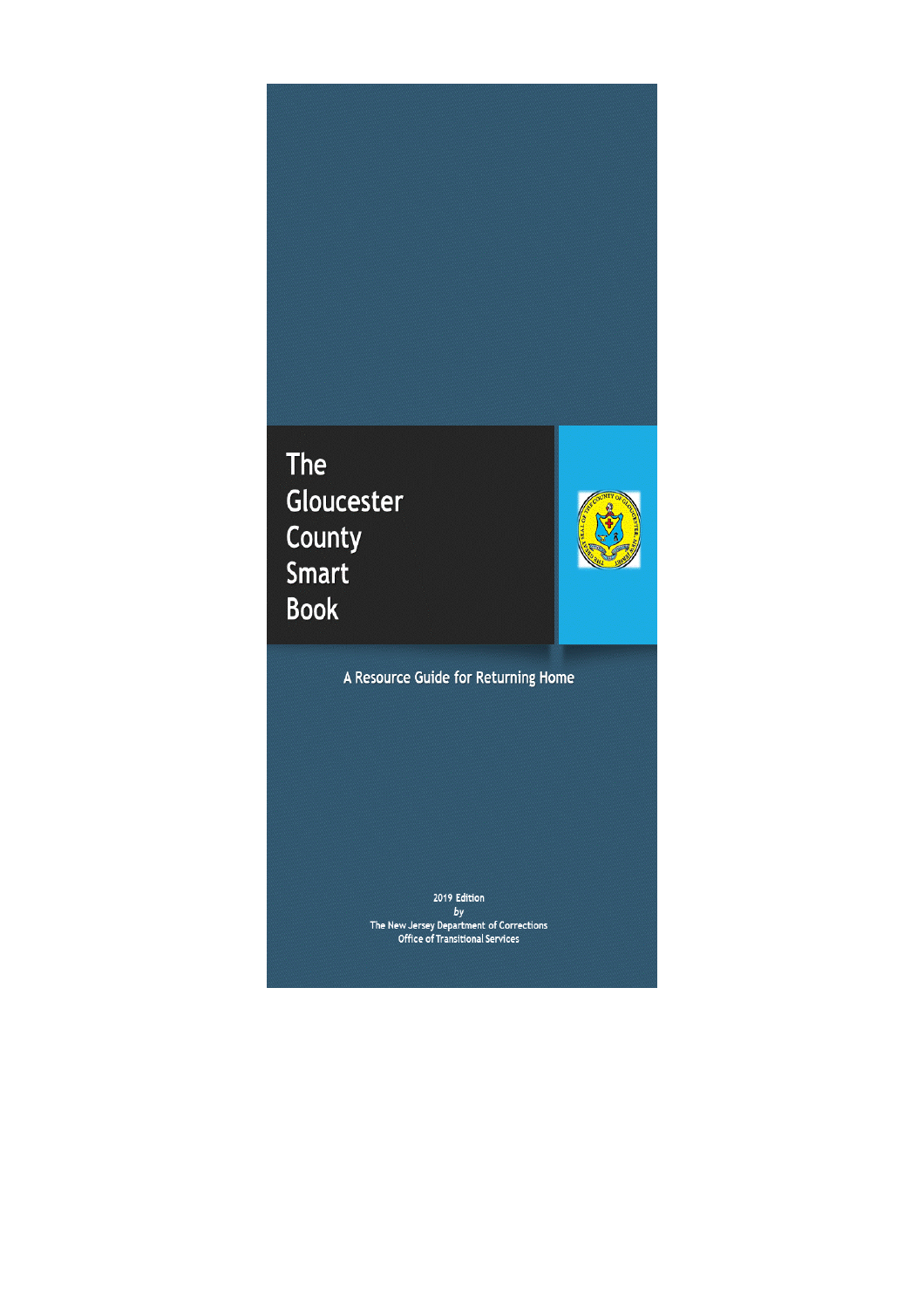## **Quick Reference: Useful Numbers and Hotlines**

| <b>American Friends Service Committee</b><br><b>Prisoner's Resource Center</b>                      | 1-973-643-2205                   |
|-----------------------------------------------------------------------------------------------------|----------------------------------|
| <b>CDC National STD and AIDS Hotlines</b><br>Spanish:<br>English:                                   | 1-800-344-7432<br>1-800-227-8922 |
| <b>Addictions Hotline of NJ</b>                                                                     | 1-800-238-2333                   |
| <b>Alcoholics Anonymous</b>                                                                         | 1-800-245-1377                   |
| <b>Division of Disability Services (DDS)</b>                                                        | 1-888-285-3036                   |
| Division of Youth & Family Services                                                                 | 1-800-792-8610                   |
| <b>Hyacinth AIDS Foundation</b>                                                                     | 1-800-433-0254                   |
| <b>Legal Services of New Jersey</b>                                                                 | 1-888-576-5529                   |
| <b>NJ Motor Vehicle Commission</b><br>Driver's License Suspension Hotline<br>Main Information       | 1-609-292-7500<br>1-888-486-3339 |
| <b>Narcotics Anonymous of NJ</b>                                                                    | 1-800-992-0401                   |
| <b>National Suicide Crisis Hotline</b>                                                              | 1-800-784-2433                   |
| <b>New Jersey AIDS</b><br><b>STD Hotline (Beth Israel)</b>                                          | 1-800-624-2377                   |
| 2-1-1 First Call For Help<br>Se habla español or toll free                                          | $2 - 1 - 1/$<br>1-800-331-7272   |
| <b>Gloucester County One Stop</b><br>Thorofare                                                      | 856-384-3700                     |
| <b>Social Security Office</b>                                                                       | 1-800-772-1213                   |
| <b>Statewide Domestic Violence Hotline</b><br>(Woman's Space, Inc.)<br>Bilingual and TTY accessible | 1-800-572-7233                   |
|                                                                                                     |                                  |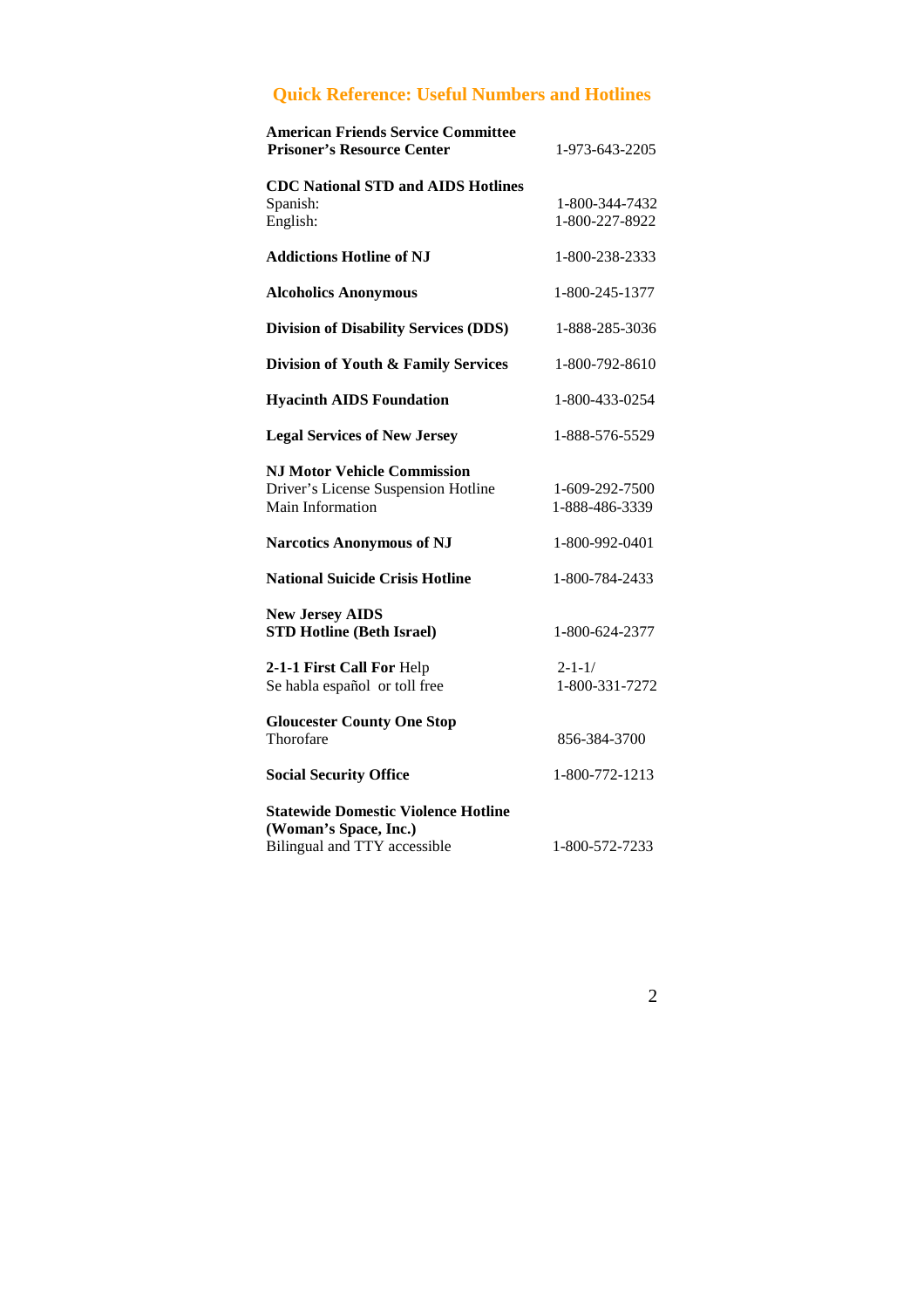## **The Gloucester County Smart Book**

|             | <b>Table of Contents</b>                      | Page # |
|-------------|-----------------------------------------------|--------|
|             | The Start of a New Beginning:                 |        |
|             | <b>How to Use this Book</b>                   | 5      |
|             | <b>Getting Started:</b>                       |        |
|             | <b>I.D. and Other Documents</b>               | 6      |
|             | A. Social Security Card                       | 6      |
|             | <b>B.</b> Birth Certificate                   | $\tau$ |
|             | C. County I.D.                                | 11     |
|             | D. Driver's License                           | 11     |
| E.          | Non-driver's State I.D.                       | 14     |
| $F_{\cdot}$ | Certificates of Naturalization or Citizenship | 14     |
| G.          | Alien Registration Card ("Green Card")        | 15     |
| Н.          | <b>Military Discharge Papers</b>              | 15     |
| L.          | Passport                                      | 16     |
| L           | NJDOC Release Papers and Temporary            | 17     |
|             | <b>ID</b> Card                                |        |
|             | <b>First Steps After Release:</b>             |        |
|             | <b>Where Do I Go to Find</b>                  | 17     |
| А.          | <b>First Stops</b>                            | 18     |
| <b>B.</b>   | Shelter                                       | 18     |
|             | C. Clothing/Food                              | 19     |
|             | D. Transportation                             | 23     |
| E.          | Money: FS/GA                                  | 24     |
| $F_{\cdot}$ | <b>Veterans Benefits</b>                      | 25     |
|             | <b>Taking Care of Yourself:</b>               | 27     |
|             | <b>Getting Support</b>                        |        |
|             | <b>Taking Care of Yourself:</b>               |        |
|             | <b>Health Care Resources</b>                  | 27     |
|             | A. Health Care Benefits: Am I Eligible?       | 27     |
| $B_{\cdot}$ | <b>General Health Care Providers</b>          | 28     |
| C.          | Services for People with HIV/AIDS             | 32     |
| D.          | Services for People with Tuberculosis         | 33     |

 or Hepatitis C E. Dental Care 33 F. Substance Abuse Resources/Mental Health 34 G. Emergency Mental Health Services 39

H. Free/Low Cost Eyeglasses 40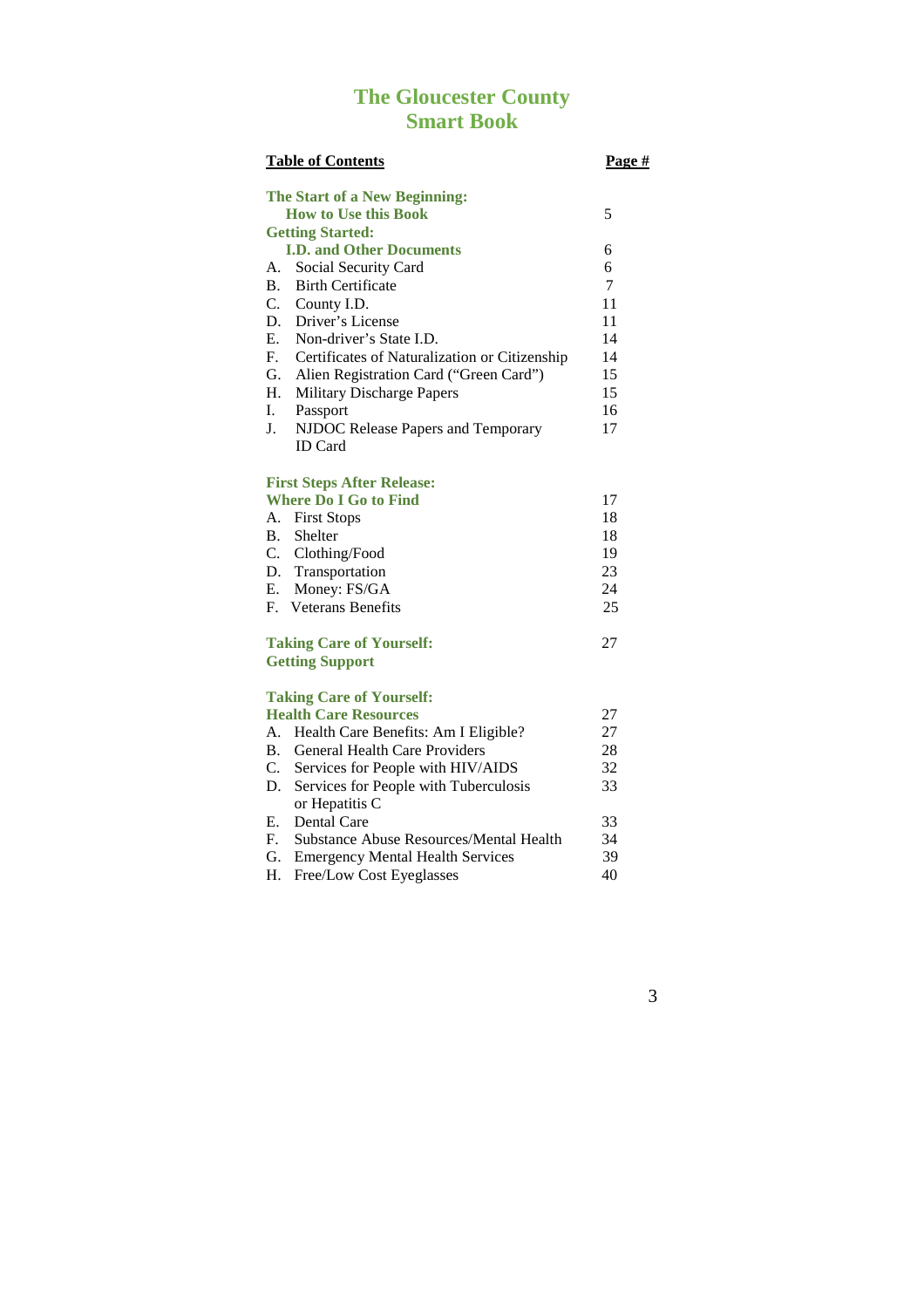|           | <b>Finding a Job: Employment</b>                  |    |
|-----------|---------------------------------------------------|----|
|           | <b>Assistance and Training Programs</b>           | 40 |
| А.        | Things to Know Before You Start Your              |    |
|           | <b>Job Search</b>                                 | 41 |
| В.        | Help with Job Search                              |    |
|           | and Job Training Resources                        | 42 |
| C.        | Legal Restrictions on Employment and              |    |
|           | Protection Against Discrimination                 | 43 |
| D.        | Benefits for Employers Who                        |    |
|           | Hire People with Criminal Records                 | 44 |
| Е.        | Opening a Checking or Savings Account             | 44 |
| F.        | <b>Public Libraries</b>                           | 44 |
|           | <b>Reconnecting With Family</b>                   | 46 |
| А.        | <b>Family Counseling Resources</b>                | 47 |
| <b>B.</b> | Child Custody and Visitation                      | 48 |
| C.        | Getting and Paying Child Support                  | 48 |
| D.        | <b>Domestic Violence Resources</b>                | 50 |
|           | <b>Getting More Education</b>                     | 50 |
|           | A. High School/GED Certificate/High School        |    |
|           | Equivalency Degree (HSED)/Vocational              |    |
|           | <b>School Certificates</b>                        | 50 |
|           | <b>B.</b> GED Classes                             | 51 |
|           | C. Higher Education                               | 51 |
|           | <b>Other Things You Need to Know</b>              | 52 |
| A.        | <b>Getting Legal Assistance</b>                   | 52 |
| В.        | Checking and Correcting                           |    |
|           | Your Criminal Record ("rap sheet")                | 52 |
| C.        | Expungement: Cleaning Up Your                     |    |
|           | Criminal Record                                   | 53 |
| D.        | Checking and Correcting Your Credit Record        | 53 |
| Ε.        | <b>Voting Rights</b>                              | 54 |
| F.        | Registration of Sexual Offenders (Megan's Law) 55 |    |
|           |                                                   |    |

**The Game Plan: 55**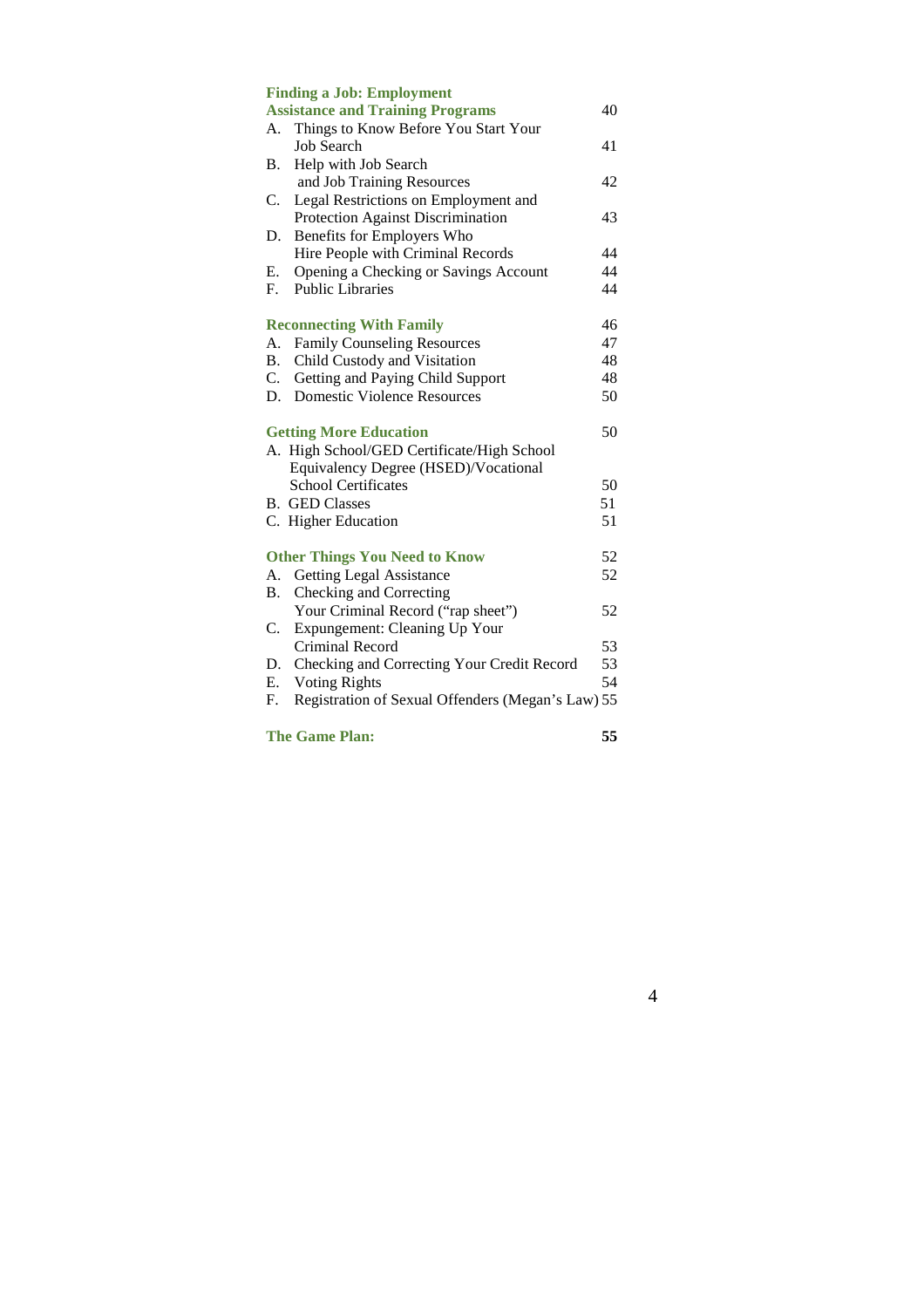## **The Start of a New Beginning:**

## **How to use this book**

This book is intended to prepare you for your arrival home and reintegration back into society. In order to make the transition smoother for you a list of resources have been compiled along with a list of necessary items you will find that are essential to your success. This book focuses on the first few weeks and months of your arrival home and assisting you on managing the transition. Although not every resource available to you will be found in here, there are many that will help to guide your journey.

## **Unless a fee or charge is listed, most of the services and resources listed here are free.**

Each section of this book is categorized by items that you will need in order to find employment, return to school, and to obtain identification. It will also provide addresses, websites, phone numbers, and general tips on how to acquire that particular service. You can use the table of contents to easily identify what service you require, and follow instructions as to how to contact providers.

**FYI:** \*\**Please feel free to utilize your social services department for assistance in contacting an agency or inquiring information about a service found in this book. There are some services that may be free to you that you can contact through your social services department before making an out-of-pocket expense.*

There are things that can be completed prior to release from prison. Two things specifically are requesting a duplicate Social Security card for **FREE** and applying for a birth certificate for a **fee**. Please contact your social worker six months prior to release to apply for these items. By doing this while still in custody, you are taking a large step towards making your transition back into the community easier for you. Provided both documents are processed successfully, you will have two necessary forms of identification made available to you the day you are released. This will speed up the process of finding employment.

You will not find every service or organization in **Gloucester County** in this book however there will be many to help you begin. Also, the organizations that are listed may be able to offer additional resources to you. For current information as services change procedure and/or cost please visit www.njsuccess.org. **You can also** *visit your local library to*

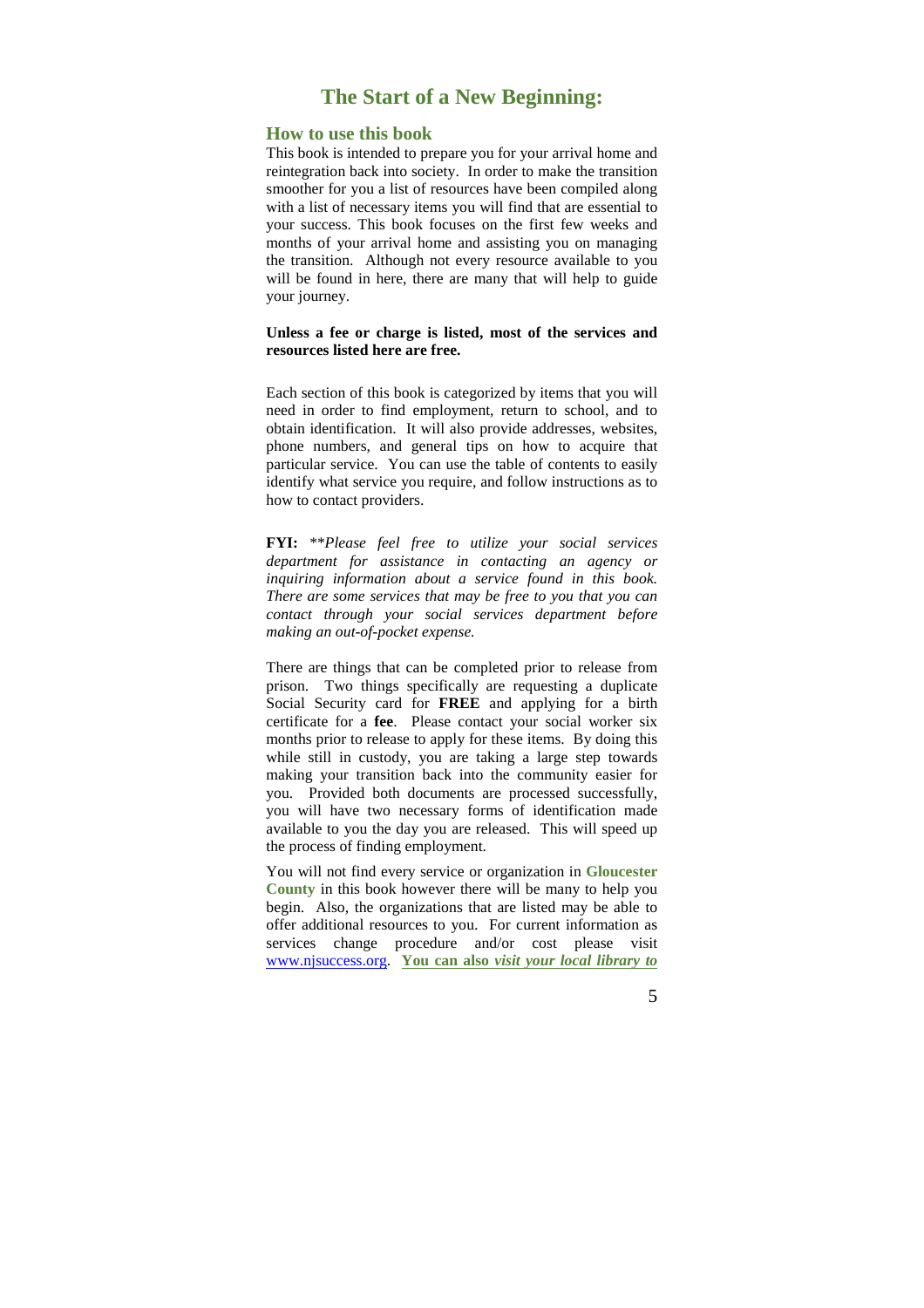## **Getting Started: Identification (I.D.) and Other Documents**

In order to apply for employment, rent an apartment, apply for general assistance, food stamps, or Medicaid, proper identification will be required. The more identification you have in your possession, the easier it will be for you to obtain these services. Certain items can be obtained while you are still incarcerated. Ask your social worker for assistance, and for the remainder, this book will point you in the right direction.

**FYI:** In order to obtain identification, various agencies will require proof of address. It is smart to keep bills in your name or official documents that have your name and address for further verification of your address.



## **A**. **Social Security Card**

If at all possible, apply for a duplicate social security card with your social worker six months prior to release. If for some reason this is not possible or your application has been denied, you will need to visit your closest Social Security Office to apply. The following offices are the local branches in or near Gloucester County. Please find which office is closest to your residence.

#### **Social Security Administration**

51 Charles III Dr Glassboro, NJ 08028

Suite 100 Five Executive Campus Cherry Hill, NJ 08002

Office hours: M, T, Th, F: 9:00 am-4:00 pm W: 9:00 am-12:00 pm Phone numbers: Toll Free 1-800-772-1213 TTY- 1-800-325-0778

If you choose to visit your local office to apply you will need to fill out the application at the office. You will need to show proof of identification. Your NJDOC Temporary ID card you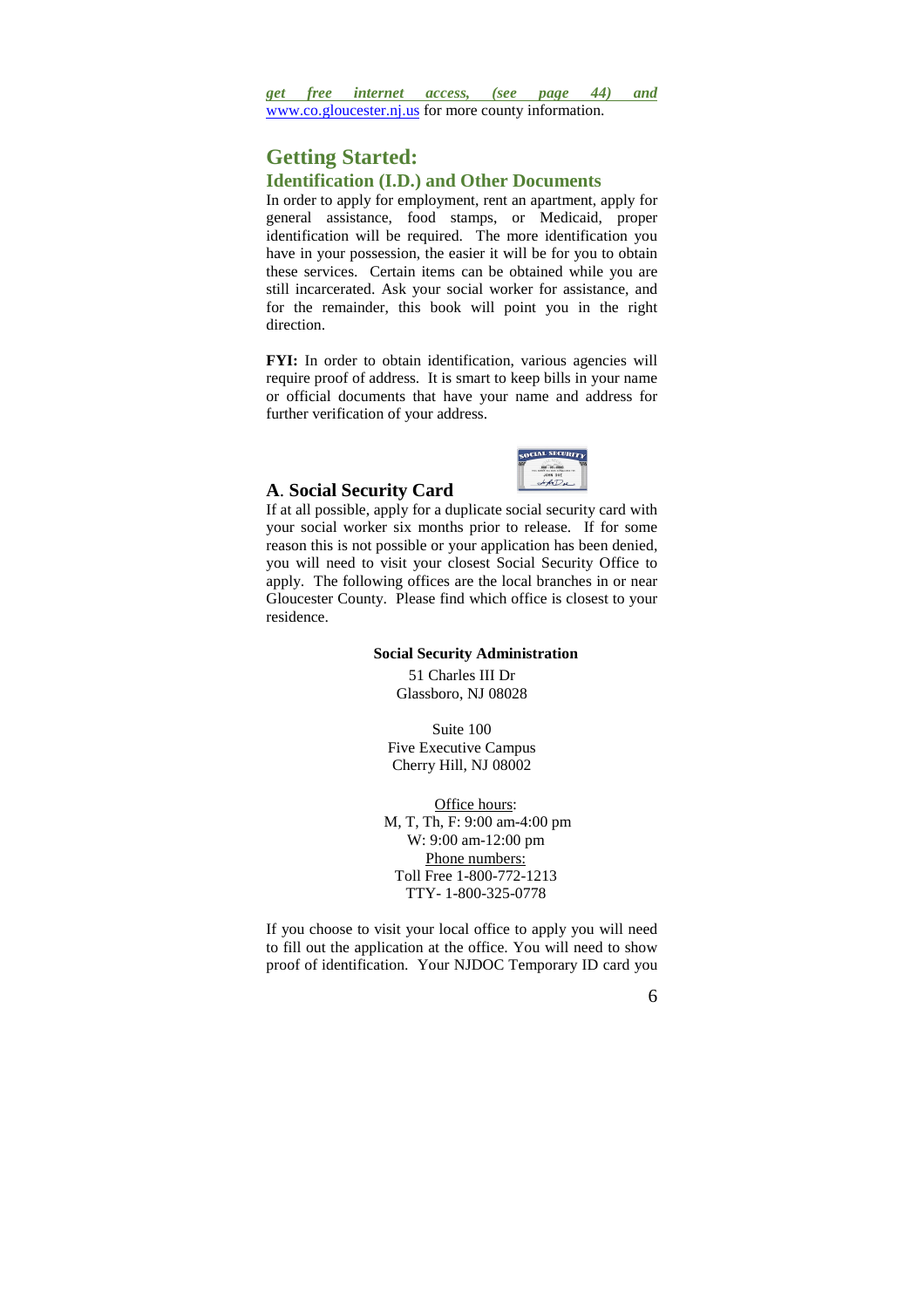will receive upon your release serves as proof of identification.

 To save time you can download the application online (www.ssa.gov/replace\_sscard.html).

## **B**. **Birth Certificate**



The office of Vital Statistics in the New Jersey Department of Health and Senior Services has all the New Jersey birth, marriage, and death records. The fee is **\$25.00**. However, depending upon where you were born in Gloucester County, you may be able to apply for a birth certificate for a lesser fee.

## **New Jersey Department of Health and Senior Services**

Bureau of Vital Statistics and Registration P.O. Box 370 Trenton, NJ 08625-0370

**Contact information for the NJ Bureau of Vital Statistics and Registration:** 1-609-292-4087 **and** 1-866-649-8726 (tollfree nationwide)

**FYI:** You are able to apply for a birth certificate while you are still in custody and have six months left prior to release. Please see your social worker to do so.

The following is a list of towns where area hospitals are in Gloucester County that you may have been born in. You may go to your registrar's office in the town you live in and apply for a birth certificate however that office may utilize the Bureau of Vital Statistics in Trenton. Your registrar's office is usually located at the municipal building or city hall.

#### **Clayton Borough**

Christine Newcomb Borough Hall 125 N. Delsea Drive Clayton, NJ 08312 Phone: 856-881-2882 x101

## **Deptford Township**

Donna Lee Municipal Building 1011 Cooper Street Deptford, NJ 08096 Phone: (856) 845-5300 x2260 Fax: (856) 845-8995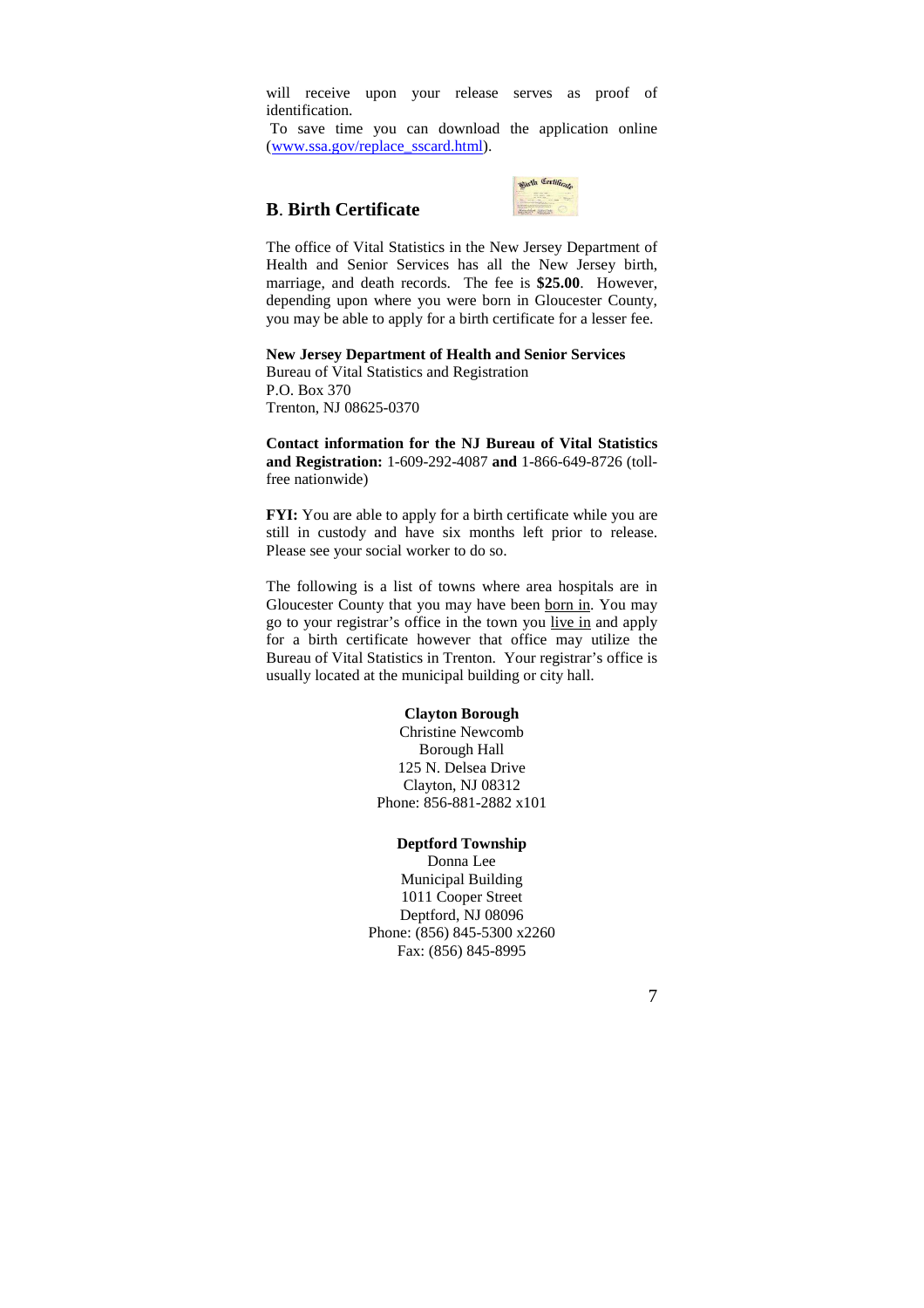## **East Greenwich Township**

Susan Costill Municipal Building 159 Democrat Road Mickleton, NJ 08056 Phone: 856-423-0654 Fax: 856-224-0296

## **Elk Township**

Debora Pine 680 Whig Lane Monroeville, NJ 08343 Phone: (856) 881-6525 x10 Fax: (856) 881-5750

## **Franklin Township**

Barbara Freijomil Municipal Building 1571Delsea Drive Franklinville, NJ 08322 Phone: 856-794-1234 X7 Fax: 856-694-1279

## **Glassboro Borough**

Gail D. Green-Harris Glassboro Boro Hall 1 South Main Street Glassboro, NJ 08028-2592 Phone: (856) 881-9230 x88116 Fax: (856) 881-4248

## **Greenwich Township**

Nancy Papp 420 Washington Street Gibbstown, NJ 08027 Phone: (856) 423-1038 Fax: (856) 423-2989

## **Harrison Township**

Diane L. Malloy 114 Bridgeton Pike Mullica Hill, NJ 08062 Phone: (856) 478-4111 Fax: (856) 478-2498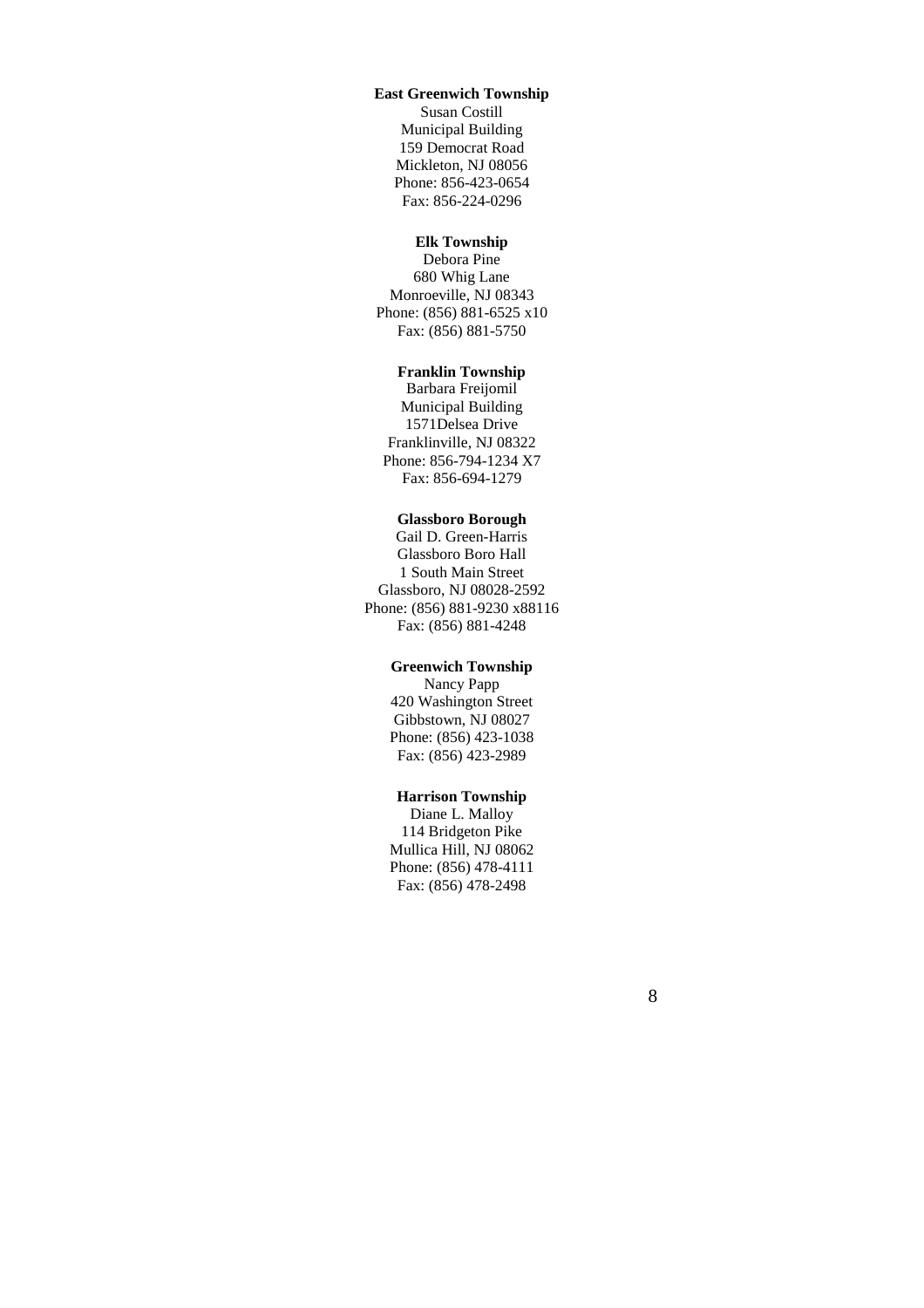## **Logan Township**

Linda L. Oswald Municipal Building 125 Main Street - P.O. Box 314 Bridgeport, NJ 08014 Phone: (856) 467-3424 x9 Fax: (856) 467-1061

## **Mantua Township**

Pamela LeVine Municipal Building 401 Main Street Mantua, NJ 08051 Phone: 856-468-1500 x113

## **Monroe Township**

Victoria Taylor Machulsky Municipal Building 125 Virgina Avenue Williamstown, NJ 08094 Phone: 856-728-9800 x213 or x212

## **National Park Borough**

Joshua L. Pitts Borough Hall 7 South Grove Avenue National Park, NJ 08063 Phone: 856-845-3891 Fax: 856-845-0726

#### **Newfield Borough**

Toni L. VanCamp Borough Hall P.O. Box 856 18 Catawba Avenue Newfield, NJ 08344 Phone: (856) 697-1100 Fax: (856) 697-3014

## **Paulsboro Borough**

Kathy A. VanScoy Borough Hall 1211 Delaware Street Paulsboro, NJ 08066 Phone: (856) 423-1500 Fax: (856) 423-9117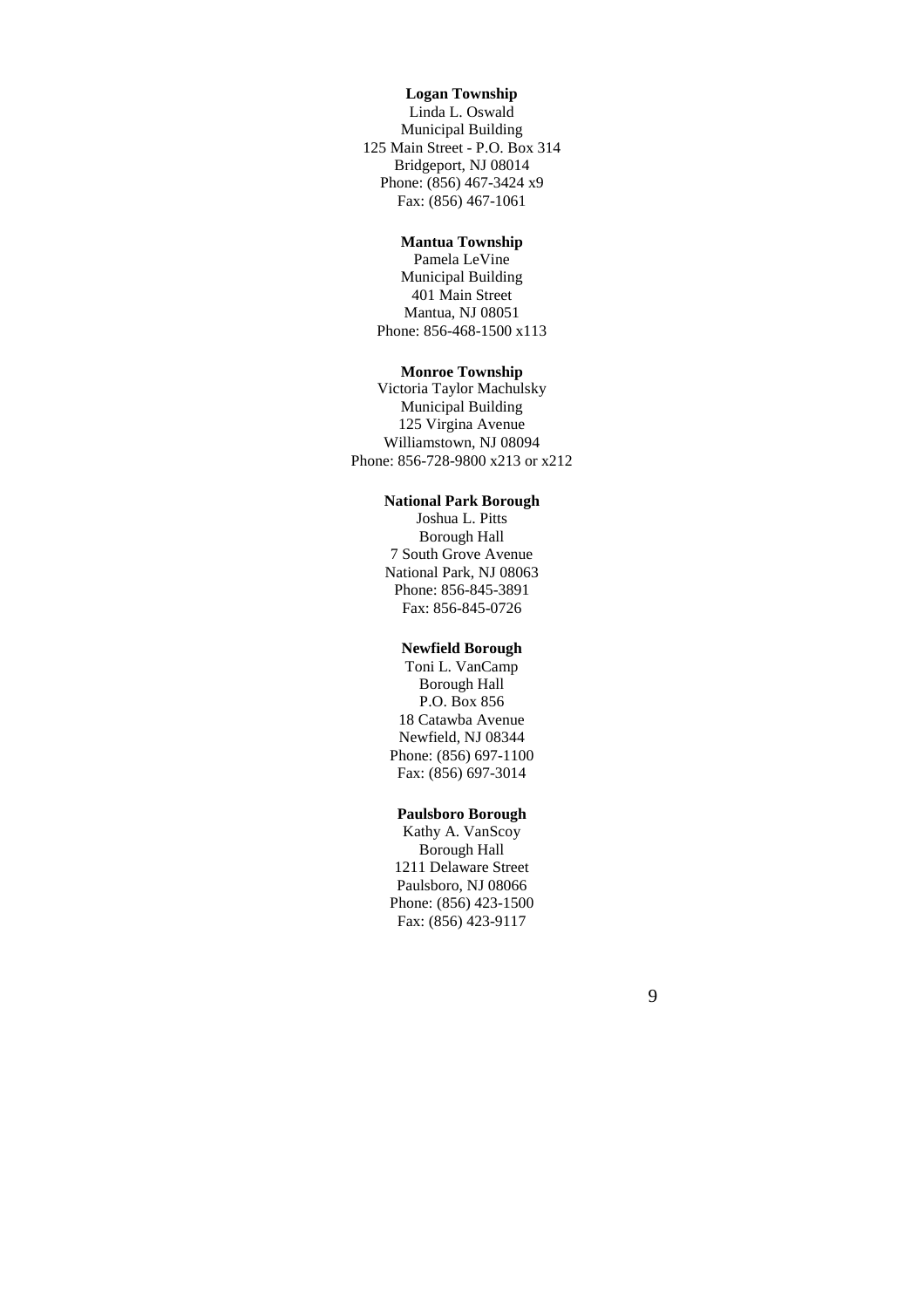## **Pitman Borough**

Susan Weaver 110 So. Broadway Pitman, NJ 08071 Phone: (856) 589-2433 Fax: (856) 589-6833

## **South Harrison Township**

Nancy E. Kearns P.O. Box 113 664 Harrisonville Road Harrisonville, NJ 08039 Phone: (856) 769-3737 x110 Fax: (856) 769-8048

## **Swedesboro Borough**

Tanya L. Goodwin P.O. Box 56 1500 Kings Highway Swedesboro, NJ 08085 Phone: (856) 467-0202 Fax: (856) 467-5767

## **Washington Township**

Jill McCrea 523 Egg Harbor Road Sewell, NJ 08080 Phone: 856-589-0520 x214

## **Wenonah Borough**

Karen L. Sweeney P.O. Box 66 1 S. West Avenue Wenonah, NJ 08090 Phone: (856) 468-6713 Fax: (856) 468-7467

## **West Deptford Township**

Judith Hulmes Municipal Building 400 Crown Point Road P.O. Box 89 Thorofare, NJ 08086 Phone: (856) 845-4004 x102 Fax: (856) 384-3066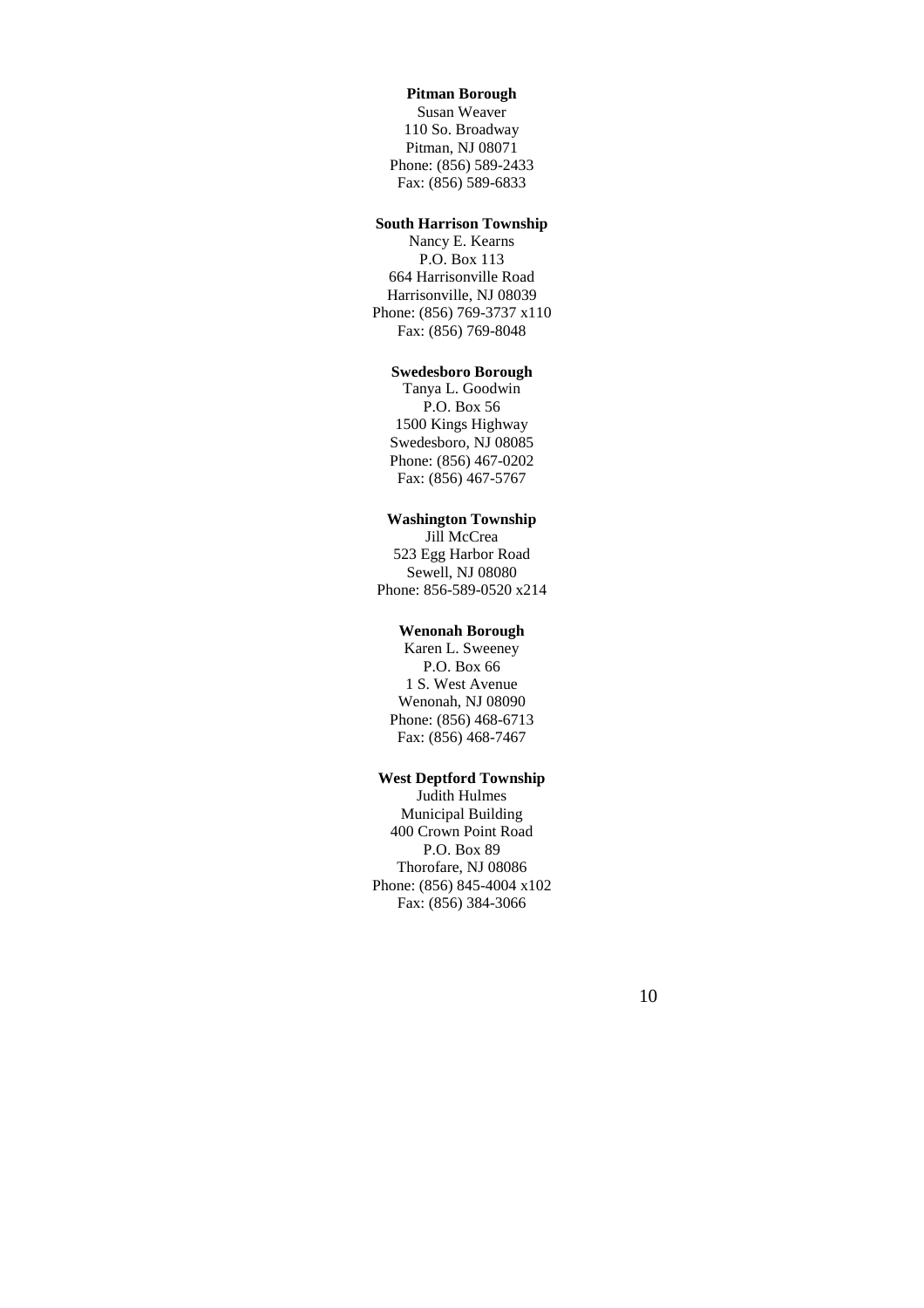## **Westville Borough**

Christine A. Helder Borough Offices 165 Broadway Westville, NJ 08093 Phone: (856) 456-2343 Fax: (856) 742-8190

## **Woodbury City**

Karen L. Chabot 33 Delaware Street P.O. Box 180 Woodbury, NJ 08096 Phone: 856-845-1300 ext. 115

## **Woodbury Heights Borough**

Janet Pizzi Municipal Building 500 Elm Avenue Woodbury Heights, NJ 08097 Phone: (856) 848-2832 Fax: (856) 848-2381

## **Woolwich Township**

Kathleen Haas 120 Village Green Drive Woolwich Twp, NJ 08085 Phone: 856-467-2666 x101 Fax: 856-467-3545

## **C. County I.D.**

The Gloucester County Clerk's Office no longer provide county issued photo identification cards since 2012, however you may obtain a state issued photo identification card from your local motor vehicle agency. Motor Vehicle Commission locations are listed below.

**D**. **Driver's License** 

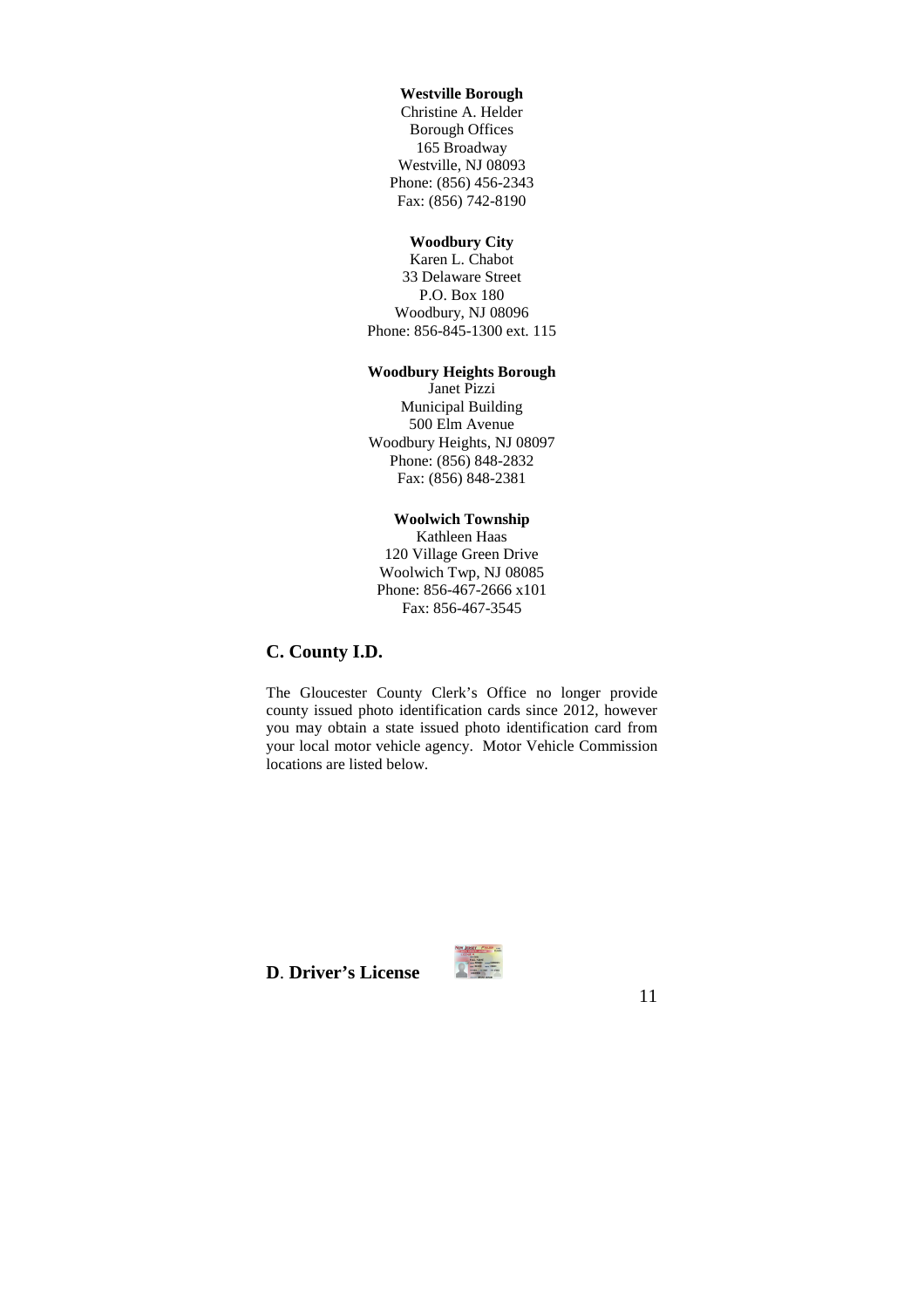Once you are released from prison, you can go to the Motor Vehicle Commission (MVC) to get a new driver's license, replace a lost one, or renew a card that has expired. If you believe that your license has been suspended, you should confirm this and figure out what you need to do to get it back. If you were convicted of any kind of drug offense, your license has been suspended.

Prior to your release, you can get a copy of your driver's license record, which is called an "abstract." Please contact your social worker if you are interested in obtaining an abstract. **The fee for an abstract is \$15.00** 

**Upon your release**, you can go to the MVC offices in Gloucester County (listed below) or a Regional Service Center to request a driver's abstract. If you have internet access, you can also request an abstract online at WWW.STATE.NJ.US/MVC. You will still have to pay **\$15.00**. If your license was suspended for six months or more because of a drug conviction, the period of the suspension will begin from the time of your release. Other kinds of suspension, such as failure to pay parking tickets, insurance surcharges, or child support, will last until you have paid the fine or worked out a payment plan. For questions about suspension, call the suspension hotline: **609-292-7500**.

**Restoration Fees, Tickets, and Surcharges:** If you found out that your license has been suspended, you will have to pay a restoration fee of **\$100.00** in order to have your license reinstated. This does not include any additional fines or surcharges you are required to pay. This fee can be paid at the Regional Service Center (see below). If you have internet access, this fee can be paid online at WWW.STATE.NJ.US/MVC. You can pay your surcharges and parking tickets on this web site as well.

## **MVC LOCATIONS IN GLOUCESTER COUNTY For questions, please call 1 (888) 486-3339**

#### **Deptford:**

725 Tanyard Road Deptford, NJ 08096 Inspections Only: Mon-Fri 8:00 am-4:30 pm Sat 7:00 am-12:00 pm

## **Turnersville**

Ganttown Plaza 5200 Rt. 42 North (Black Horse Pike)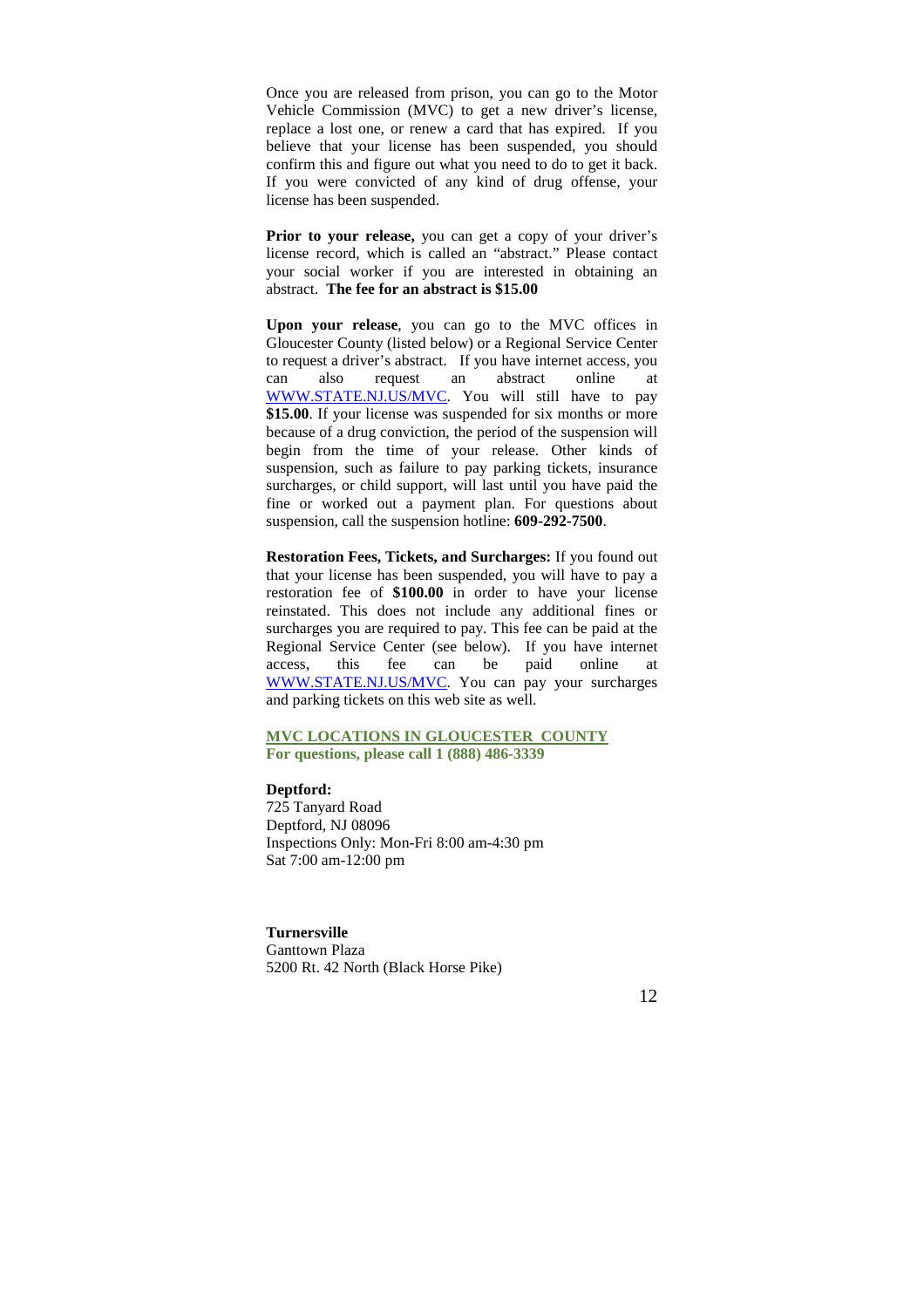Suite 13 Turnersville, NJ 08012 M/T/Th/F 8:00 am-5:30 pm; Tu 8:00 am-7:30 pm Sat 8:00 am-1:00 pm

## **West Deptford**

215 Crown Point Road (I-295 Exit 20) Thorofare, NJ 08086 M/T/Th/F 8:00 am-5:30 pm; Tu 8:00 am-7:30 pm Sat 8:00 am-1:00 pm

## **Suspension/Restoration**  Mon-Fri 8:00 am-4:30 pm **Regional Office: Trenton Agency 120 South Stockton & Front Street Trenton, NJ 08611**

Services: Driver conferences, driver records, (issuances and inquires), points and surcharge (inquires), suspensions and restorations.

Hours: Mon-Fri 8:00 am-4:30 pm; Sat 8:00 am-12:00 pm

To replace a lost or stolen license, you will have to bring identification to the MVC and pay an **\$11.00 fee.** The MVC now has very specific kinds of I.D. that are required under the new "Six Point" system:

*Please use this guide to prepare yourself for your trip to MVC. Make sure you have the six points of identification necessary to obtain your drivers license or non drivers I.D.* 

## **SIX POINT SYSTEM OF IDENTIFICATION**

## **Primary Documents:**

(4 Points)

- Birth Certificate or Certified Copy from one of the 50 states.
- U.S. Dept. of State Birth Certificate
- US Passport-Current or Expired less than 3 years
- Current US Passport card
- **Current NJ Digital Drivers License**
- Valid Active Duty US Military Photo ID Card<br>IS Adoption papers
- US Adoption papers
- Certificate of Naturalization
- **Certificate of Citizenship**

## **Secondary Documents:**

(3 Points)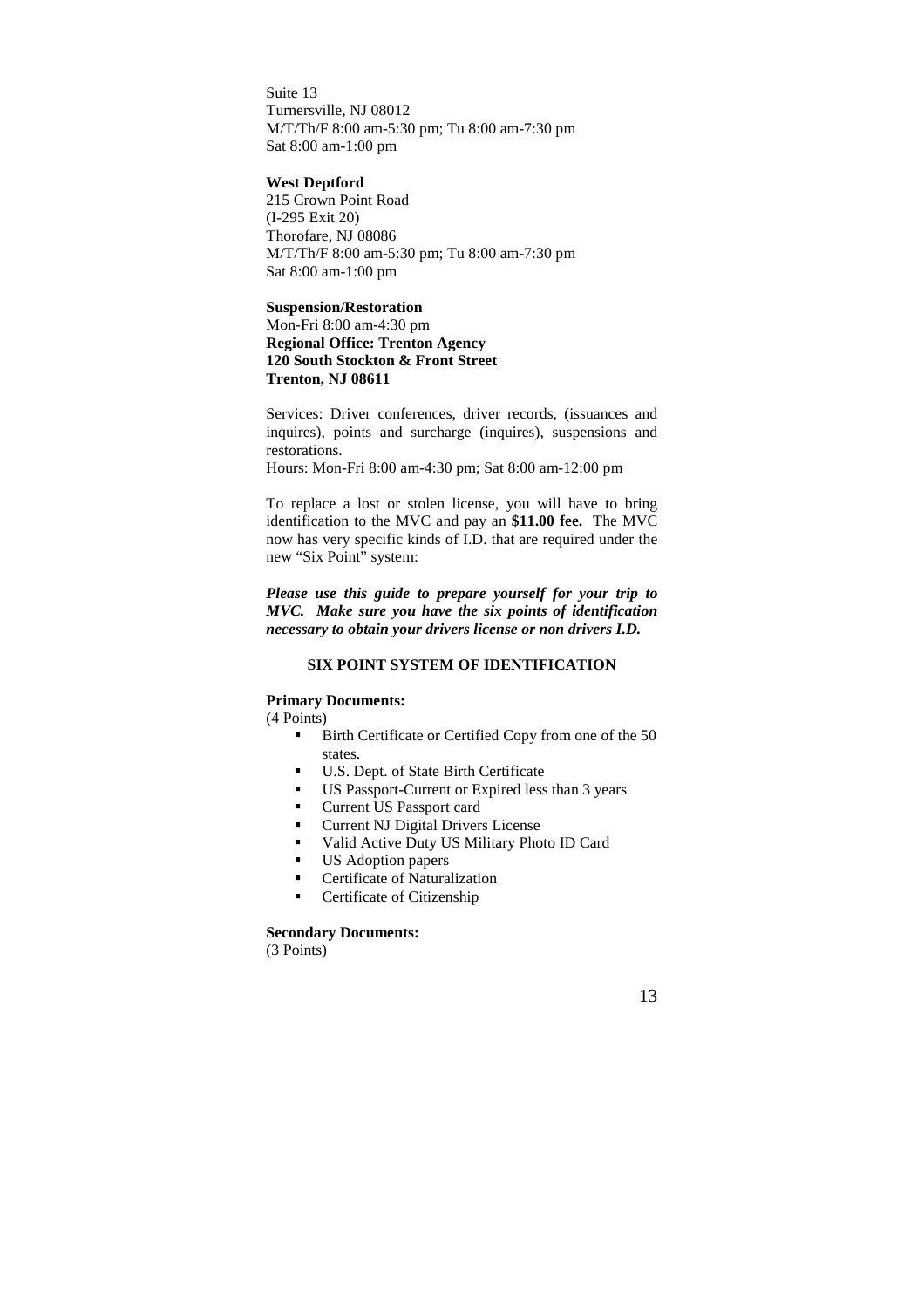- Civil Marriage/Domestic partnership/ Civil Union Certificate: Issued by the Municipality or State
- Order of Decree of Divorce
- Court Order for Legal Name Change: Signed by a judge or county clerk
- US Military Photo/Retiree Card

(2 Points)

- U.S. Military Discharge Papers (DD214)
- U.S. School Photo ID Card with Transcript or School Records
- U.S. College Photo ID Card with Transcript

(1 Point)

- Current/ Expired (Less than 1 year) Non-Digital NJ Photo Drivers License
- **Social Security Card**
- Bank statement or record
- **ATM Card w/ pre-printed name and applicant** signature
- NJ Public Assistance Card w/ Photo
- High School Diploma/GED/ College Diploma
- Veterans Affairs-Universal Access Photo ID Card

You can get a brochure on this "Six Point" system from the MVC offices listed above or from the Motor Vehicle Commission web site, www.state.nj.us/mvc. If your license has expired, you will have to go with your six points of I.D. to the MVC to fill out a renewal application. You may have to take the written test again. License renewal costs **\$24.00**.

## **E. Non-driver's State I.D.**

New Jersey provides state photo identification for non-drivers. **You can get this official state I.D. even if your driver's license is currently suspended**. This may be a good option for you if it is going to be some time before you get your license back. You will still need to bring the same type of identification documents described previously, under the new "Six Point" system

## **F. Certificates of Naturalization or Citizenship**

This certificate is necessary for employment upon your release. In general, if you need to replace lost forms, you can contact the US Citizenship & Immigration Service or Application Support Centers to find out about identification and fingerprint verifications. There is a fee to process an application for replacement documents. The National Customer Service Hotline is 1 (800) 375-5283.

## **Citizenship Locations**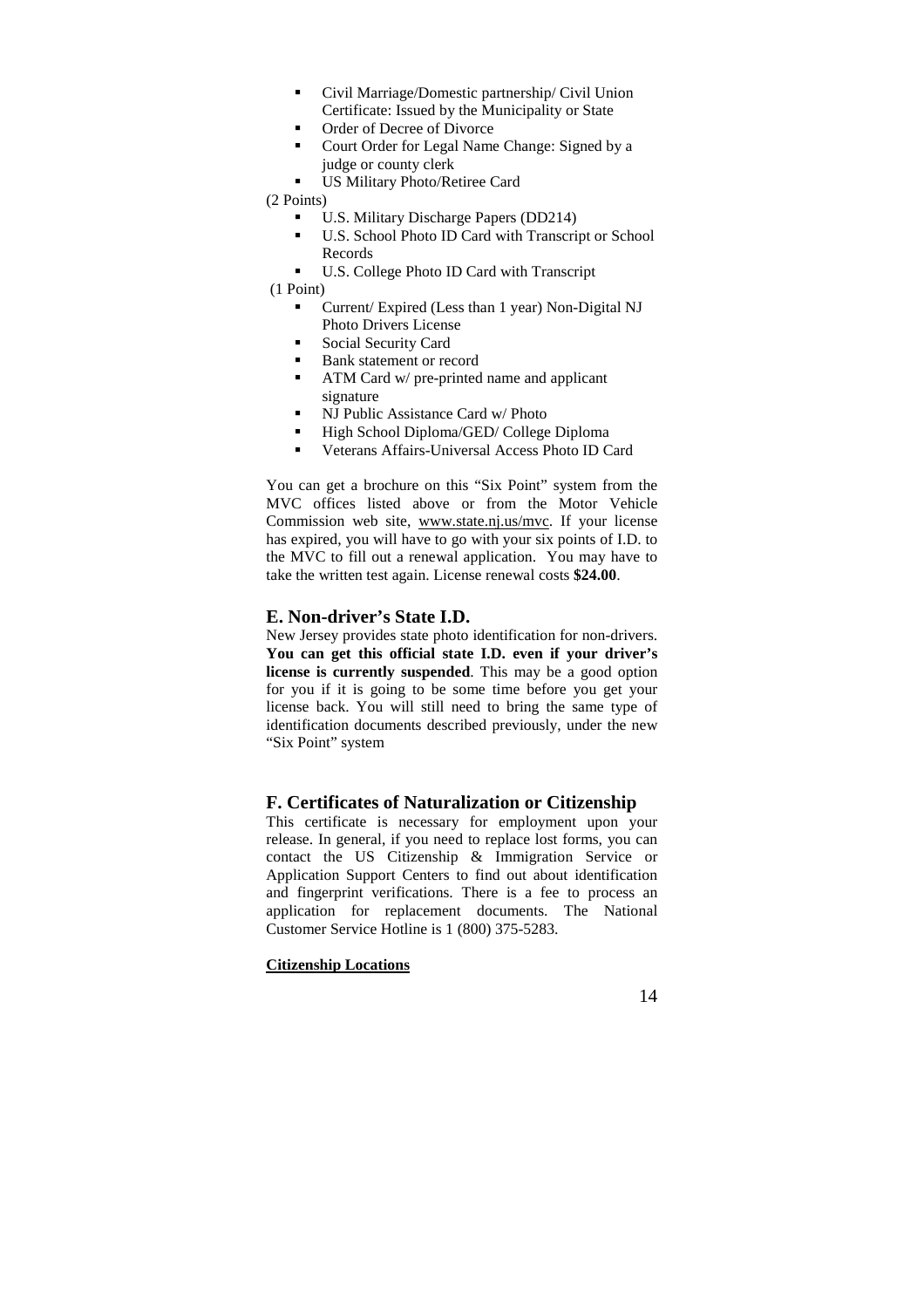## **Closest field office to Gloucester County**

#### **US Citizenship & Immigration Service**

530 Fellowship Road Mount Laurel, NJ 08054

#### **National Customer Service Center (NCSC)**

1-800-375-5283 1-800-767-1833 (TDD)

## **G. Alien Registration Card "Green Card"**

To replace a missing Green Card, you must go to the US Citizenship & Immigration Service Office (see above) to fill out an I-90 form. Please make sure that you bring I.D. with you.

You can also visit the website and download the forms at www.uscis.gov. It costs **\$290** for processing. **If you have any questions or concerns about your status as a result of your criminal conviction, call Legal Services of New Jersey at 1-888-576-5529 before going to immigration.**

## **H. Military Discharge Papers**

**FYI**: You may have the opportunity to meet with the Veterans Administration (VA) liaison from the Veterans Administration during your incarceration. The VA liaison can assist you in requesting a copy of your DD214 (discharge papers) by completing the SF-180 form. Please notify your institution's social worker for assistance with your requests and to obtain information on your veteran status. You can also obtain the SF-180 by writing the Veteran Benefit Administration in NJ or the NPRC, which is the main record depository.

#### **Veterans Benefit Administration in New Jersey**

20 Washington Pl., 3rd Floor Newark, NJ 07102

#### **Main records depository**

NPRC, 9700 Page Ave St. Louis, MO 63132-5100

#### **Gloucester County Veterans Affairs**

Director: Duane Sarmiento 211 County House Road Sewell, NJ 08080 856-401-7660 Mon-Fri 8:00 am-4:00 pm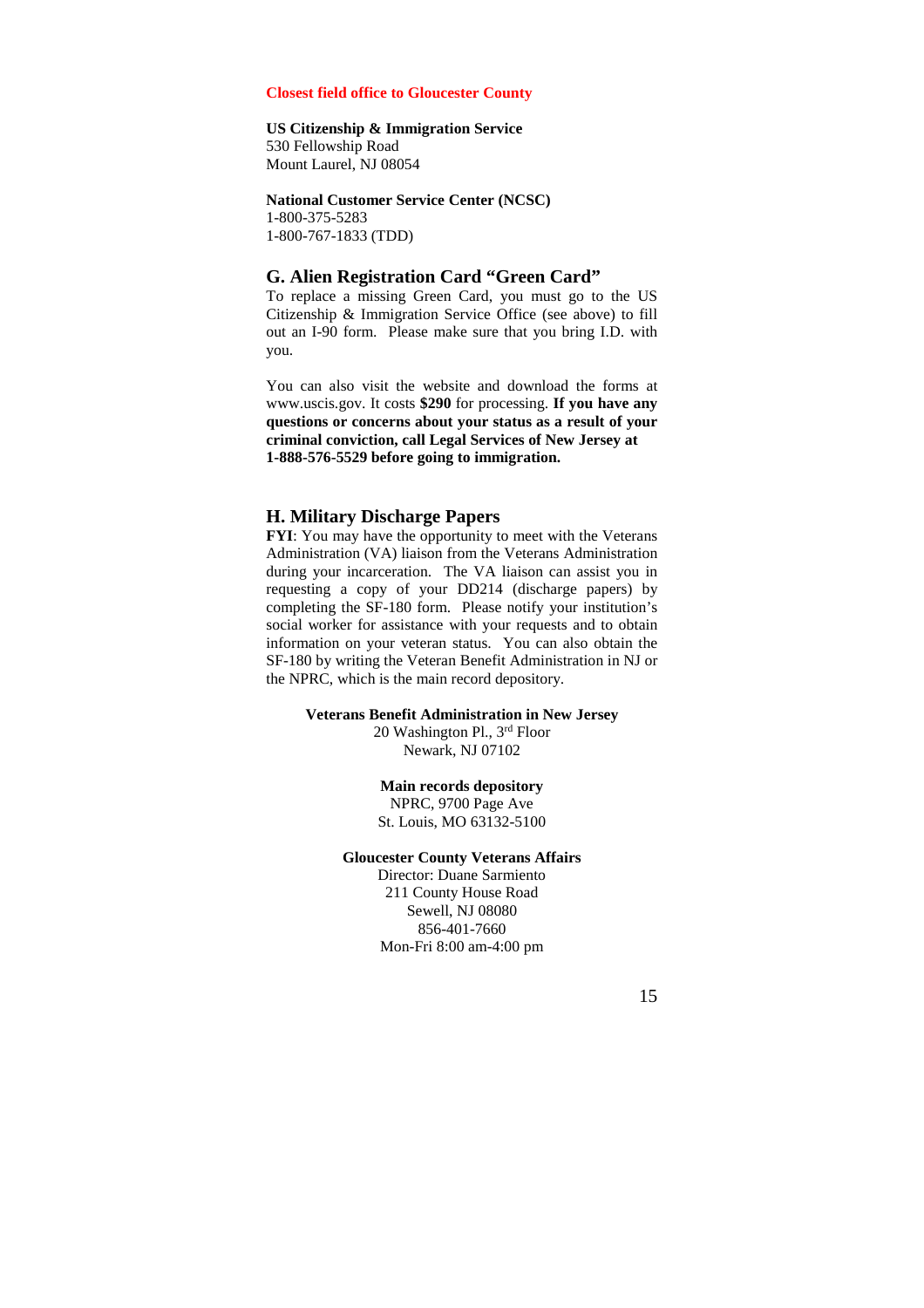Upon your release, you can also visit the following web site to request military records; www.vetrecs.archives.gov

Once on the www.vetrecs.archives.gov website, follow the on screen instructions for requesting personnel records. You will be asked to print out a signature page which can either be mailed or faxed. Upon receiving the form, the records will be mailed directly to you.



## **I. Passport**

Although a passport may not seem like an important item to have at this point, it can serve as a major form of identification because it is widely accepted. There are fees involved in obtaining your passport. To obtain your passport, you may visit the Gloucester County Clerks Office at:

> **Gloucester County Clerk 1 North Broad Street Woodbury, NJ 08096 (856) 853-3235**

**Monday thru Friday 8:30 am-4:00 pm** 

**Other Locations: Gloucester County Store- Deptford Mall 1750 Deptford Center Road Deptford, NJ 08096 (856) 686-6013 Monday thru Friday 10:00 am-9:00 pm Saturday 10:00 am-5:30 pm**

## **You will need to bring:**

- $\checkmark$  An original or certified copy of a birth certificate with a raised seal and file date issued by Vital **Statistics**
- $\checkmark$  A naturalization certificate
- Official military I.D.
- A previous US passport; photocopies are not accepted.
- Your Social Security card
- $\checkmark$  I.D., such as a valid driver's license, government identification or previous passport issued after your 16th birthday. The expired passport should not be more than 15 years old.

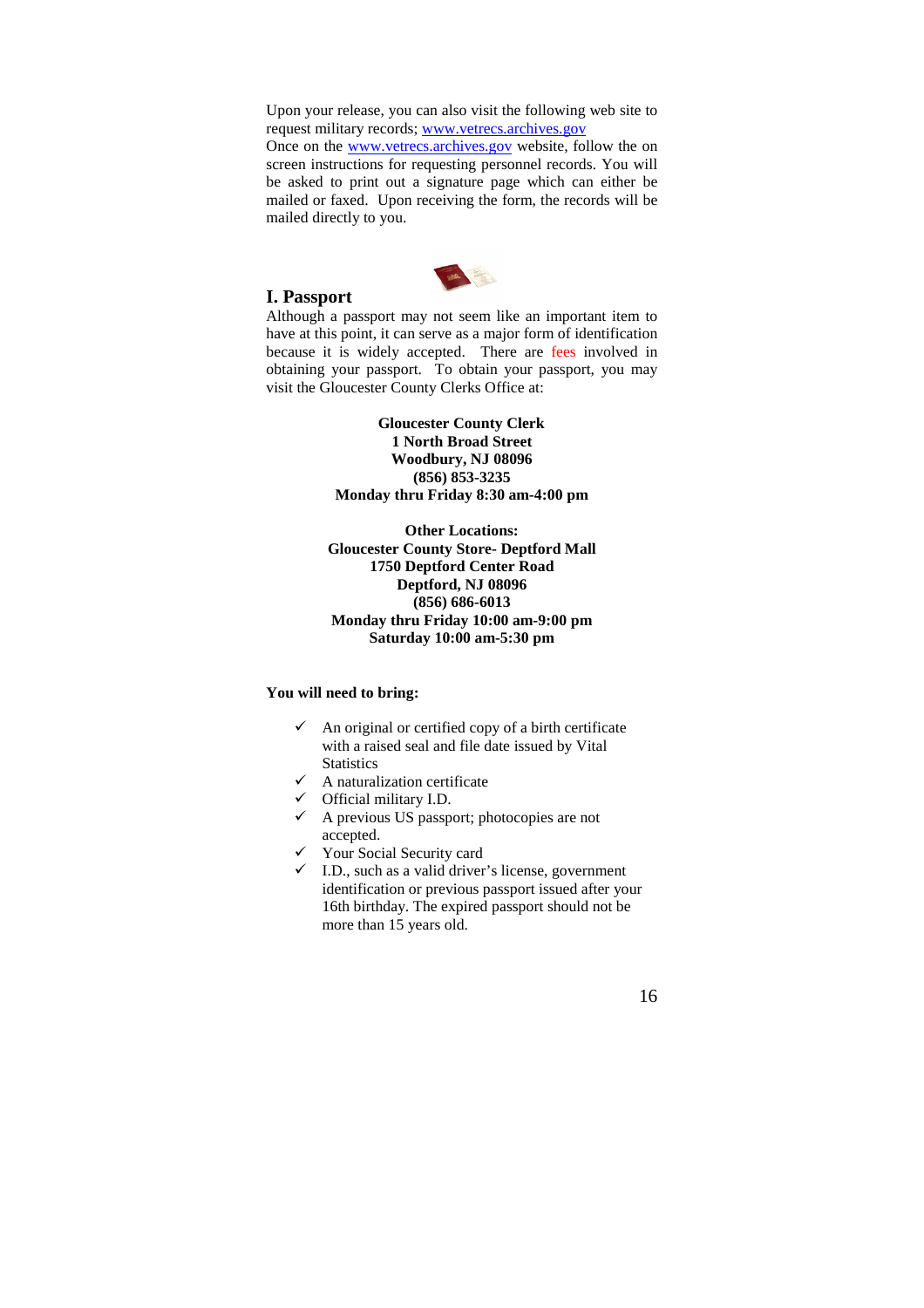#### $\checkmark$  2 identical copies of a 2x2 face front regulation passport photo. **(photos can be taken for a \$10 fee you will need an appointment)**

**\$100** for regular service/passport total made payable to US Dept of State and **\$25** check/money order/cash made payable to Gloucester County Clerk or County Store. A passport will be valid for 10 years.

## **J. NJDOC Release Papers/Temporary I.D. Card**

Make sure you keep your prison release papers and temporary I.D. card. Your release papers can serve as identification in some circumstances and your I.D. card is valid for 30 days. These items along with several others will al be included in your *Fair Release And Re-entry* Act **(FRARA)** folder given to you on the day of release.



## **First Steps after Release: Where Do I Go to Find…**

This section provides resources for food, shelter, clothing, money, and other emergency needs. We have provided some resource options in Gloucester County that you can utilize upon release.

**FYI:** Important paperwork will be needed repeatedly throughout your life. Make sure to invest in a folder or safe to keep important documents. **Never** carry your birth certificate or Social Security card with you. You will only need to produce these items upon request. It is smarter to keep them in a safe place.

Also, make sure to keep a notebook and a pen with you to write down the names and phone numbers of the people you come in contact with at various agencies. Remember, nobody is going to care about your success as much as you do.

Provided for you are agencies and services that can assist you in finding your basic needs.

**FYI:** It is a good idea to call first to check that the hours of operation haven't changed. Please try to be patient with those that are attempting to assist you.

See the following pages for list of resources.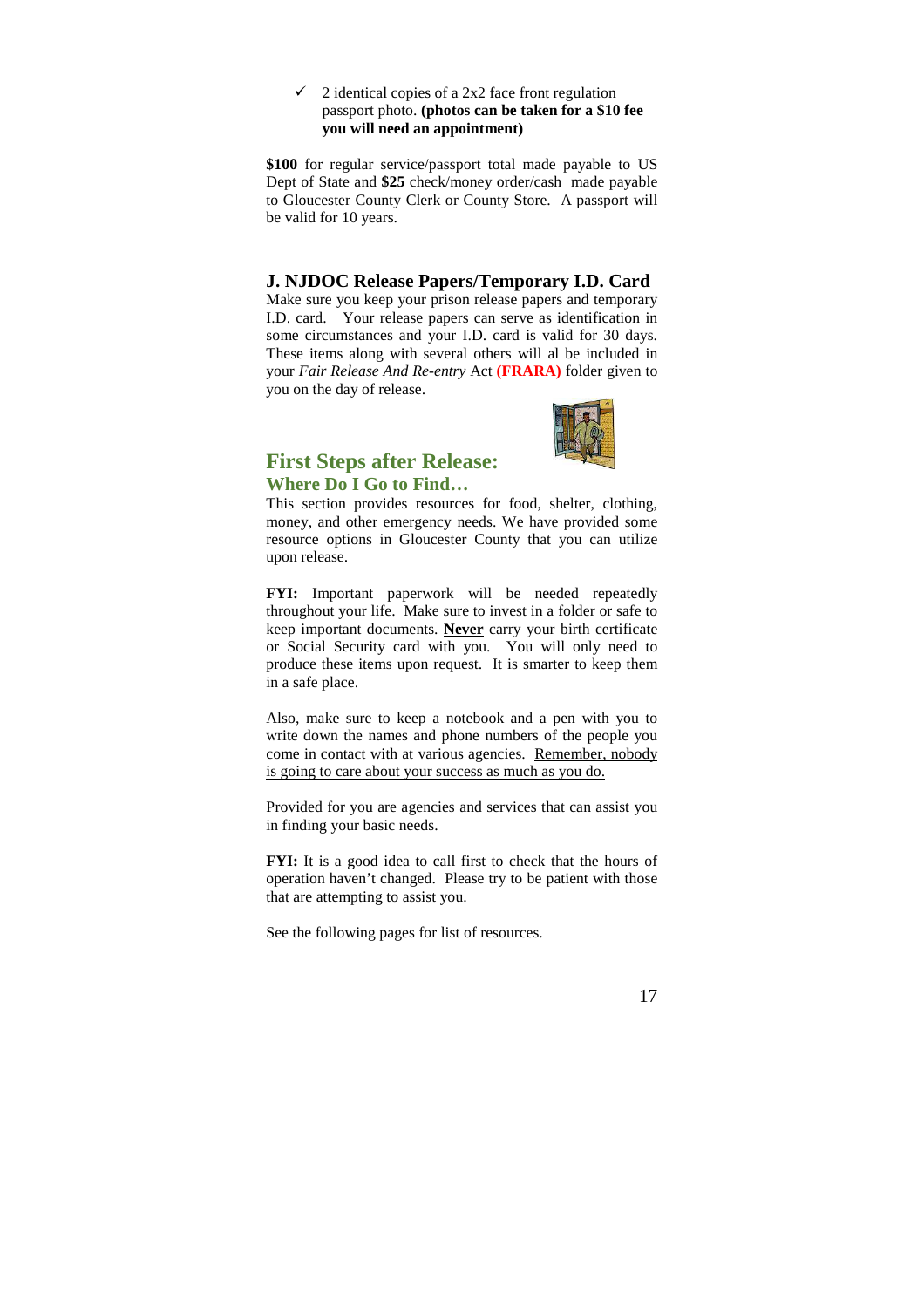## **A. First Stops**

**B. Shelter** 

The agencies below provide a range of services and/or, depending on what you need, can refer you to other places.

## **FIRST-STOP AGENCIES**

**2-1-1/First Call for Help –** is a resource for Gloucester County residents, which offers comprehensive information and referrals for human services, health care, government and community resource assistance. Dial 211, which can be accessed from the internet, cell phone or landline, 24 hours a day, 7 days a week. Dial 800-648-0132 for the Homeless Hotline, which addresses emergencies and homeless calls.

211is multi-lingual and accepts TTY callers.

Here are some shelters kitchens in Gloucester County. Access to most of these shelters can be obtained thought the Hudson County Board of Social Services or through a general walk in. Although each agency has been verified, please call to check for most current hours of operation and more information.

## **Services Empowering Rights of Victims (SERV)**

PO Box 566 Glassboro, NJ 08028 1-866-295-7378 (24/7 toll-free hotline) (Domestic Violence/ Sexual Abuse Shelter for Women)

#### **Street Outreach Program for Homeless Youth (Ages 9-21)** PO Box 1004

Williamstown, NJ 08094 (800) 355-0660 \***Call this number directly for referral\*** (Youth Shelter; Motel/Hotel referrals)

## **Volunteers of America-Eleanor Corbett House**

948 Whig Lane Rd Glassboro, NJ 08028 (856) 881-5550 (Single/Family Shelter)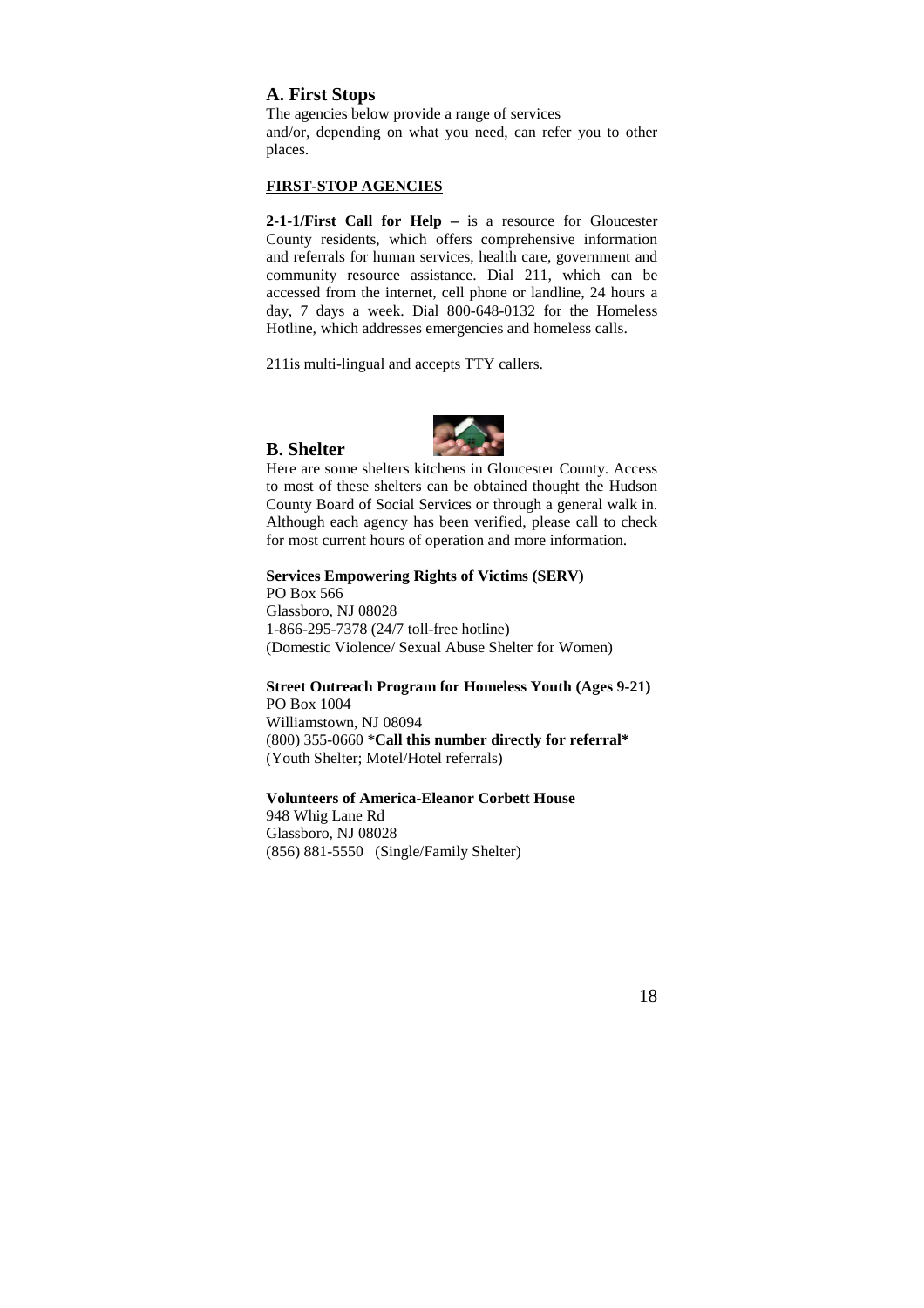

Here are the food pantries and soup kitchens in Gloucester County. Although each agency has been verified, please call to check for most current hours of operation.

## **Food Pantries/Soup Kitchens**

**C. Food/Clothing** 

## **CLAYTON BAPTIST CHURCH**

**Site:** 110 S. Delsea Dr. Clayton, NJ 08312 **Phone:** 856-881-5454 x101 Hours: 1<sup>st</sup> and 3<sup>rd</sup> Thursday of every month. 10 am- 12pm *This site provides a food pantry and emergency food.* 

#### **GOLDEN GATE**

**Site:** 253 Maple St. Clayton, NJ 08312 **Phone:** 856-863-4900 **Hours:** 3 rd Thursday of every month. 10:00 am-2:00 pm *This site provides emergency food. Please bring Photo I.D.* 

## **LAURELWOOD SEVENTH DAY ADVENTIST CHURCH**

**Site:** 3051 Good Intent Road Deptford, NJ 08096 **Phone:** 856-232-3366 Hours: 3<sup>rd</sup> Saturday of every month. Call for hours. *This site provides a food pantry, clothing, and community services. Pleas bring Photo I.D.* 

## **ST. MICHAEL'S/ ST. VINCENT DEPAUL'S SOCIETY**

**Site:** 313 Memorial Ave. Gibbstown, NJ 08027 **Phone:** 856-423-4190 **Hours:** Please call society for food to be delivered. *This site provides food delivery services to those in need who reside in Gibbstown and Paulsboro.*

## **SAMARITAN CENTER**

**Site:** 123 E. High St. Glassboro, NJ 08028 **Phone:** 856-863-9030 **Hours:** Monday, Wednesday, Thursday 2:00 pm-4:00 p.m. **Contact:** Ms. Mary Hines *This site provides a pantry and clothing to Glassboro residents. Please bring Photo I.D. and proof of residency if possible. Photo I.D. and proof of residency if possible.* 

## **NEW LIFE IN CHRIST MINISTRIES**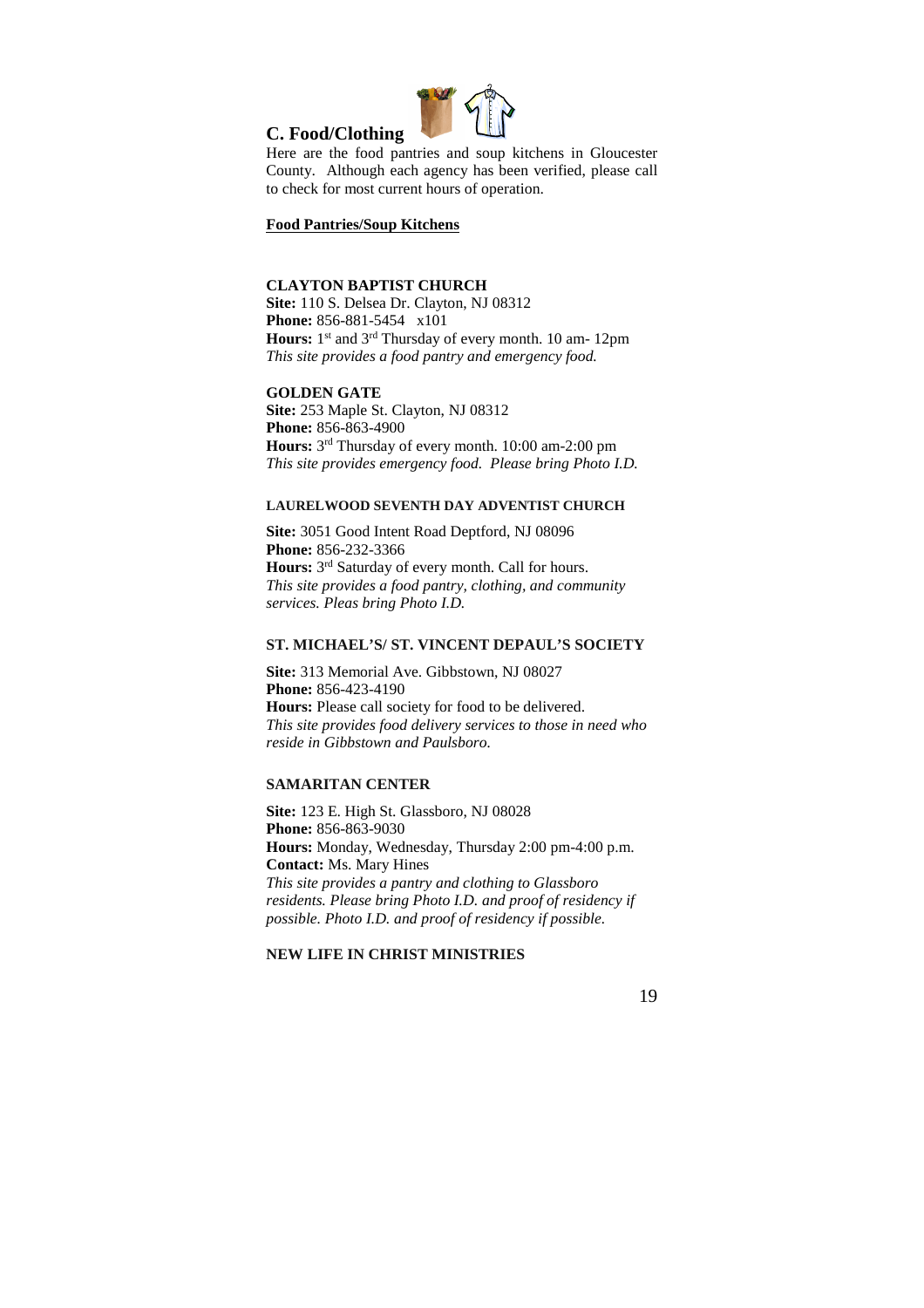**Site:** 895 Delsea Dr. Malaga, NJ 08328 **Phone:** 856-694-2010 **Hours:** Every 3rd Saturday of the Month: 9:00 am-11:30 pm *This site provides a food pantry and emergency services. Please provide proof of county residence.*

## **PAULSBORO COMMUNITY DEVELOPMENT CORP.**

**Site:** 1540 Swedesboro Ave., Paulsboro, NJ 08066 **Phone:** 856-224-1401 **Website:** tina@sbcdc.org **Hours:** *Pantry*: Wednesday 3:00 pm-4:30 pm Friday 3:00 pm-4:00 pm *This site provides a pantry, clothing, and social services for Gibbstown and Paulsboro Residents.*

## **OUR LADY QUEEN OF PEACE**

**Site:** 161 Piman Ave & Highland Terrace Pitman, NJ 08071 **Phone:** 856-589-5673 **Hours:** Monday & Friday- 9:30 am- 10:00am *This site provides a pantry to Pitman and Glassboro residents only.* 

**THE WOUNDED HEALER, INC.** 

Site: 8 N. Broadway, 2<sup>nd</sup> and 3<sup>rd</sup> Floor Pitman, NJ 08071 **Phone:** 856-582-0001 **Website:** http://thewoundedhealer.us/Food\_Bank.html Hours: Every 2<sup>nd</sup> and 4<sup>th</sup> Wednesday - 3:00 pm-5:00 pm *This site provides a pantry, clothing, and social services for all county residents..* 

## **PITMAN CHURCH OF CHRIST**

**Site:** 500 Pitman Rd., Sewell, NJ 08080 **Phone:** 856-589-1500 **Email:** dgrillo@COCHRIST.org **Website:** www.pitmanroadcochrist.com **Hours:** *Office* – Tues-Fri: 9am-4pm **Contact:** Dotty *This site provides a pantry; clients must call before going.* 

## **KING'S THINGS**

**Site:** 404 King's Highway Swedesboro, NJ 08085 **Phone:** 856-467-1796 **Hours:** Mon-Fri 10:00 am- 4:00 pm; Sat 9:00 am-3:00 pm *This site provides a pantry. Open to Swedesboro, Greenwich, Logan and Woolwich residents.*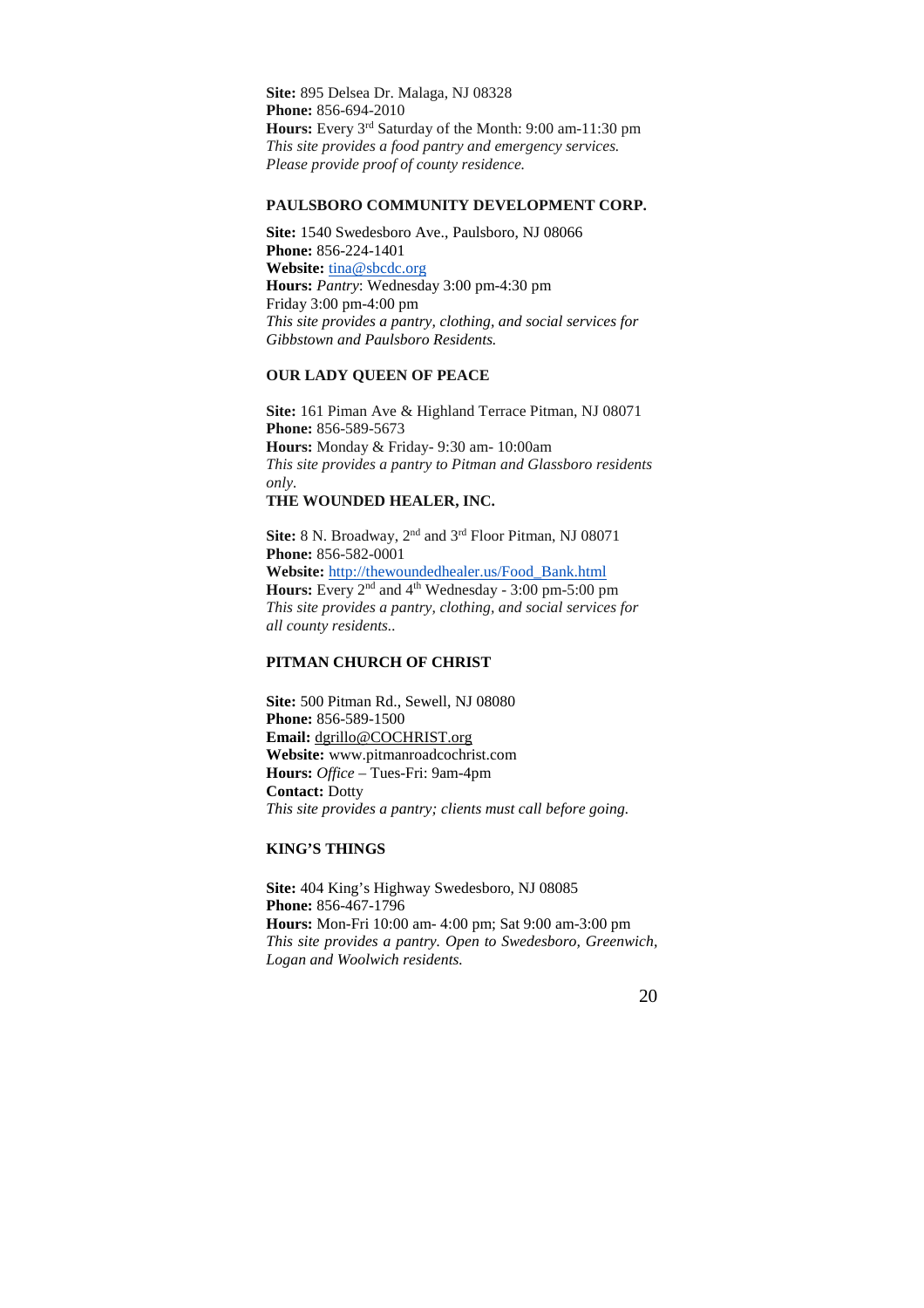## **VOLUNTEERS OF AMERICA -GLOUCESTER CO. HOMELESS PREVENTION PROGRAM**

**Site:** St. Paul's United Methodist Church, 74 Church Street, West Deptford, NJ 08096 **Phone:** 856-853-0004 or 856-853-0350 **Hours:** *Pantry* – 2<sup>nd</sup> Wednesday of every month. 9:00 am-12:00 pm and 1:00 pm-4:00 pm *This site is open to all Gloucester County residents. Proof of income, IF and address are required*. *This site provides a pantry, clothing, and when funds are available, financial assistance for utilities and other bills to prevent homelessness.* 

## **APOSTLE'S LUTHERAN/CIRCLE OF CARING**

**Site:** 4401 Black Horse Pike (RT. 42) Turnersville, NJ 08012 **Phone:** 856-629-4228 **Hours:** *Pantry* –  $2<sup>nd</sup>$  and  $4<sup>th</sup>$  Thursdays- 1:00 pm- 3:00 pm *This site provides a pantry for Gloucester County Residents.* 

## **CATHOLIC CHARITIES OF GLOUCESTER COUNTY**

**Site:** 1200 N. Delsea Dr., Suite #1, Westville, NJ 08093 **Phone:** 856-845-9200 **Hours:** M/W/Th 9:00 am-3:00 pm; Tu 9:00 am-12:00pm *This site provides a pantry, clothing and other social services for Gloucester County residents.* 

## **CECIL DELIVERANCE TABERNACLE OUTREACH MINISTRY**

**Site:** 1110 Coles Mill Road, Williamstown, NJ 08094 **Phone:** 856-629-9818 **Hours:** Every 2nd and 3rd Thursday 9:00am-1:00 pm *This site provides a pantry, social services, transportation and a hot breakfast program. It serves Williamstown residents only.*

## **ST. MATTHEWS COMMUNITY DEVELOPMENT FAMILY LIFE CENTER**

**Site:** 245 Glassboro Rd Williamstown, NJ 08094 **Phone:** 856-629-4614 ext. 238 **Hours:** Every 4<sup>th</sup> Thursday of the month- 9:00 am- 12:00 pm *This site provides a pantry, clothing, and other services to Williamstown and surrounding towns only.*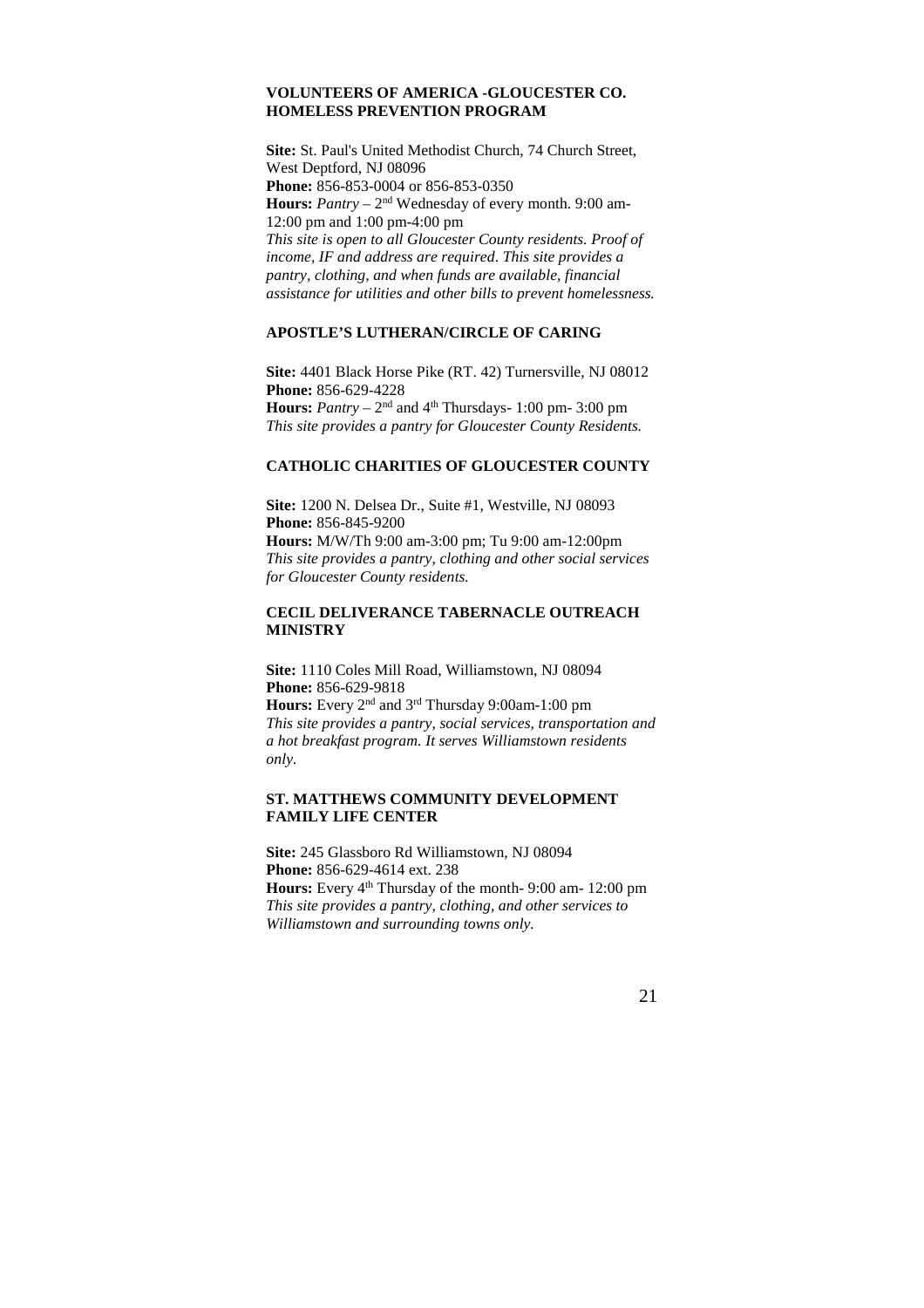## **COLONIAL MANOR UNITED METHODIST CHURCH**

**Site:** 1312 Tatum St. Woodbury, NJ 08096 **Phone:** 856-845-5926 **Hours:** Saturdays- 9:30 pm- 11:00 pm *This site provides a pantry for Woodbury, West Deptford, Westville, and Deptford residents only.* 

## **NORTH BAPTIST CHURCH**

**Site:** 1020 N. Evergreen Ave Woodbury, NJ 08096 **Phone:** 856-845-8433 Hours: 3<sup>rd</sup> and 4<sup>th</sup> Saturdays- 2:00 pm-3:00 pm *This site provides a pantry for Woodbury residents.*

## **SEVENTH DAY ADVENTIST CHURCH**

**Site:** 330 E. Barber Ave. Woodbury, NJ 08096 **Phone:** 856-848-8975 **Hours:** Tuesdays and Thursdays- 9:30 am-11:00 am *This site provides a pantry for Woodbury, Woodbury Heights, Deptford, West Deptford, Westville, Wenonah, and National Park residents only.* 

## **Kemble Memorial United Methodist Church**

**Site:** 19 South Broad St., Woodbury, NJ 08096 **Phone:** 856-845-1627 *This site provides a pantry for Woodbury residents only.* 

#### **LIVING WATERS COMMUNITY CENTER**

**Site:** 274 Delsea Drive, Sewell, NJ 08080 **Phone**: 856-589-3900 Call for hours *This site provides a food pantry for all Gloucester County residents. It may also have emergency clothing or baby supplies.* 

## **SALVATION ARMY/CLAYTON BORO HALL**

**Site**: 125 North Delsea Dr., Clayton, NJ 08312 **Phone**: 856-881-0085 Mon-Thur 8:00 am-11:00 am

## **SALVATION ARMY CENTERS IN GLOUCESTER COUNTY**

**Site**: 733 East Chestnut Ave., Vineland, NJ **Phone**: 856-696-5050 **Site**: 125 North Delsea Drive, Clayton, NJ 08312 **Phone**: 856-881-0085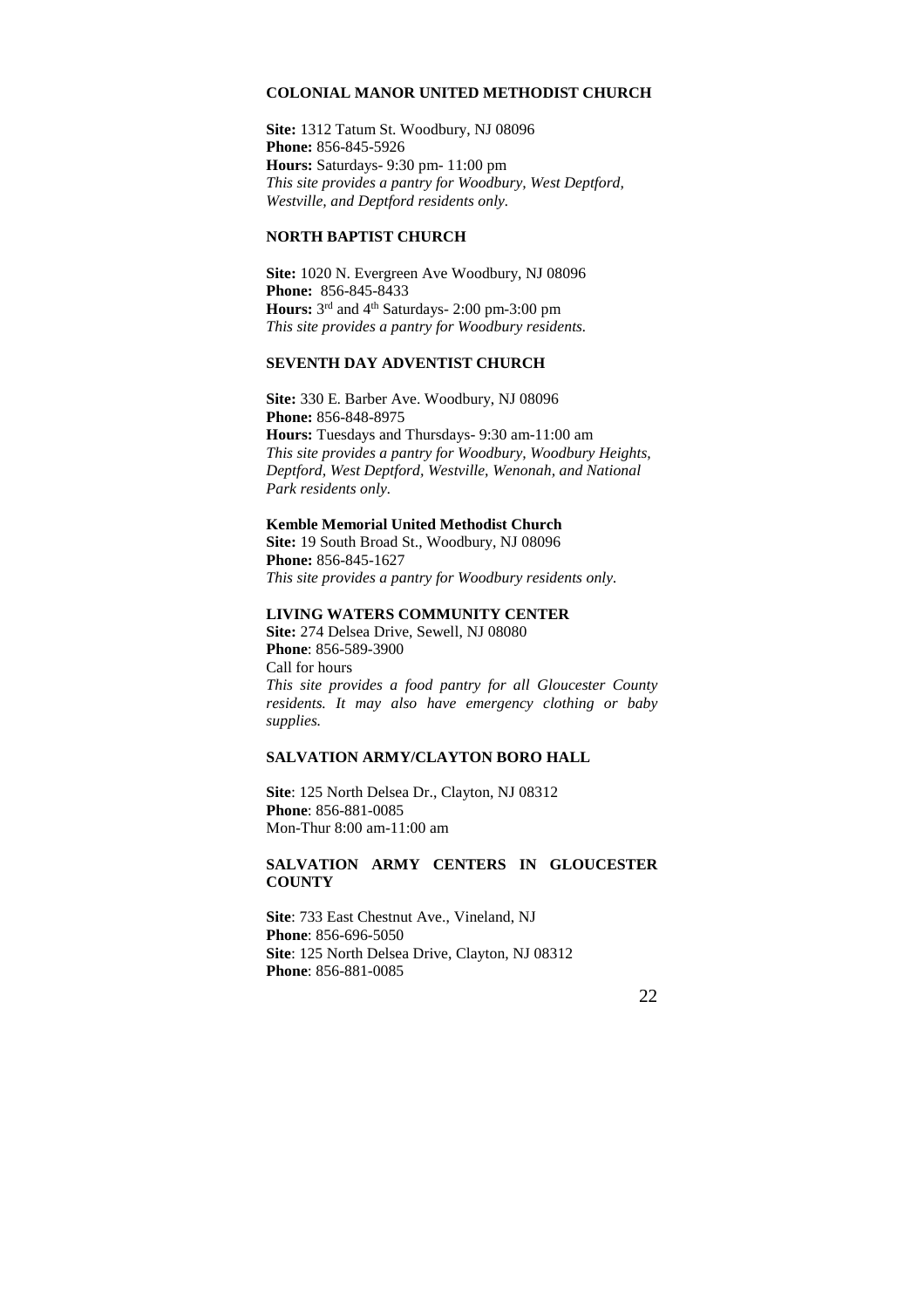## **D: Transportation**



There is no general program that will provide assistance paying for transportation. NJ Transit will no longer accept release papers in substitution for bus tickets. However, you may purchase transit tickets from NJDOC for \$2.50 prior to release, which will assist you with reaching your destination.

Some of the programs listed in this book will provide bus passes to help you participate in a particular program. If you are assigned to a community/social service or reporting program, you may want to ask if the program offers transportation assistance.

For specific bus, rail or train schedules and fares, you may call NJ Transit: (973) 275-5555, NJ Text Telephone: 800-772- 2287 or visit the NJ Transit Website: http://www.njtransit.com For specific route information on the web site, click on the "trip planner". For your Gloucester County travel convenience, may want to purchase weekly, monthly or discounted transit passes (when applicable).

Gloucester County provides free county bus transportation to senior citizens (60 and older), adult disabled residents (21-59 years of age), veterans, and low-income county residents through the Gloucester County Division of Transportation (DTS) which is located at:

## **115 Budd Blvd., West Deptford, NJ 08096 Hours: 8:30 am - 4:00 pm, Monday through Friday Scheduling 8:30 am to 4:00 pm Dispatch 6:30 am to 4:30 pm Call: 856-686-8355 To Schedule a Ride: call 686-8350 (3 business days in advance) To Confirm your ride: call 856-686-8359 ( 1 business day in advance)**

Gloucester County also provides the Pureland Shuttle Bus which is a free service for commuting between Camden, Westville, Woodbury, Paulsboro, Gibbstown, Greenwich, and Pureland National Park. For reservations and additional information, contact: South Jersey Transportation Authority at 856-614-1072. Hours: Mon.- Fri. 8:30 am- 5:00 pm. After Hours: call 609-820-4926.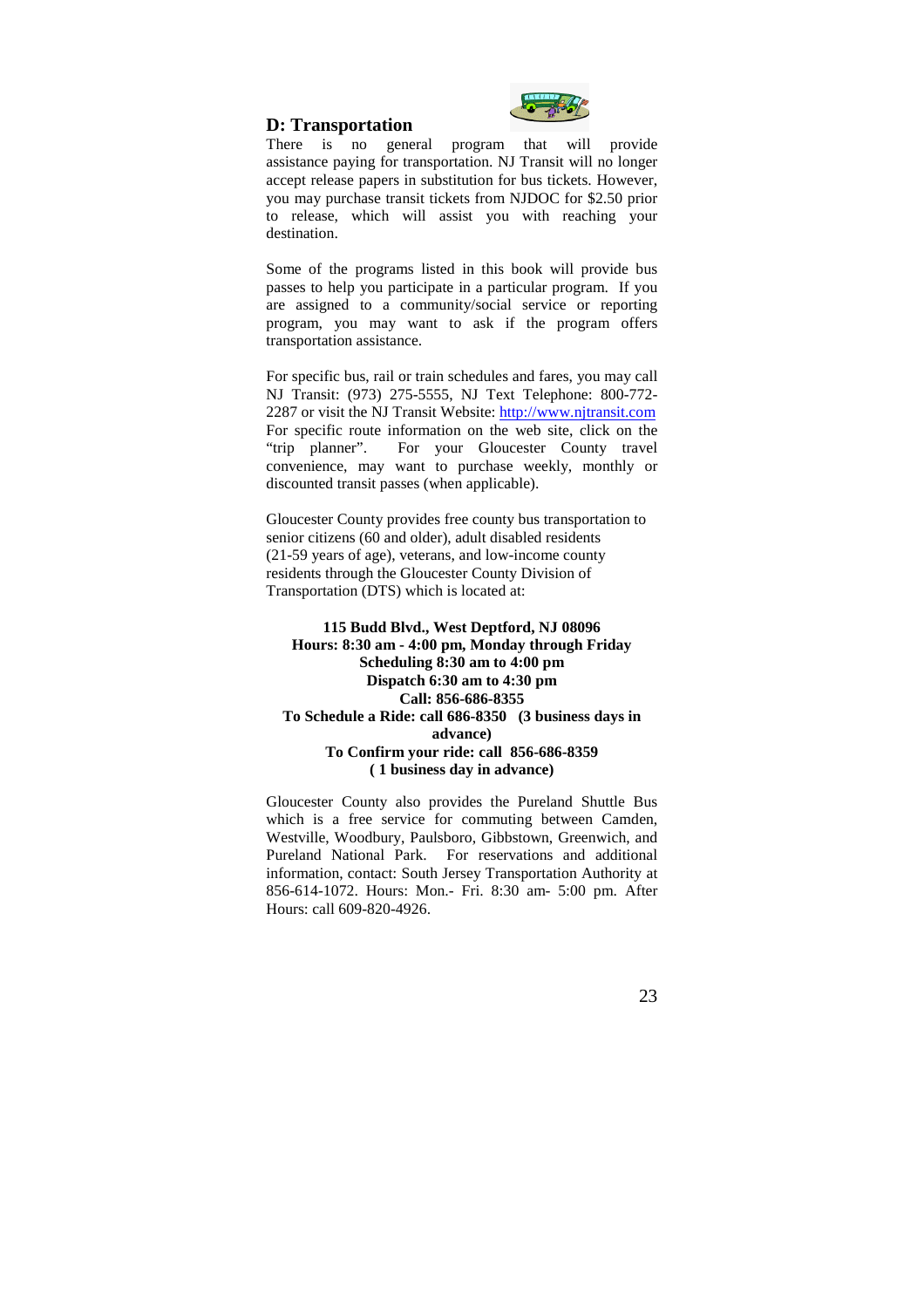Transportation for senior citizens and people with disabilities:

Gloucester County Division of Transportation 856-686-8355

Office of Amtrak Access 800-872-7245

Greyhound Customers with Disabilities Travel Assistance Line 800-752-4841

#### **E. Money: FS/GA**

Once you are released from custody, you will need a source of income until you can find a job. (see section on "Finding a Job" for job seeking information).

**The DOC does not provide any "gate money," except for the money you may have in your inmate account. If it is possible to save any money before you are released, you should try to do so.** 

Based on need, Parole can give up to \$300.00 in emergency funds, but it is at their discretion. Ask your parole officer about this.

You may be eligible to get some sort of public assistance (welfare), not everyone qualifies for this. Listed below are some basics on seeking and applying for benefits.

**GENERAL ASSISTANCE (WFNJ-GA) AND TEMPORARY ASSISTANCE FOR NEEDY FAMILIES (WFNJ-TANF)** provide cash benefits, GA for single people and TANF for people who have custody of their children. Both programs will require you to work or actively look for work and both have a five-year lifetime limit. Work First New Jersey also has an Emergency Assistance program that you may qualify for if you are homeless or at risk of becoming homeless: it can pay for things like food, clothing and transportation costs to look for housing, but also utility payments and temporary rental or mortgage payment assistance. You can contact your social worker for more information.

FYI: Please call your local office to verify what the eligibility requirements are for obtaining General Assistance.

#### NJ SNAP (formerly Food Stamps)

You may apply for NJ SNAP while applying for GA/TANF. If you were convicted after August 22, 1996 of a drug distribution or sales offense, you may still be able to get NJ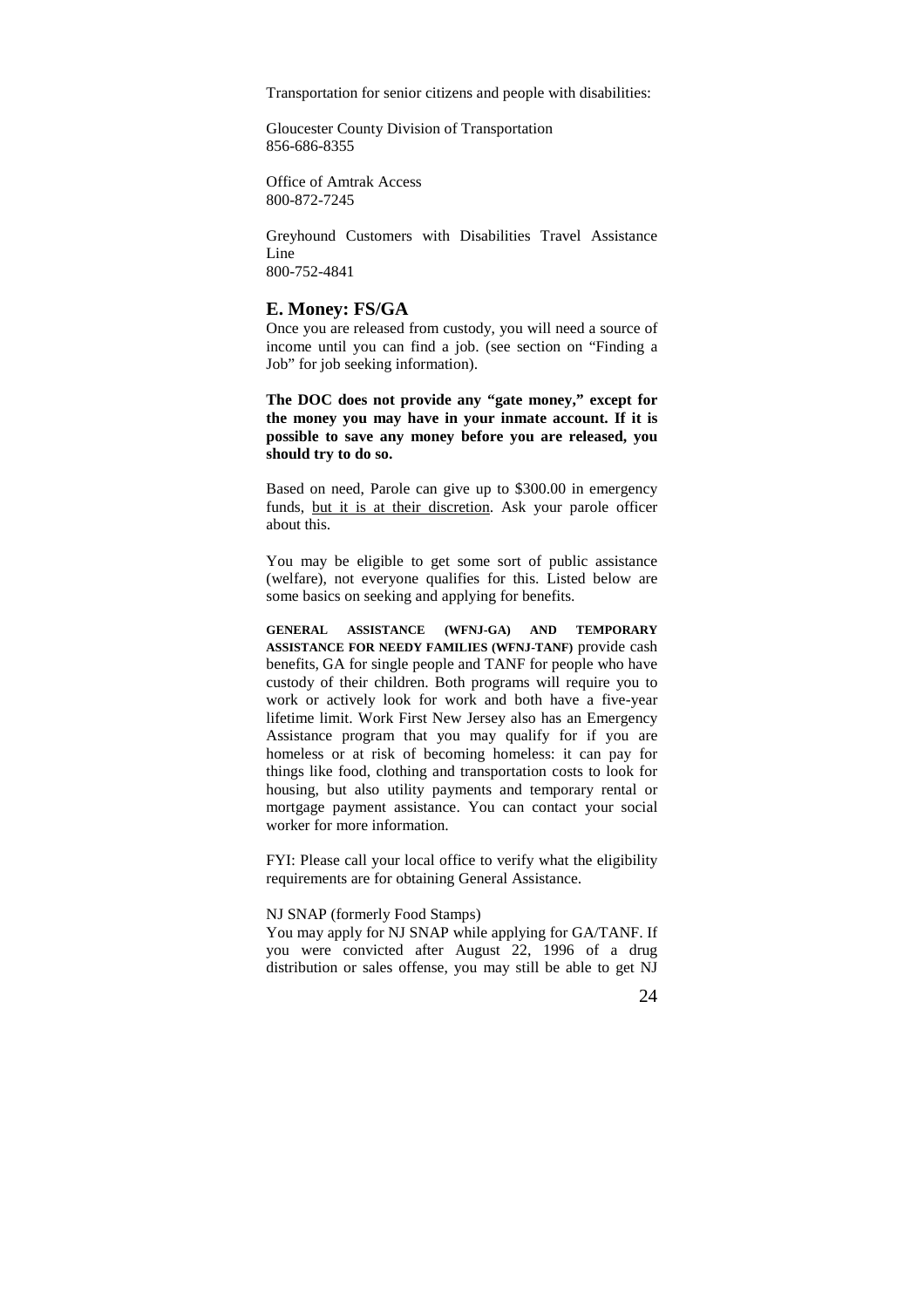SNAP if you have completed or are enrolled in a licensed drug treatment program, or completed a program in prison and are drug free (you will be tested). Same goes for possession offenses. Please contact the Division of Welfare in Gloucester County to inquire.

#### **Gloucester County Board of Social Services**

400 Hollydell Drive Sewell, NJ 08080 Phone: 856-582-9200 TTY: 856-582-2337 Director, William Lang: wlang@co.gloucester.nj.us

Office Hours: 8:00 PM-4:00 PM Monday - Friday Extended hours the  $1<sup>st</sup>$  and  $3<sup>rd</sup>$  Tuesdays of each month.



## **F: Veterans Benefits**

If you were receiving veteran's benefits, either for disability or a pension, and you were incarcerated for more than 60 days, you will have to get reinstated after you are released. If you were not receiving benefits and you are a veteran, you may be eligible for benefits or for other programs and services, including health care. You can contact the social worker in your institution located in the social services department for assistance. You can also contact the Veterans Administration for questions about benefits at 800-827-1000; the health benefit number is 877-222-VETS. The 24-hour veterans mental health hotline is **1-866-VETS-NJ4U**.

## **The closest VA Benefit Administration is located at:**

**Regional Office**  20 Washington Pl., 3rd Floor Newark 973-645-1441

The Veterans Services Officer for Gloucester County is **Duane Sarmiento** located at: Points

> **211 County House Road Sewell, New Jersey 08080 Phone: 856 401-7660**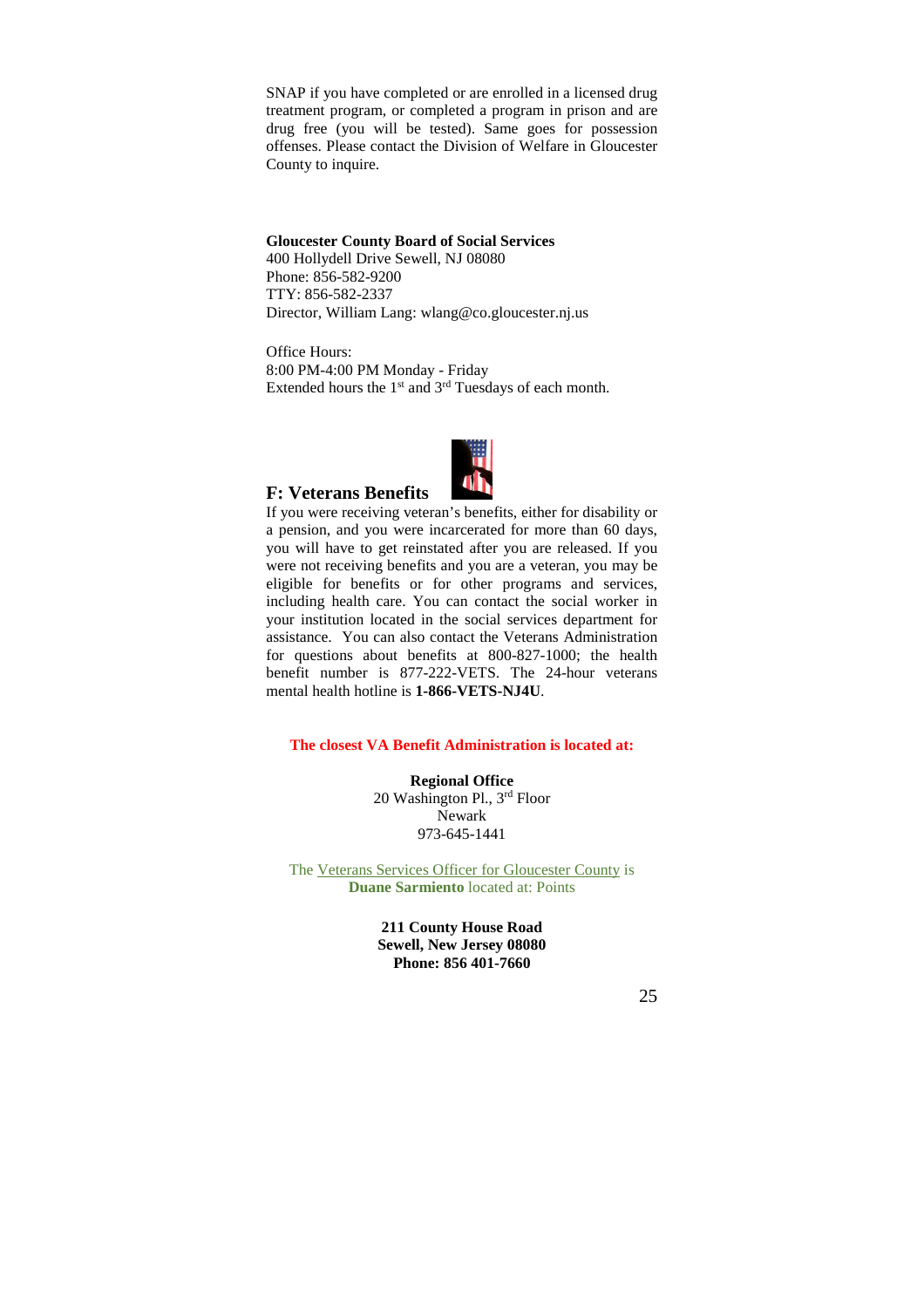**Also available at this site: The Gloucester County VA clinic Phone: 1-877-823-5230 Hours 8:00 am- 4:30 pm (appointments are required)** 

The New Jersey Department of Military and Veterans Affairs

## **658 N. Evergreen Ave Woodbury, NJ 08096 Phone: 856-853-4184 or 4185 or 4186**

**Either office can assist you with your Veterans service needs, reinstate benefits or apply for new programs and services.**

Websites for additional resources:

Federal Veterans Information: www.va.gov

Info for NJ Veterans: www.vetsinfo.com

New Jersey Dept of Veterans Affairs: www.state.nj.us/military

New Jersey Veterans Guide: www.state.nj.us/military/veterans/njguide

VA Home Loans: www.homeloans.va.gov

Veterans Counseling Service Center: www.va.gov/rcs/newjersey/html

**Be aware that the VA takes considerable time to make decisions. On average, it can take 273 days to process a new application for benefits.**

**OTHER BENEFIT PROGRAMS:** You may be eligible for other cash benefits, including Supplemental Security Income (SSI) disability benefits (if you are seriously disabled and cannot work) call 1-800-772-1213 and the Women's, Infants, Children (WIC) program, which gives food vouchers to lowincome parents. You can inquire about WIC at the city and county welfare offices.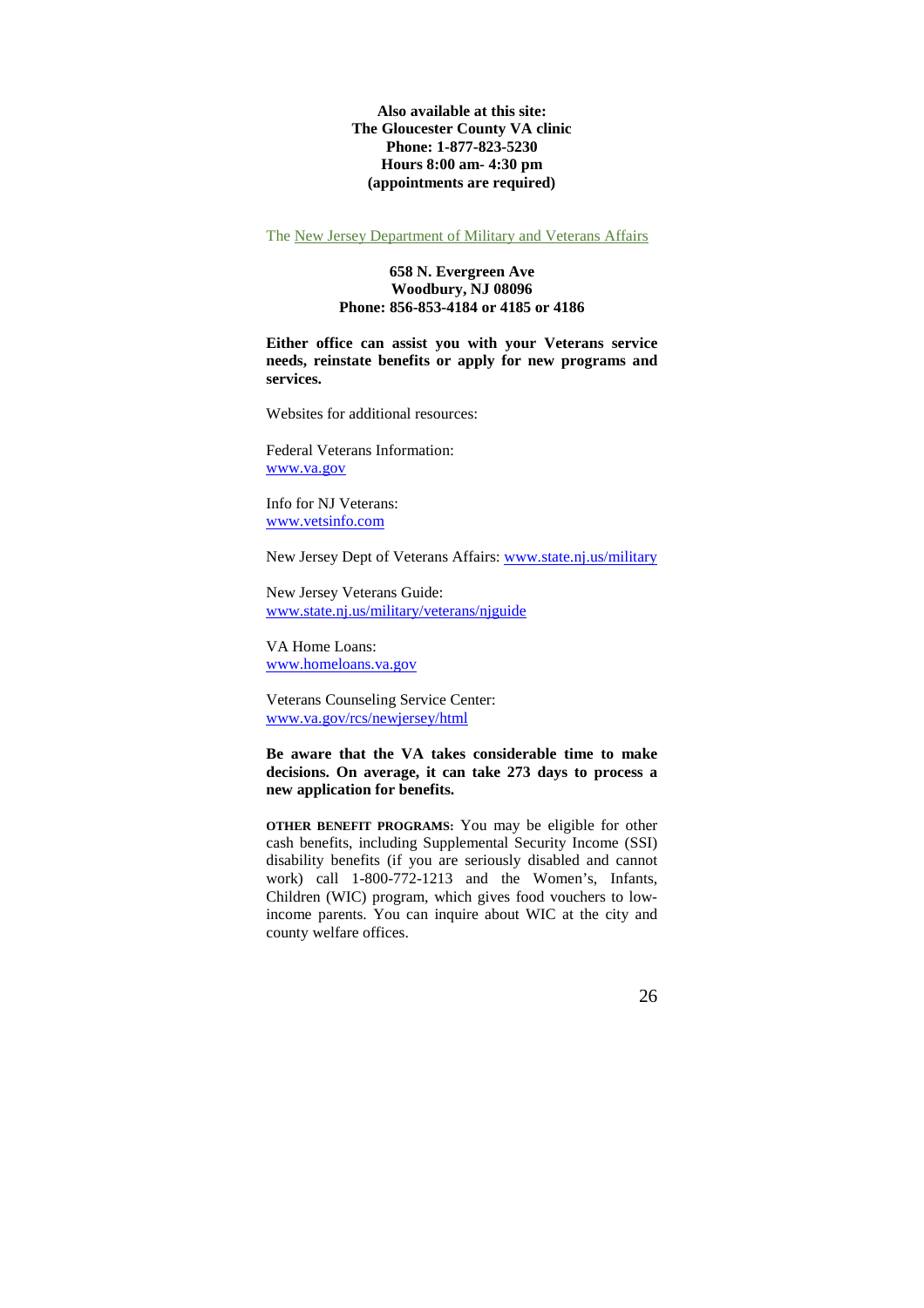## **Taking Care of Yourself: Getting Support**

The transition from prison back to society may take some time to get adjusted and we want to provide you with options to lessen the burden. Taking care of your mind and body will be important for your success. Below are a few places to that may be of assistance.



## **Taking Care of Yourself: Health Care Resources**

It is very important that you pay close attention to your aftercare once you are released from custody. Change in your daily routine cause a certain level of stress. Stress along with any medical condition may worsen if routine monitoring and treatment are not available. Therefore the resources listed below provide information on paying for health care, clinic visits and other resources in Gloucester County.

Prior to your release, you will be given the opportunity to apply for Medicaid through the Affordable Health Care Act (ACA). ACA allows those with little or no income to be eligible for Medicaid under the new law. New Jersey residents complete an application for New Jersey Family Care and out of state residents complete an application for the Healthcare Marketplace. Applying for healthcare while at NJDOC allows enough time for processing to be completed and a health insurance card to be mailed to your residence with coverage beginning the day of your release. For more information regarding the Affordable Care Act and Medicaid, please contact your social worker or visit www.njfamilycare.org or www.healthcare.gov. Below is some information regarding traditional Medicaid.

## **A. Health Care Benefits: Am I eligible?**

In New Jersey, the **Medicaid** program provides health care benefits for some low-income people. If you gain custody of children under 18 when you are released, you may qualify if you are; *single, head of house and unemployed, or existing earnings are not enough to support the household* Other eligibility requirements include low-income status, over age 65, blindness, or inability to work due to a disability.

If you are disabled and are applying for SSI, you will also be screened for Medicaid at that time. If you qualify for General Assistance benefits, you will get some very basic health care benefits through Medicaid (Plan G). **Medicaid is a separate** 

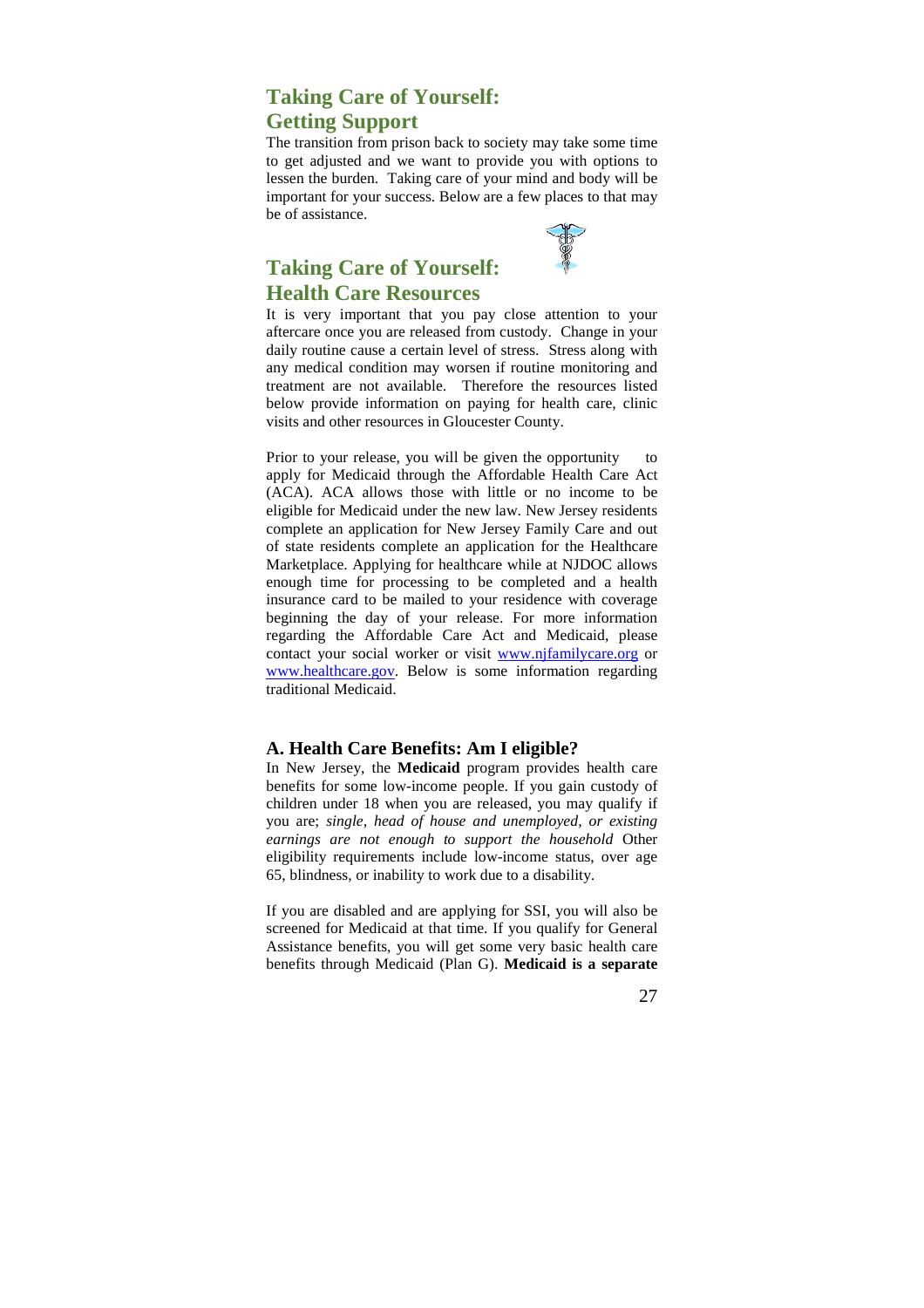## **program from GA or TANF, so you don't have to be eligible for those benefits to qualify for Medicaid.**

For questions about Medicaid eligibility, or to apply for Medicaid in Gloucester County go to:

## **Gloucester County Board of Social Services**

400 Hollydell Drive Sewell , NJ 08080 Phone: 856-582-9200 TTY: 856-582-2337 Director, William Lang: wlang@co.gloucester.nj.us

Office Hours: 8:00 PM-4:00 PM Monday - Friday Extended hours the  $1<sup>st</sup>$  and  $3<sup>rd</sup>$  Tuesdays of each month.

If you are a veteran, you may be eligible for health care benefits through the **Veterans Administration**, which provides a "Medical Benefits Package" for enrolled veterans. You may call 877-222-VETS for more information about eligibility and applying for benefits.

If you are HIV+ or have AIDS, you may also be eligible for the **AIDS Drug Distribution Program** (ADDP), which provides help paying for HIV/AIDS medication for people who do not have other ways of paying. **You can apply for this program before you are released**. Contact the **Aids Drug Distribution Program** at 609-588-7038 or toll free 877-613-4533, Mon-Fri 8am-5pm to apply.

**Easter Seals New Jersey** provides information, referrals and loans of medical equipment (including wheelchairs) to people in need. For information call 732-257-6662.



## **B. General HealthCare Providers**

Even if you do not have Medicaid or other health insurance and benefits, here are some facilities that provide primary health care at low cost, sliding scale or free service. They are listed below. Most hospitals have charity care, for which you can inquire about during a hospital emergency room visit.

#### **Gloucester County Community Health Centers**

**Inspira Medical Center**  509 N.Broad St.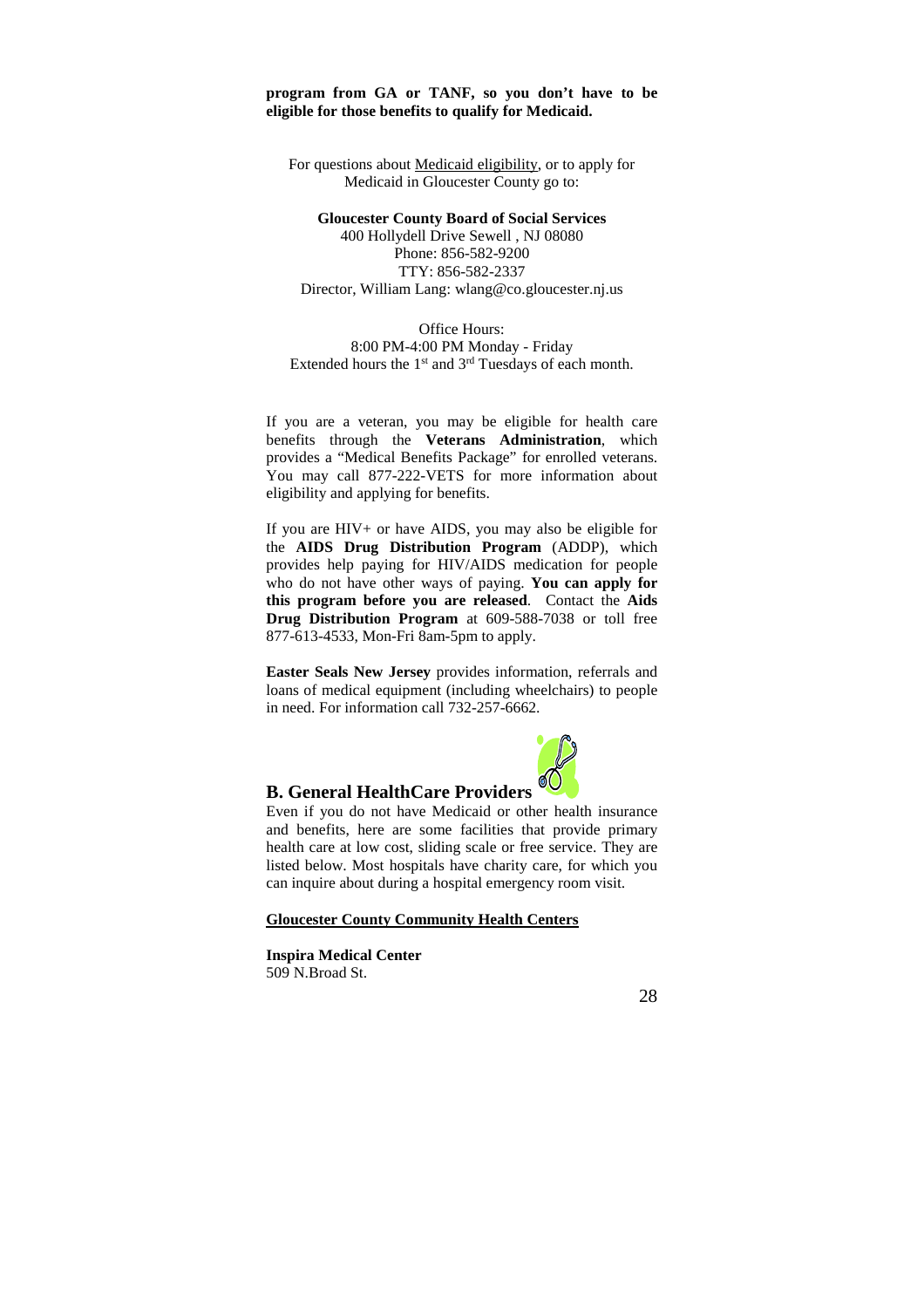Woodbury, NJ 08096 856-845-0100 **IMC** provides services for Adult and Family Medicine, Clinical Laboratory Services, Behavioral Health services, Foot Care, Nutritional Counseling, Pediatrics, and Women's Health Care, etc.

## **Family Medicine Center at Woodbury**

75 Red Bank Ave Woodbury, NJ 08096 856-853-2055

## **Family Health Center at Glassboro:**

1120 N. Delsea Dr Glassboro, NJ 08028 856-582-0500

#### **Family Health Center/Women's Health Center at Mullica Hill Commons:**

155 Bridgeton Pike Mullica Hill, NJ 08062 856-223-0500

## **Family Health Center at Paulsboro:**

1 West Broad St Paulsboro, NJ 08066 856-423-0033

## **Family Health Center:**

100 Lexington Rd Swedesboro, NJ 08085 856-467-7360

## **Kennedy Health System: Family Health Services at Washington Township**

Kennedy Professional Building, Suite A 445 Hurffville Cross Keys Road Sewell, NJ 08080 856-218-2312

## **CamCare Paulsboro Health Center**

1315 North Delaware Street Paulsboro, NJ 08066 856-541-2200 **Services:** Comprehensive primary preventive care including well baby, well child, and adolescent visits, comprehensive care for minor, serious and chronic pediatric illnesses, consultative pediatrics, early periodic screening and Diagnostic Testing.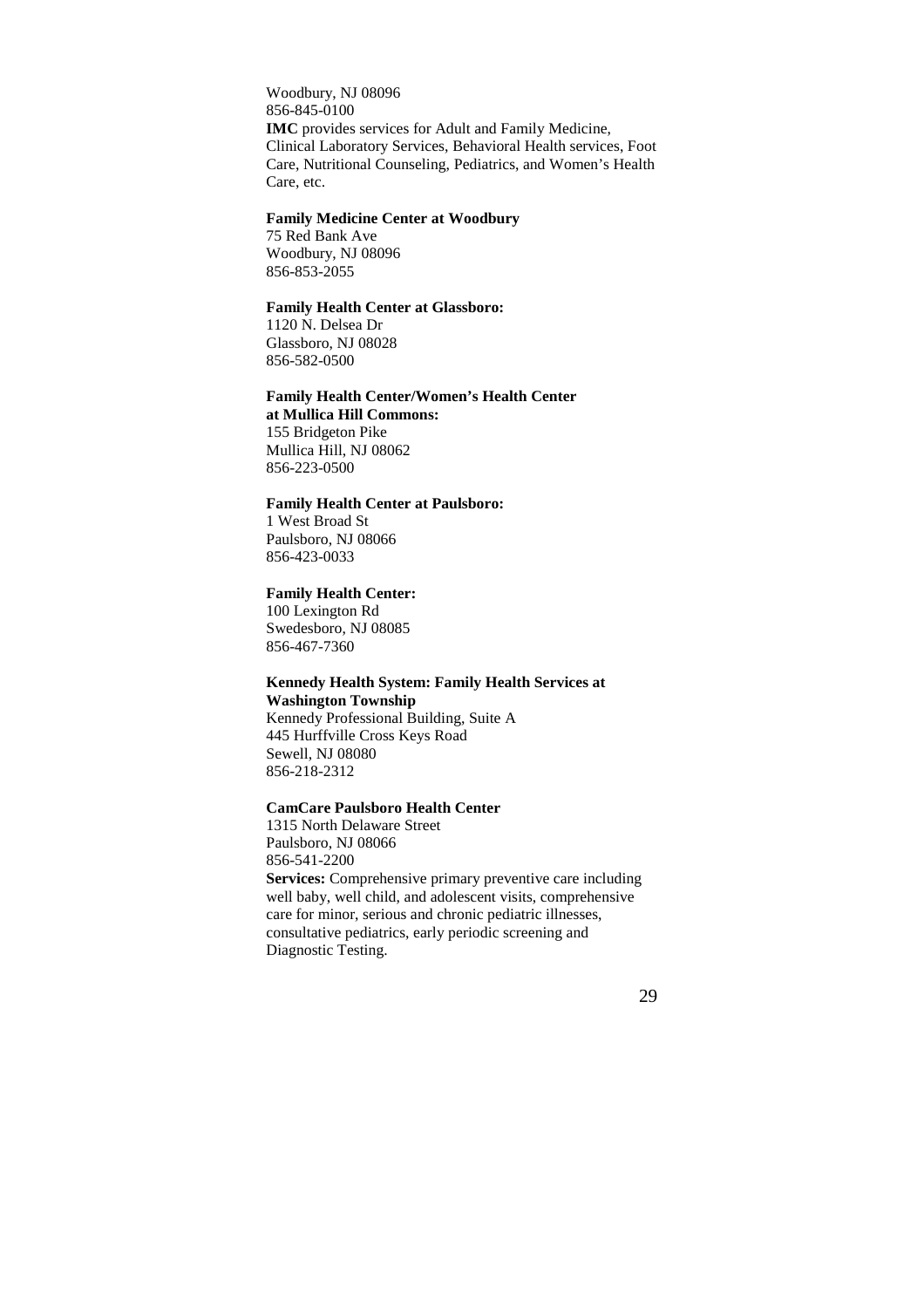## **FamCare, Inc.-Glassboro**

711 North Main Street Glassboro, NJ 08028 856-794-1235 **Services**: Physical exams/health screenings/referrals, pelvic/breast exams, pap smear, birth control instruction, pregnancy testing, STDs testing/treatment, HIV testing/counseling/referral, emergency contraception, and male reproductive healthcare.

## **Glassboro Community Health Center**

335 North Delsea Drive Glassboro, NJ 08028 856-451-4700 **Services**: Adult medicine, pediatrics, geriatrics, cardiology, podiatry, nephrology, optometry, ophthalmology, and OB/GYN.

**FYI:** All of these centers accept Medicaid and some insurance plans, but also provide services on a sliding scale basis, additional fees for x-rays and lab work. Primary and preventive care. Staff there may help you apply for Medicaid, charity care or other benefits if you may be eligible.

#### **Gloucester County Department of Health and Human Services Office at East Holly**

Director: Tamarisk Jones 204 East Holly Ave., Sewell, NJ 08080 856-218-4101 Fax: 856-218-4109

**The Office of Community Health Services** will provide you valuable health education and screenings services such as: Glucose reading (blood sugar test), Total cholesterol reading, Blood Pressure reading, Derma Scan skin cancer screening, Lifestyle risk assessments, Cardiovascular risk assessments, Diabetes risk assessments, and Body Composition Assessment. Call and ask to speak with a community health specialist to discuss your needs and schedule the appropriate health services. **This is free to all county residents.** 

**For scheduling, or to find out more information please contact:**  Eric Fisher 856-218-4108 efisher@co.gloucester.nj.us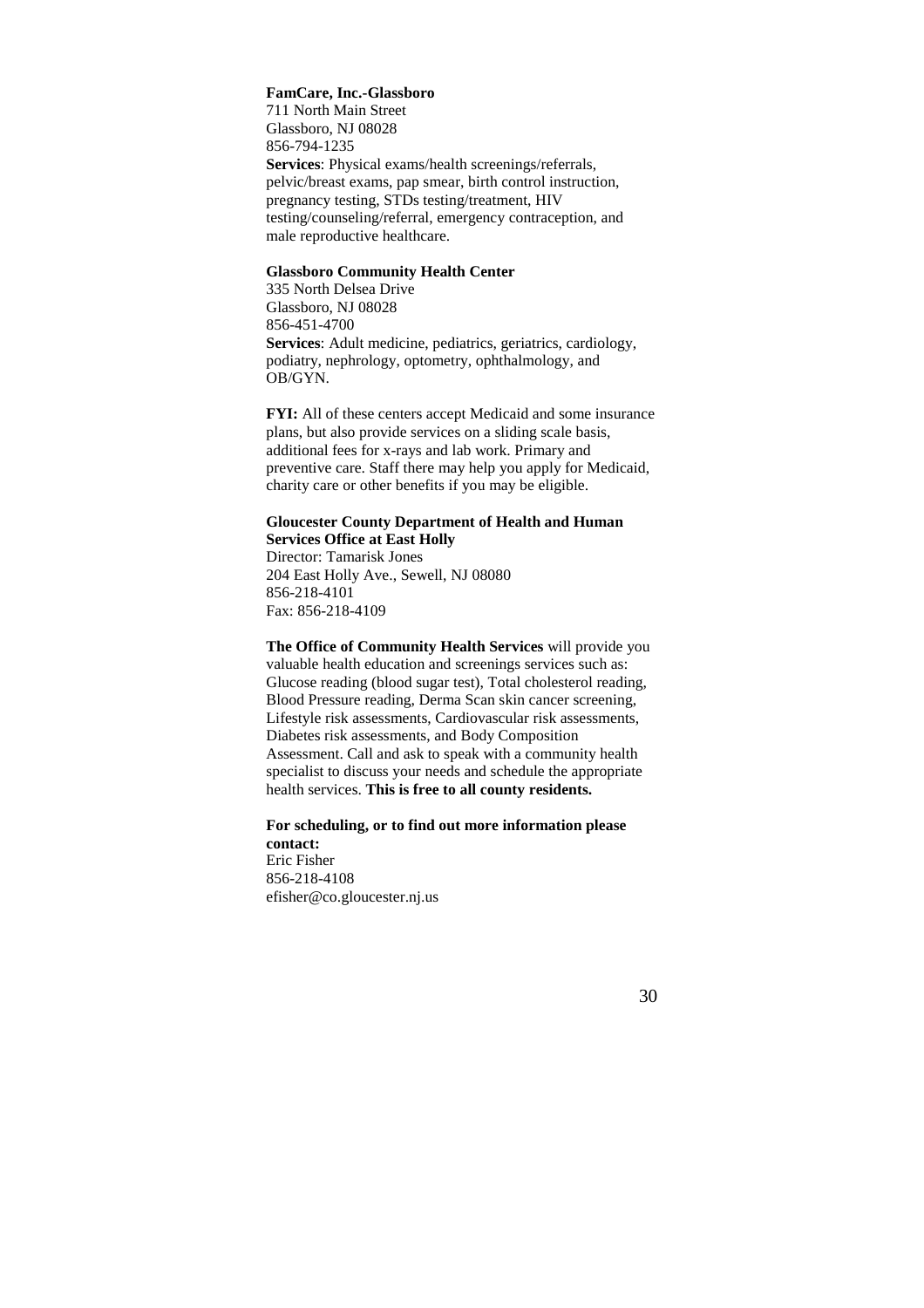## **Hospitals in Gloucester County**

#### **Inspira Medical Center-Woodbury**

509 North Broad Street Woodbury, NJ 08096 856-845-0100

## **Kennedy University Hospital**

435 Hurffville-Crosskeys Road Turnersville, NJ 08012 856-582-2500

#### **Family Planning Centers in Gloucester County Area:**

**FamCare** provides a preventive health service that provides quality, low cost, and easily accessible reproductive health care to women and men during their reproductive years.

## **Glassboro Office:**

711 N. Main St Glassboro, NJ 08028 Telephone #: 856-794-1235 Fax #: (609) 871-7204 *Clinic Session: Monday and Wednesday 9:00 am – 7:00 pm Tuesday 9:00 am – 5:00 pm; Thursday 8:30am-5:30 pm Male and female patients accepted. Sliding Scale fee and Medicaid accepted. HIV Counseling & Testing available.* 

## **Planned Parenthood**

#### **Planned Parenthood of Southern New Jersey**

35 W. Browning Rd. Bellmawr, NJ 08031 Telephone #: (856) 365-3519 Fax #: 856-931-6970 Sliding Scale fee – By appointment only! Accept private insurance and Medicaid.

## **Planned Parenthood of Southern New Jersey**

317 Broadway Camden, NJ 08103 Telephone #: (856) 365-3519 Fax #: (856) 365-9215 Sliding Scale fee – By appointment only! Accept private insurance and Medicaid.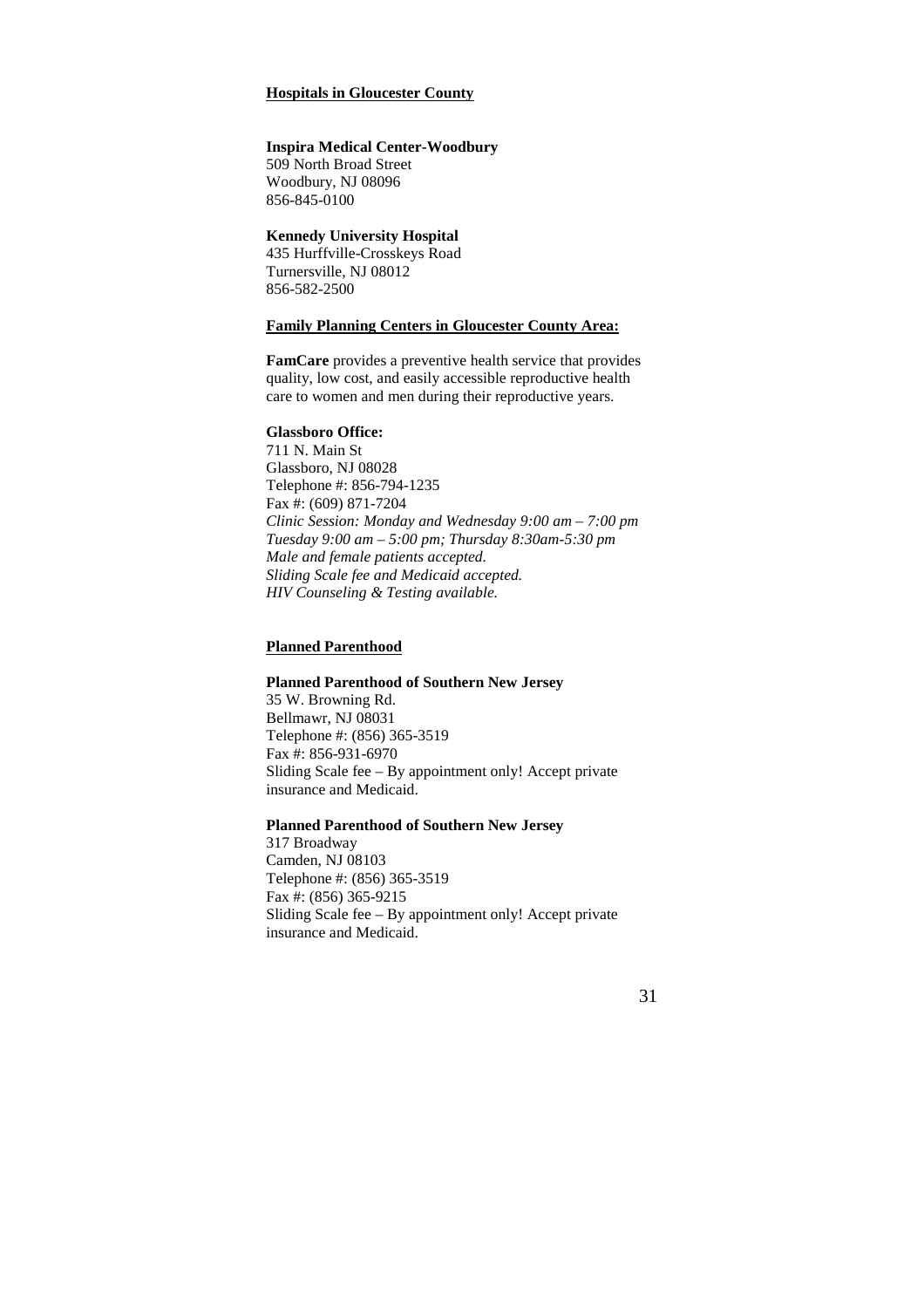## **C. Services for People with HIV/AIDS**

In addition to the clinics listed above, a number of places in Gloucester County offer care and support services specifically for those living with HIV and AIDS. **National AIDS Hotline**  1-800-342-AIDS Spanish Services 1-800-344-7432 TTY Deaf services 1-800-281-AIDS Offers anonymous, confidential HIV/AIDS information by trained specialists who are knowledgeable and available to assist with questions regarding the disease.

## **Gloucester County Health Department**

**Washington Twp. Clinic:**  856- 218-4183 204 E. Holly Ave. Sewell, NJ 08080 Clinic Session: Every Wednesday 3:00 pm – 4:30 pm Free Clinic – Walk-ins HIV Counseling & Testing available.

## **Center for Family Services**

856-881-7045 250 South Delsea Drive Glassboro, NJ 08028 Hours: Monday-Thursday 9:00 am-9:00 pm Friday 9:00 am-4:00 pm Services: Provides professional counseling for individuals, marriage, family, group, parenting classes, women's classes, HIV/AIDS classes and support, housing support, domestic violence/sexual assault, victim services, elder care, and information/referrals. Fee: Medicaid, Insurance, or self-pay.

## **Rapid Testing Sites**

Complete Care Health Network-Glassboro 335 Delsea Drive, Glassboro, NJ 08028 856-863-5720

FamCare, Inc.-Glassboro 711 N. Main Street, Glassboro, NJ 08028 856-881-9531

Gloucester County Health Department WIC Office (1st Tuesday of every month) Satellite Site of Gloucester County Department of Health and Senior Services 1000 N. Delaware Street, Paulsboro, NJ 08066 856-218-4101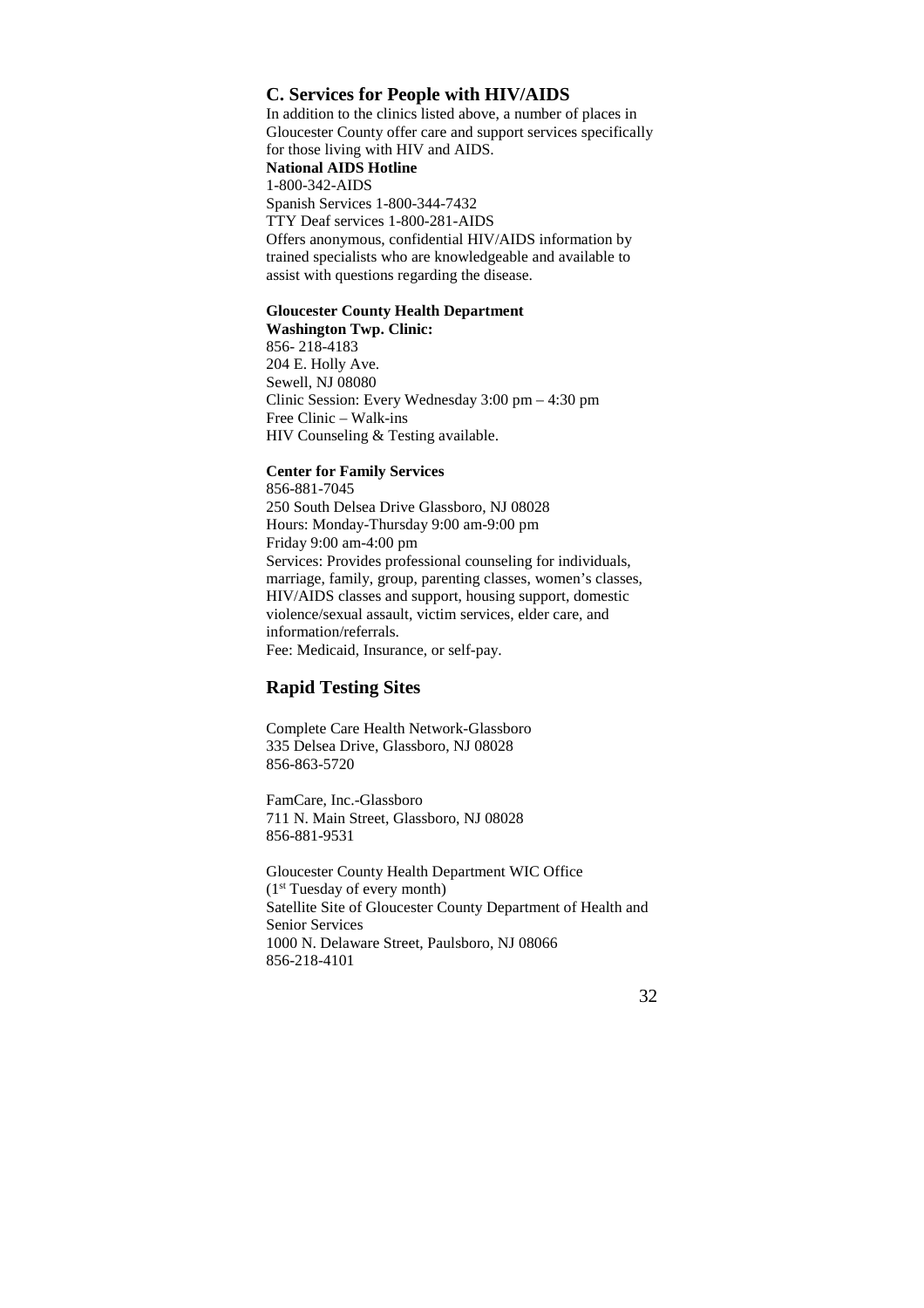Southern Jersey Family Medical Centers-Hammonton 860 S. White Horse Pike, Hammonton, NJ 08037 609-567-0200

Gloucester County Department of Health (Thursdays, 4:00 pm-5:30 pm) 204 E. Holly Ave., Sewell, NJ 08080 856-218-4101

Gloucester County STD Clinic (Wednesdays, 4:00 pm-5:30 pm with full STD screenings) 204 E. Holly Ave., Sewell, NJ 08080 856-218-4183

## **D. Services for People With Tuberculosis and Hepatitis C**

In addition to the general medical care facilities listed above, there are a few services especially for people with tuberculosis and hepatitis C. Screening and treatment are available at no cost. Certain eligibility requirements apply.

## **Gloucester County Department of Health, Senior & Disability Services Office @ East Holly**

204 East Holly Avenue Sewell, NJ 2nd and 4th Monday of the month from 9:00 am-11:00 am (856) 218-4102

## **Gloucester County Department of Health, Senior & Disability Services**

Paulsboro Health Center 1000 Delaware Street in Paulsboro 1st and 3rd Monday of the month from 9:00 am-11:00 am (856) 218-4102



## **E. Dental Care**

The locations listed below don't provide free care, but do have a sliding scale for those without insurance.

**NJ Family Care** is available to certain low income parents. In addition to health benefits dental and eyeglasses are offered. For children this service is free. In order to check for eligibility, please call 1-800-701-0710

## **CamCare Health Corporation**

1315 Delaware Street Paulsboro, NJ 08066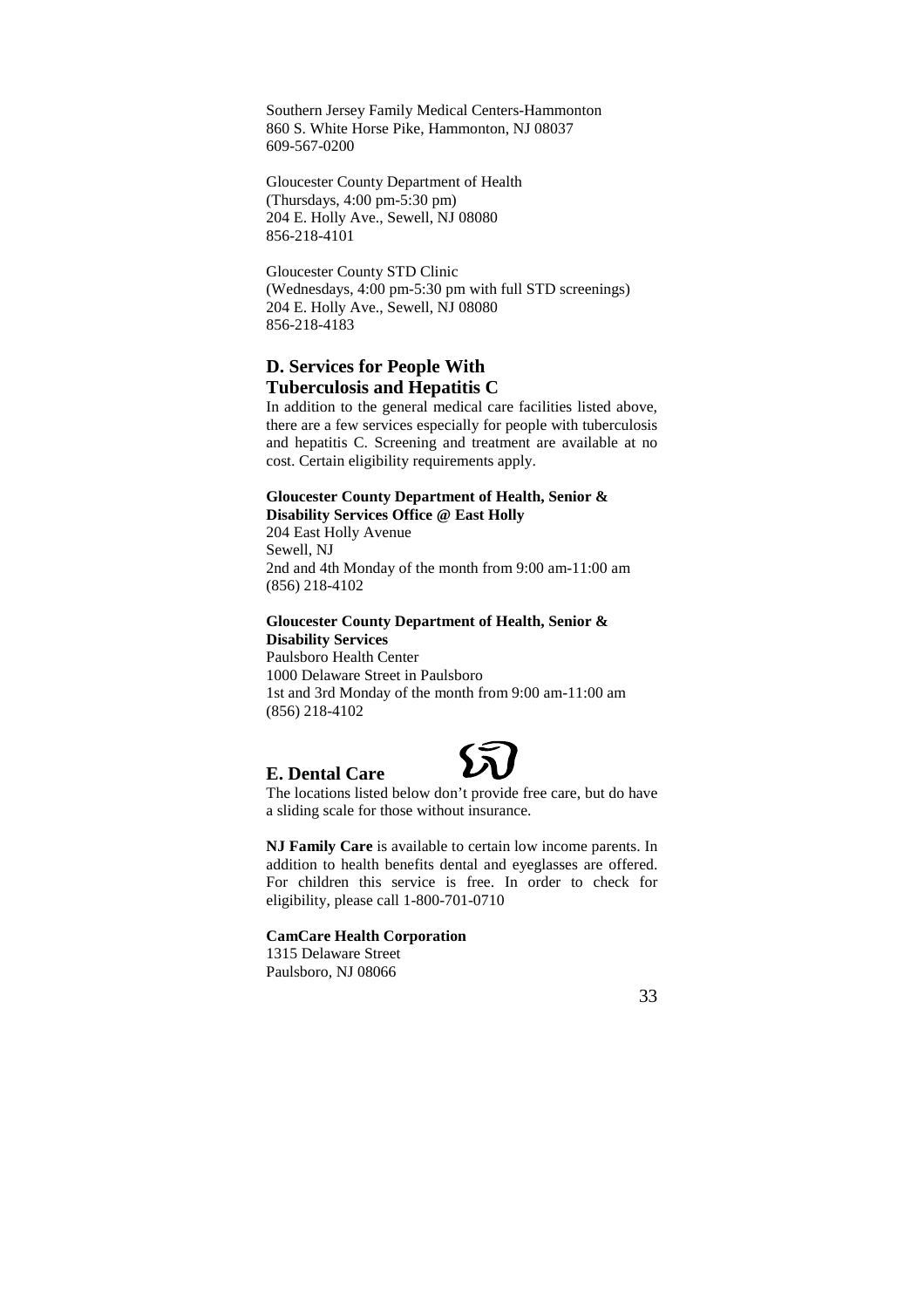856-583-2400 Mon-Fri 8:00 am-4:30 pm **Service:** Dental health preventive services, cleanings, examinations, fluoride treatments, oral surgery, endodontics, sealants, etc. *Accept Medicaid, NJ Family Care, Sliding Scale, Self-Pay, and Private Insurance.* 

## **Complete Care Health Network**

335 N. Delsea Dr Glassboro, NJ 08028 856-863-5720 Mon 8:00 am-9:00 pm; T/W/Th/F 8:00 am-5:00pm; Sat 8:00 am-12:00 pm Service: Dental health preventive services, cleanings, examinations, fluoride treatments, oral surgery, endodontics, sealants, etc. *Accept Medicaid, NJ Family Care, Sliding Scale, Self-Pay, and Private Insurance.*

## **Swedesboro Community Dental Satellite Center**

1601 Kings Highway Swedesboro, NJ 08085 856-451-4700

## **F. Mental Health and Substance Abuse Resources**

FYI: Drug addiction can be fatal to your health, not to mention illegal and can result in jail time. In order to be successful in society seeking services for a drug or alcohol addiction will be necessary. Many of the health clinics, support centers and other resources listed in this guide can help refer you to treatment that most fit your needs. Listed below are some of Gloucester County's treatment resources and each of these will also help with referrals if they can not help you. If you want treatment, you should also ask your parole officer for help — beds in treatment facilities are hard to come by, and they can help get you in. There are Narcotics Anonymous (NA) and Alcoholics Anonymous (AA) support group meetings all over Gloucester County. To find a meeting near you, call 866-920-1212 (for AA) or 800-992-0401 (for NA). For other self-help group resources, call the New Jersey Self Help Clearinghouse at 800-367-6274. Also, you can call the Addictions Hotline of NJ at 800-238-2333.

### **Detoxification Centers in NJ**

**Aldie Counseling Center**  2291 Cabot Boulevard West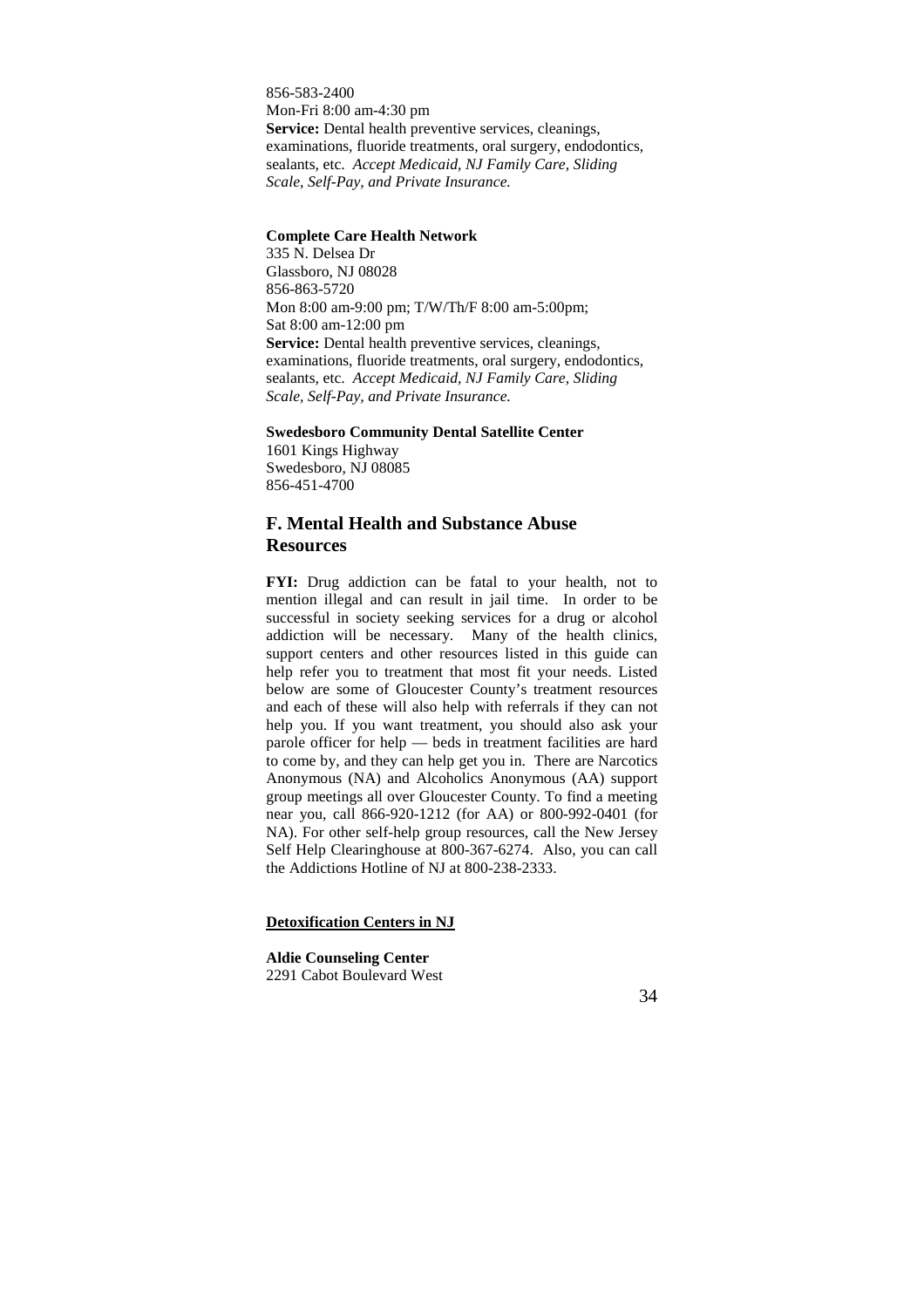Langhorne, PA 19047 215-642-3230

## **Behavioral Crossroads Recovery, LLC**

509 South Blackhorse Pike (Rt 168) Turnersville, NJ 08012 609-964-4061 ext. 2

## **Burlington Comp Counseling Inc.**

75 Washington Street Mount Holly, NJ 08060 609-267-3610

#### **Carrier Clinic**

252 County Route 601 Belle Mead, NJ 08502 908-281-1000

## **Hunterdon Med Center/Addictions Treatment Services**

2100 Wescott Drive Flemington, NJ 08822 908-788-6401

## **Jersey City Medical Center**

355 Grand Street Jersey City, NJ 07302 201-915-2000

## **Kaleidoscope Health Care, INC**

75 Harrison Avenue Jersey City, NJ 07304 201-451-5425

#### **Livengrin Foundation Inc**

4833 Hulmeville Road Bensalem, PA 19020 215-638-5200

## **New Horizon Treatment Services Inc**

132 Perry Street Trenton, NJ 08618 609-394-8988

## **New Pathway Counseling Services**

995 Broadway Bayone, NJ 07002 201-436-1022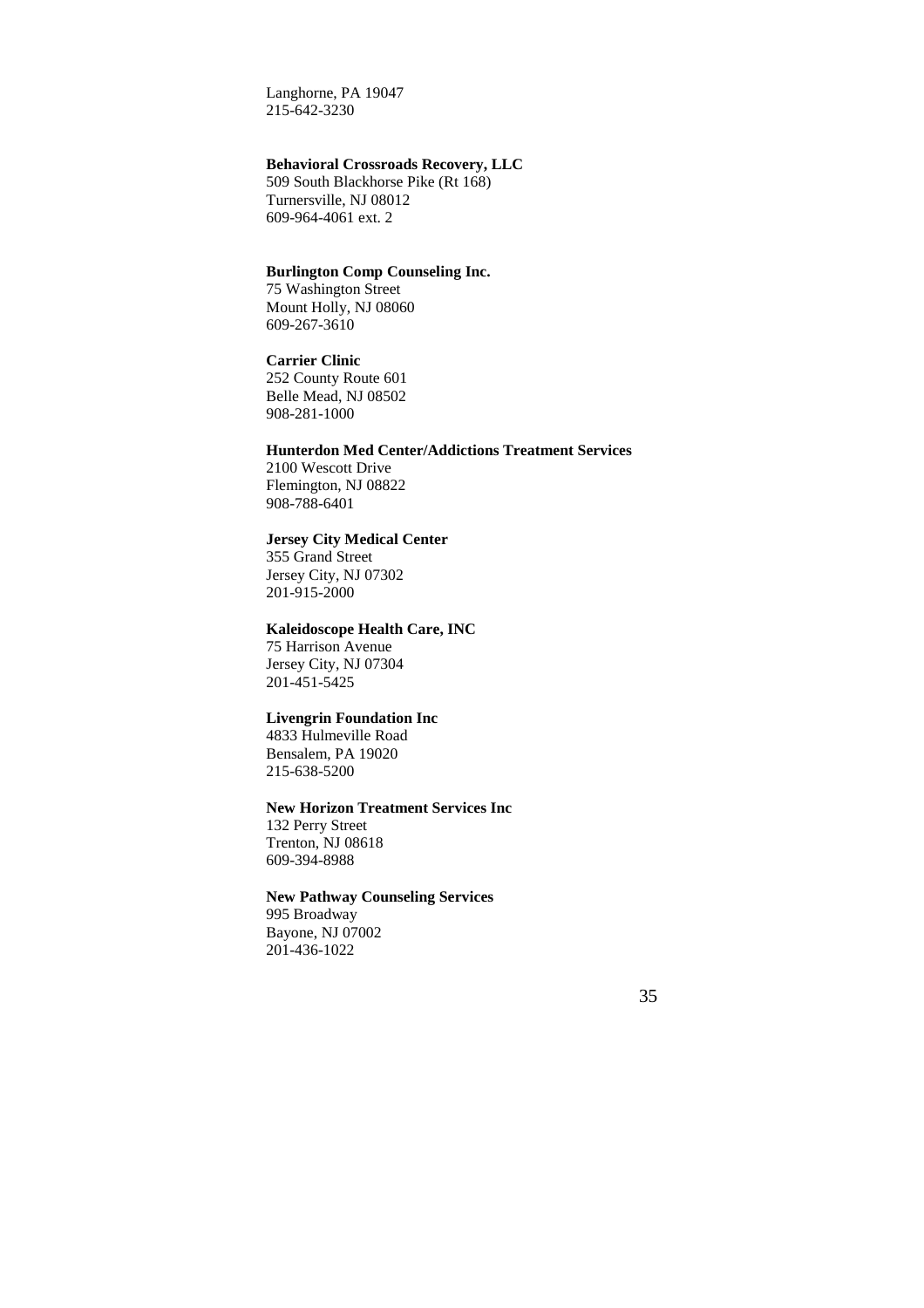## **Princeton House Behavioral Health**

905 Herrontown Road Princeton, NJ 08540 609-497-3300

## **Somerset Treatment Services**

118 West End Avenue Somerville, NJ 08876 908-722-1232

## **Spectrum Health Care, INC**

74-80 Pacific Avenue Jersey City, NJ 07304 201-860-6100

#### **Summit Behavior Health**

4065 Quakerbridge Road Princeton Junction, NJ 08550 609-651-4001

## **Today Inc**

1990 North Woodbourne Road Newtown, PA 18940 215-968-4713

## **Turning Point, INC.**

595 County Avenue Secaucus, NJ 07096 973-239-9400

## **Outpatient and Residential Treatment**

## **Newpoint Behavioral Health Care (Community Mental Health Center)**  NewPoint Center Division (856) 845-8050 404 Tatum St Woodbury, NJ 08096 Mon-Thur 8:30 am-9:00 pm; Fri 8:30 am-5:00 pm **Services**: Outpatient services, family counseling, Hispanic Outreach Program (HOP), and adult partial care

## **NewPoint OUTPOST Division**

856-256-3320 1070 Main Street P.O. Box 448 Sewell, NJ 08080 Mon-Thur 8:30 am-9:00 pm; Fri 8:30 am-7:00 pm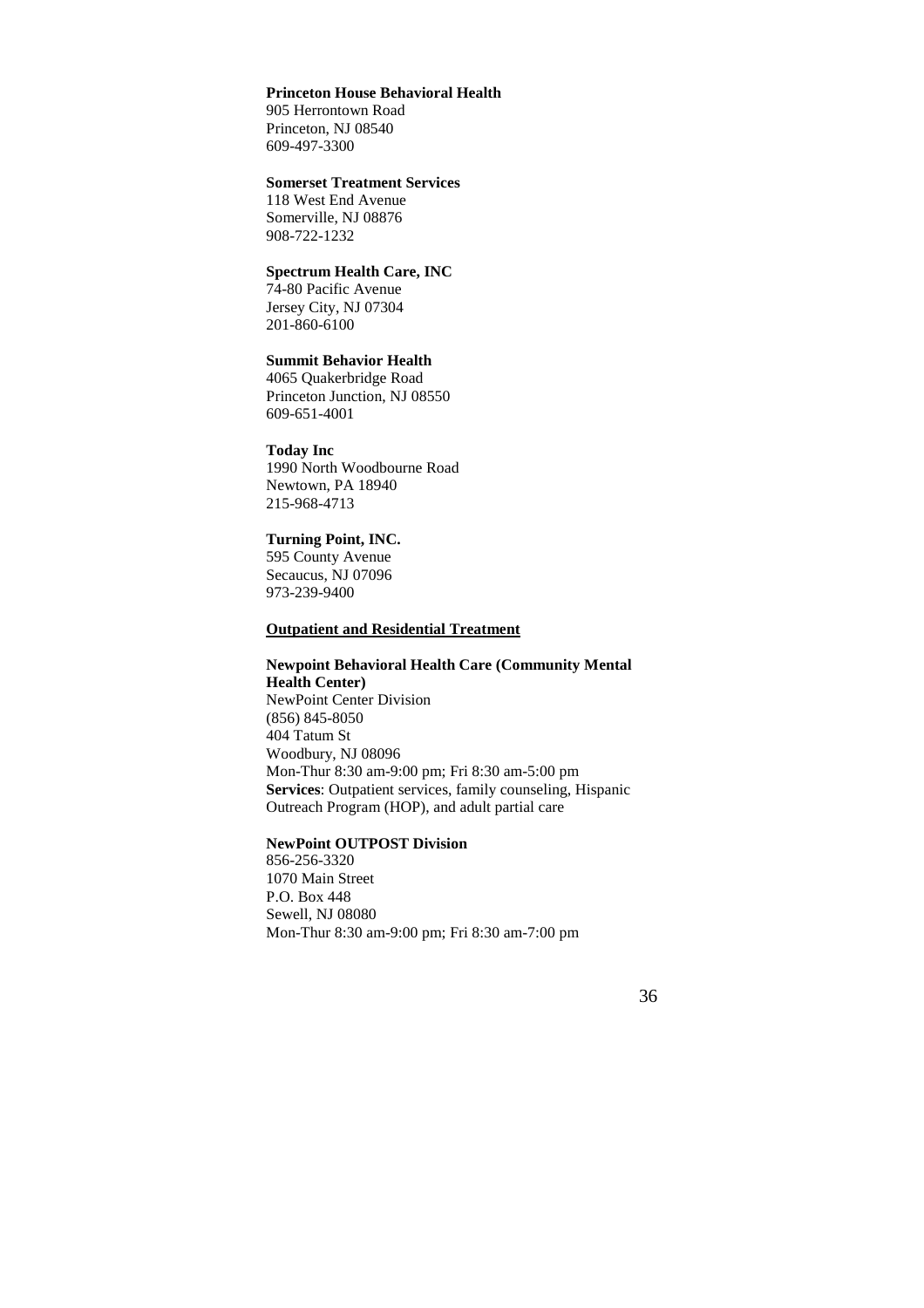**Services**: Case management, medication monitoring, Homeless and Mentally Ill Program (PATH), youth partial care, and Bridge Program

## **NewPoint Beacon Division**

856-848-8054 200 Hollydell Drive Sewell, NJ 08080 Mon-Fri 8:00 am-4:00 pm **Services:** Supportive Employment Program, Residential Services Program, Supported Housing Program, Fresh Start (co-occuring adult partial care), Intensive Family Support Services (IFSS) and PACT Program.

## **NewPoint Psychiatric Emergency Services**

856-845-9100 Open 24 hours-7 days a week

## **Inspira Medical Center-Behavioral Health**

**Access Center**  856-845-0100 509 N. Broad St Woodbury, NJ 08096 Services: Provides Adult Partial Hospitalization program and Children's Partial Hospitalization program.

## **Kennedy Memorial Hospital Behavioral Health**

800-528-3425 Behavioral Health at Wash. Twp 454 Hurffville-Cross Road Turnersville, NJ 08012 Services: Provides intensive inpatient, outpatient, and partial hospitalization programs.

## **Catholic Charities**

866-682-2166 1200 N. Delsea Dr., Suite 1 Westville, NJ 08093 Services: Provides outpatient individual, group, and family counseling.

## **Family Services**

856-881-2102 Access Center 1-(877) 922-2377 128 High Street Glassboro, NJ 08060. Hours: 24 Hours 7 days a week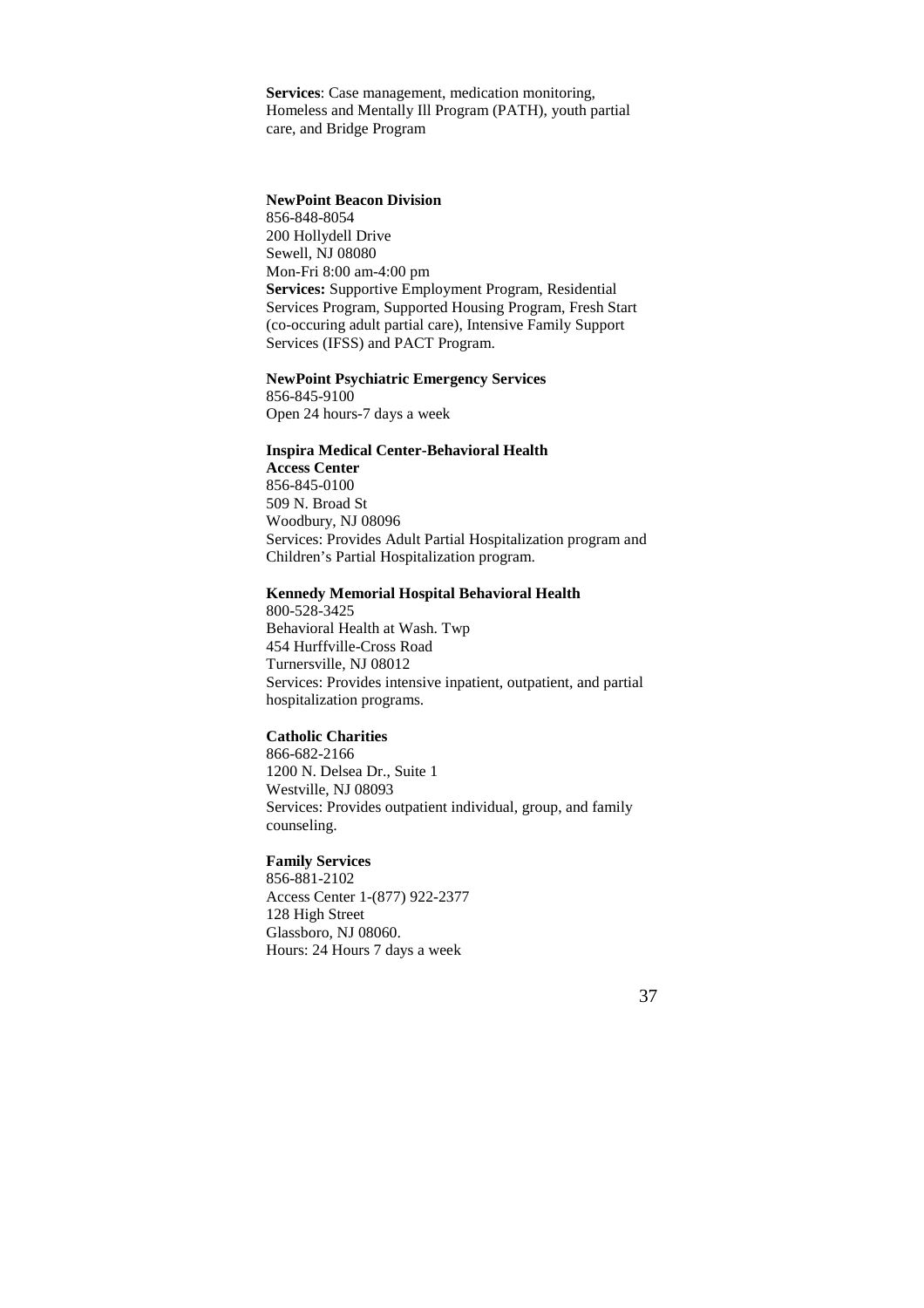Service: Provides counseling and family services to adults, seniors, and youth. Fee: Medicaid, Insurance, or self-pay.

#### **The Wounded Healer, Inc.**

856-582-0001 8 N. Broadway, 2nd Floor Pitman, NJ 08071 Services: Provides various types of counseling and family services as well as addictions/substance abuse services.

## **SODAT of NJ**

Toll Free: 1-888-792-4383 856-845-6363 Gloucester County Office 124 North Broad St. Woodbury NJ 08096 Services: Provides substance abuse counseling, programming, evaluation, adolescent groups, gender specific programming, intensive outpatient treatment, etc.

## **Rehab After Work & Life Counseling Services**

484-540-0036 41 Cooper Street Woodbury, NJ 08096 Services: Substance abuse and mental health outpatient treatment

\*\*Each county has a mental health administrator. When you call this person they will provide you with the names and phone numbers closest to your area to provide services that fit your needs.

## **The mental health administrator for Gloucester County is:**  Lisa Cerny

Acting Mental Health Administrator 856-384-6870 lcerny@co.gloucester.nj.us

## **The Gloucester County Division of Addiction Services**

856-384-6885 155 Budd Blvd., West Deptford, NJ 08086 Director: Judy Tobia-Johnson

FYI: While the medical care and drug treatment and or detoxification facilities listed above may be able to assist you with medication for mental health issues, and some counseling as well, there are also places to go to get counseling and therapy and other mental health services. Some of these services listed above require Medicaid or other insurance, but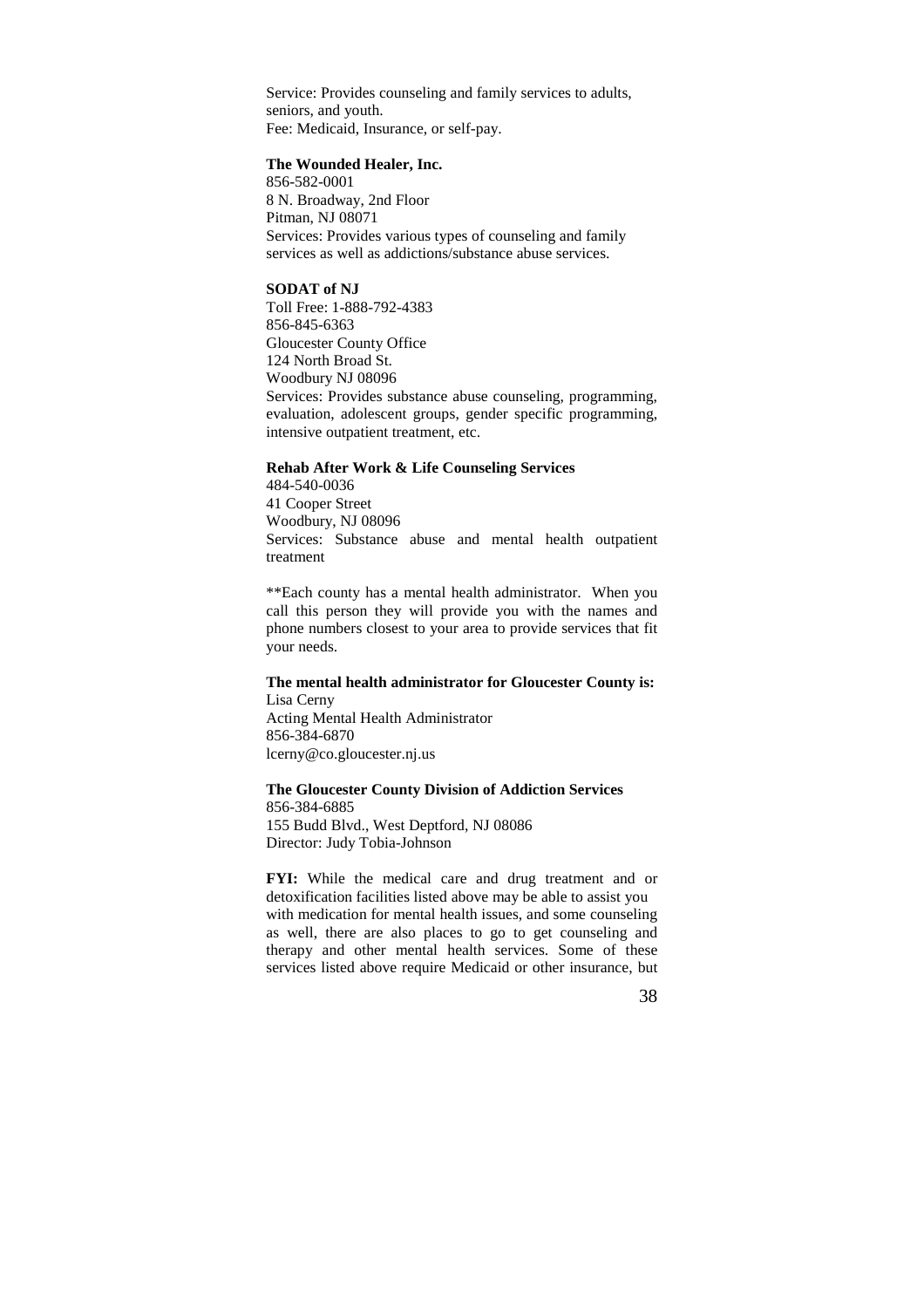some will also have sliding scale payments. **Although the services below provide mental health services, some may also offer substance abuse services, as well.**

## **G. Emergency Mental Health Services**

**FYI: If at any time you may want to hurt yourself or someone else or you feel like you may be a danger to your self or others, please call 911. It is very important that you call someone for help. Here are a few numbers of places that would be more than willing to come to your aid.**

> **New Jersey Mental Health Cares Helpline 866-202-4357 TTY: 877-294-4356**

**Primary Screening Center for Gloucester County:** 

**Newpoint Behavioral Health Care@ Inspira Medical Center-Woodbury**  509 North Broad Street Woodbury, NJ 08096 **HOTLINE:** (856) 845-9100; 24 Hours/7 days

# **H. Free/Low Cost Eyeglasses and Eye care**

## **NJ Family Care**

Assists certain low income parents with obtaining eyeglasses. Please call to check for eligibility. 1-800-701-0710

**Gloucester County Office of Disability Services** offers free eye screenings once a month. Appointments can be made for the 2nd Wednesday of every month from 5:00 pm-7:00pm at the Gloucester County Health Department. Contact the Division of Disability Services at 856-384-6842 to make an appointment for free eye screenings or for more information.

## **South Jersey Eye Care**

512 Lakeland Road Blackwood, NJ 08102 856-374-6078 http://sjeyecenter.org *This office accepts Medicaid and private insurance* 

**Other resources:**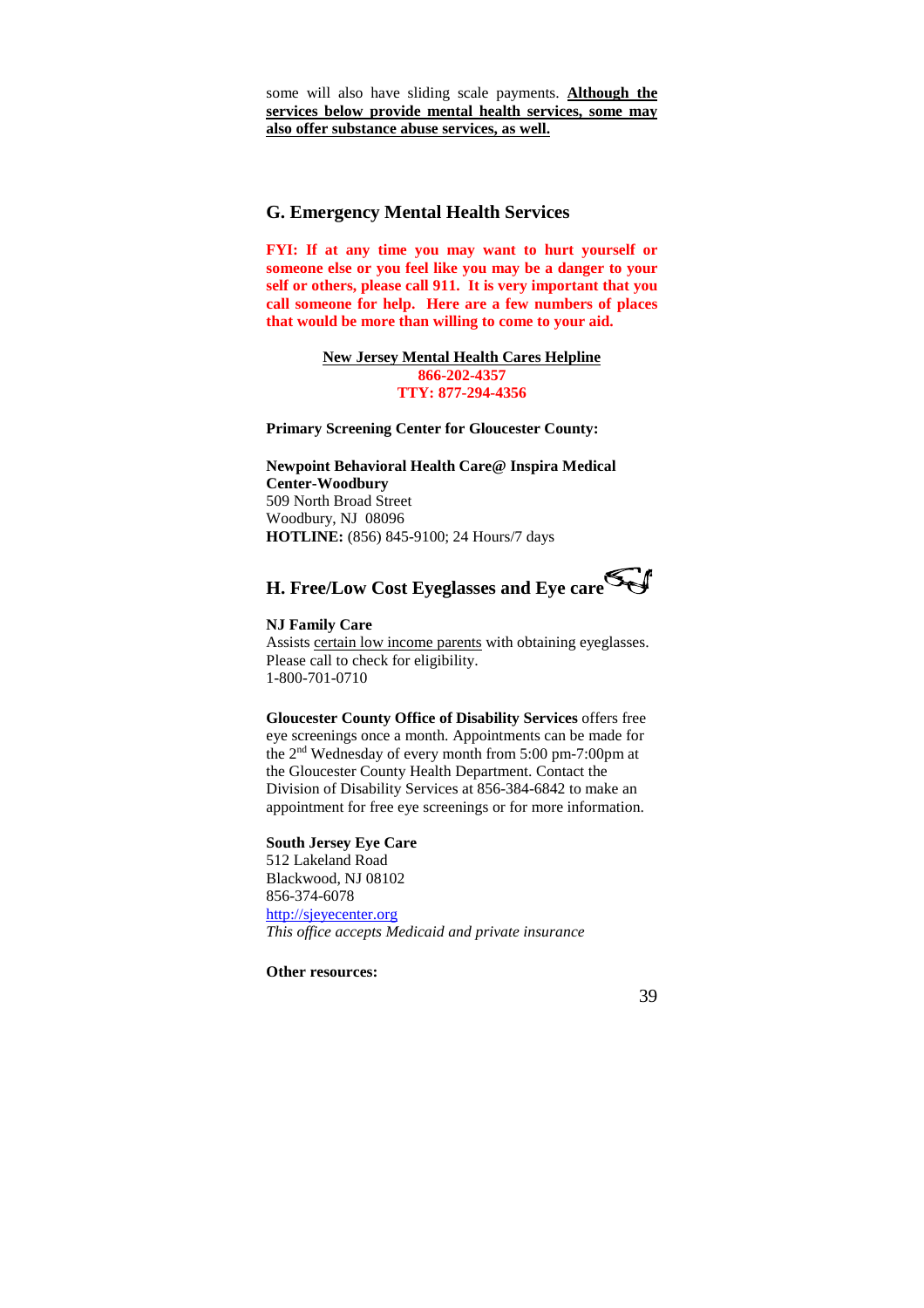To find a social services agency to apply at for free prescription glasses in your area, dial New Eyes for the Needy at **973-376-4903** Mon-Thurs 9:00 am-4:00 pm; Fri (Closed during July/August) 9:00 am-12:00 pm.

To apply for a free eye exam or glasses, call VISION USA at 1-800-766-4466.



## **Finding a Job:**

**Employment Assistance and Training Programs**  Getting a job is usually one of the most important necessities when released from prison. Not everyone can obtain employment immediately, sometimes things like getting drug treatment, dealing with your housing, health or family situation may come first. For most people, though, finding work is the first step to getting back on your feet. It will be very challenging to get a job once you have been in prison, but it is not impossible, and you need to be persistent and patient. Below are some pointers on job searching, and information about resources that can help you find a job or get training for the job you want.

## **A. Things to Know Before You Start Your Job Search**

**Be Prepared:** It is essential that you are organized, and have all records of previous employment available when beginning a job search. A resume is the smartest thing you can create. If you are unsure of how to do so, you may go to your local onestop career center and seek assistance. Not only will employers want to know your work history, they will inquire of accurate dates that you were employed with the company. Knowing this information is vital to ensuring employment. Employers will not be interested in hearing that you do not remember dates or addresses for your work history. If an employer decides to hire you, he will also need your identification, so make sure that is readily available.

**Presentation:** Look as neat, clean and organized as possible, no matter what the job is. Be polite and respectful, even when people are not polite and respectful to you, and many won't be. Making the person you want to help you or hire you mad won't get you the job you want.

**Talking About Your Criminal Record:**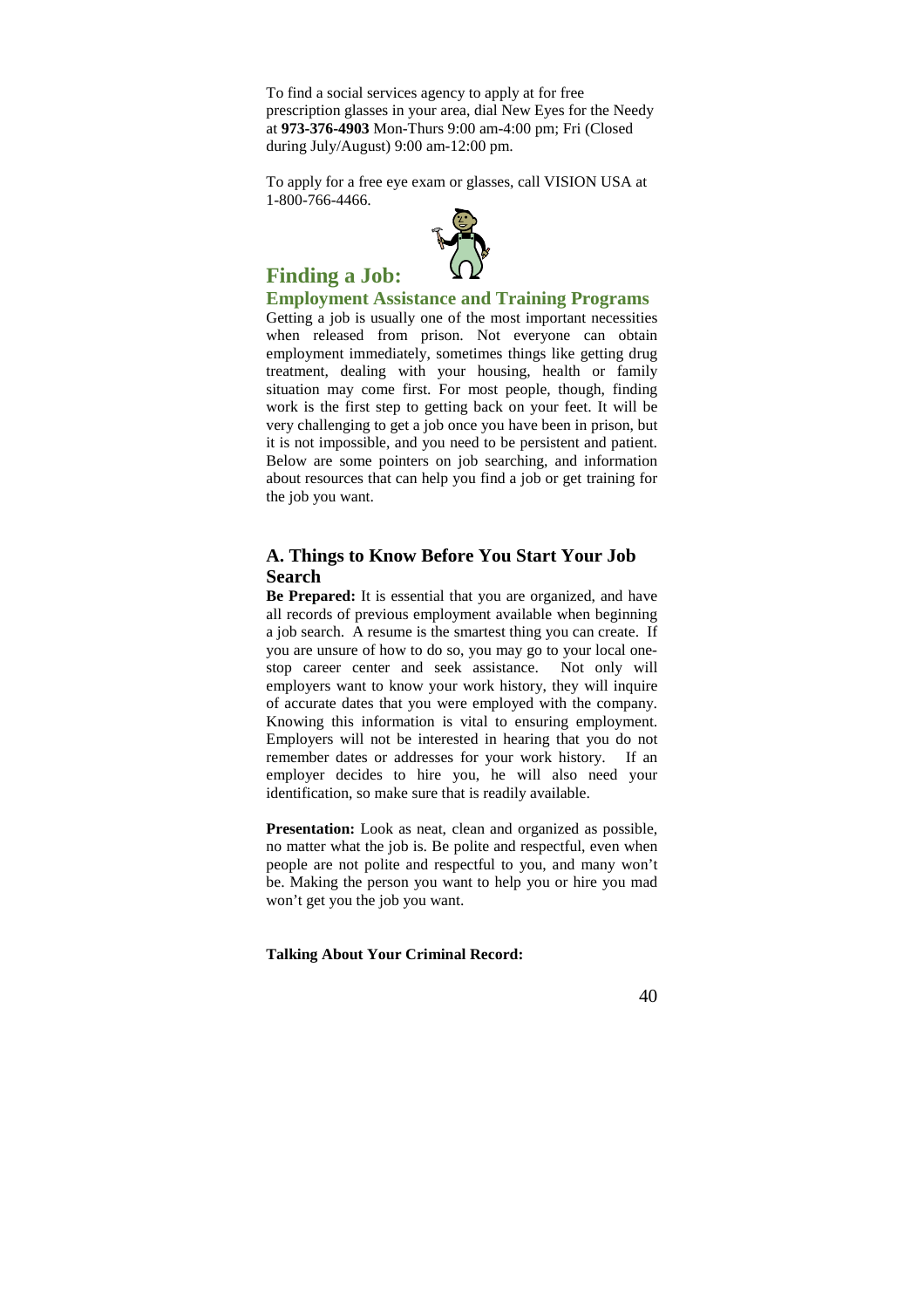Never omit or falsify a document that asks you specifically if you have a criminal record. The application may ask you to give details to the nature of your crime or it may not. Chances are a criminal background check will be administered prior to employment, and lying will cost you the job.

## **IT'S A JOB FOR RIGHT NOW, IT'S NOT THE REST OF YOUR LIFE**

When you are first starting out, especially if you've been out of the job market for a while, or have never had a job, you need to build a work history, and, of course, you need to make some money. Take whatever job you can get for now — it doesn't have to be the exact job you want, or what you eventually want to be doing. Do this job well —even if it's not a great job — and it can help you get a better one in the future. A year of good job performance will make your criminal record matter less.

## **B. Help with Job Search /Training: Resources**

#### **The following are good places to start in looking for a job.**

## **Gloucester County One Stop Career Center**

215 Crown Point Rd, Thorofare, NJ 08086 **856-384-3700** Hours: **Thorofare One Stop** Monday - Friday 8:30 am - 4:00 pm **Gloucester County College** Monday - Friday 9:00 am - 4:00 pm Tuesday - Thursday 6:00 pm - 9:00 pm

#### **Gloucester County Workforce Investment Board**

115 Budd Blvd. West Deptford, NJ 08096 856-384-6963

#### **The following are Vocational Rehabilitation Services:**

#### **NJ Division of Vocational Rehabilitation Services**

Coordinator of Vocational Rehabilitation: Edward Sroczynski 973-648-7504

## **Goodwill Industries of Southern**

**New Jersey** 2835 Route 73 South Maple Shade, NJ 08052 Counties Served: Camden, Gloucester, Burlington Phone: 856-439-0200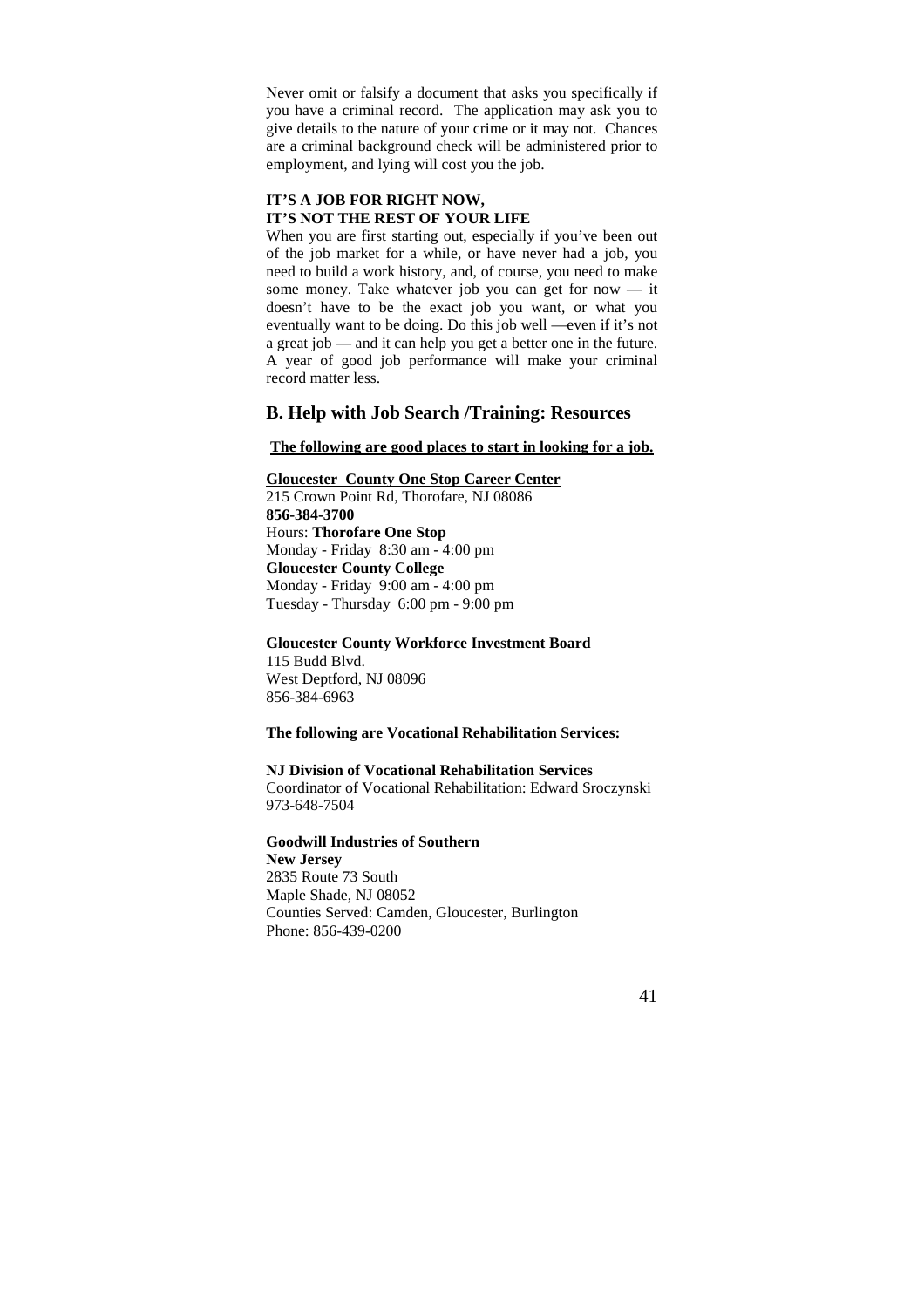**VOCA Corporation Greentree Executive Campus** Suite 5001D Route 73/Lincoln Drive West Marlton, NJ 08053 Counties Served: Camden, Gloucester & Burlington Phone: 856-983-3303 Fax: 856-983-3313

## **Abilities Center of Southern New Jersey, Inc**.

1208 Delsea Drive Westville, NJ 08093 Counties Served: Gloucester, Camden, and Salem Phone: 856-848-1025 Fax: 856-848-8429 Website: www.abilities4work.com

**FYI:** These programs includes diagnostic evaluation, vocational guidance and counseling, therapies, vocational training, rehabilitation workshop and training, tools, supplies, assistive devices, vehicle modification, supported employment/job coaching and job placement assistance. Disability must be significant impediment to employment.

## **C. Legal Restrictions on Employment and Protections Against Discrimination**

If you are interested in getting a job and building a career in a particular area, you should make sure that it isn't one that is forbidden to someone with the kind of criminal conviction that you have on your record. There are about 22 categories of jobs in New Jersey that exclude people with convictions (which conviction it is varies by job). These include: aircraft/airport employees; paid public school employees, school bus drivers and school crossing guards; bank employees; bartenders and waiters in establishments where liquor is served; housing authority and municipal police and parking enforcement officers; New Jersey Turnpike Authority employees; liquor retail, wholesale, manufacturing or distributing employees; paid firefighters; child care center employees; community residences for individuals with developmental disabilities. A much larger number of jobs require that you disclose your criminal record, and those employers perform background checks; some of these, however, also require that employers consider evidence of rehabilitation. These include most jobs in the health care and counseling fields (including drug and

**FYI:** If you are going to begin training in a particular field,

alcohol counseling) and social workers.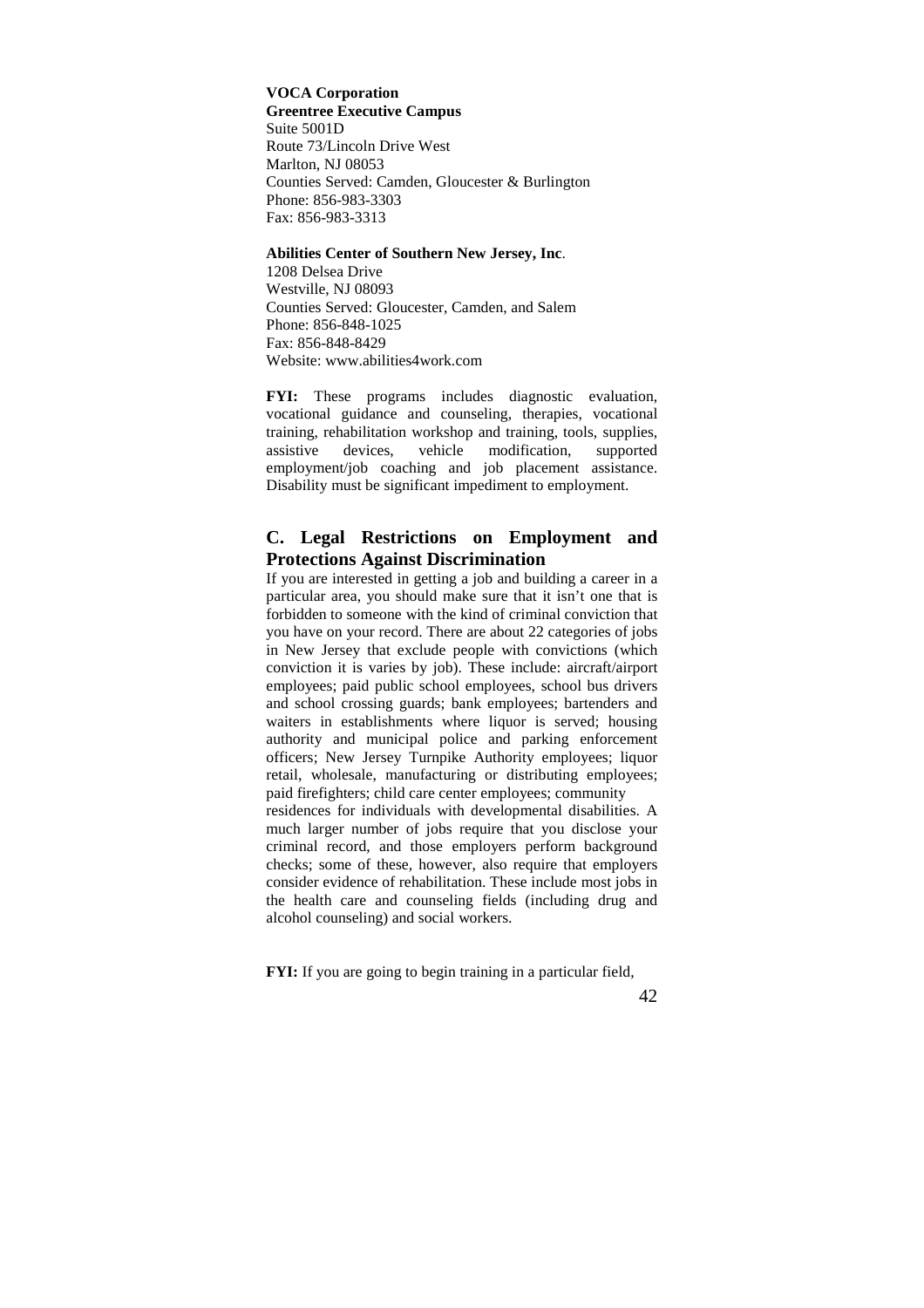make sure you find out from the training course whether there are any restrictions that will keep you from getting a job.

#### **Protections for Licensed Occupations:**

If you are not absolutely barred from a position because of your conviction, New Jersey law says that you cannot be denied a professional license simply because of your conviction unless the crime for which you were convicted relates to the occupation you want to enter. If the licensing board or agency wants to deny you a license because the crime is related to the occupation, they have to explain, in writing, that they have considered certain factors like the seriousness of the crime, the circumstances of the crime, the date and your age when convicted, whether the crime was an isolated or repeated event, social conditions, and evidence of rehabilitation. You can ask your parole officer about applying for a "certificate of rehabilitation," which can be used in your license application.

## **D. Benefits for Employers Who Hire People with Criminal Records**

As you look for a job you can tell employers that the federal government has programs to support employers who hire people coming out of prison.

**FYI:** Work Opportunity Tax Credit (WOTC): With the Work Opportunity Tax Credit, your employer may be able to save up to \$4800 the first year you are hired. Make sure to inform your potential employer of this benefit.

**Federal Bonding Program:** Provides bonding "or insurance coverage" for employers who hire individuals with criminal histories who are otherwise qualified but cannot gain employment due to their criminal backgrounds. Please contact your local one stop for more information: **Gloucester County One Stop Career Center,** 215 Crown Point Rd, Thorofare, NJ 08086 or call: **856-384-3700**



## **E. Opening a Checking or Savings Account**

After you've gotten a source of income, you may want to open a checking or savings account. A checking account is a great idea because many jobs provide direct deposit, and your check is automatically deposited into your account on payday. Using checks to pay for your bills is also cheaper than using money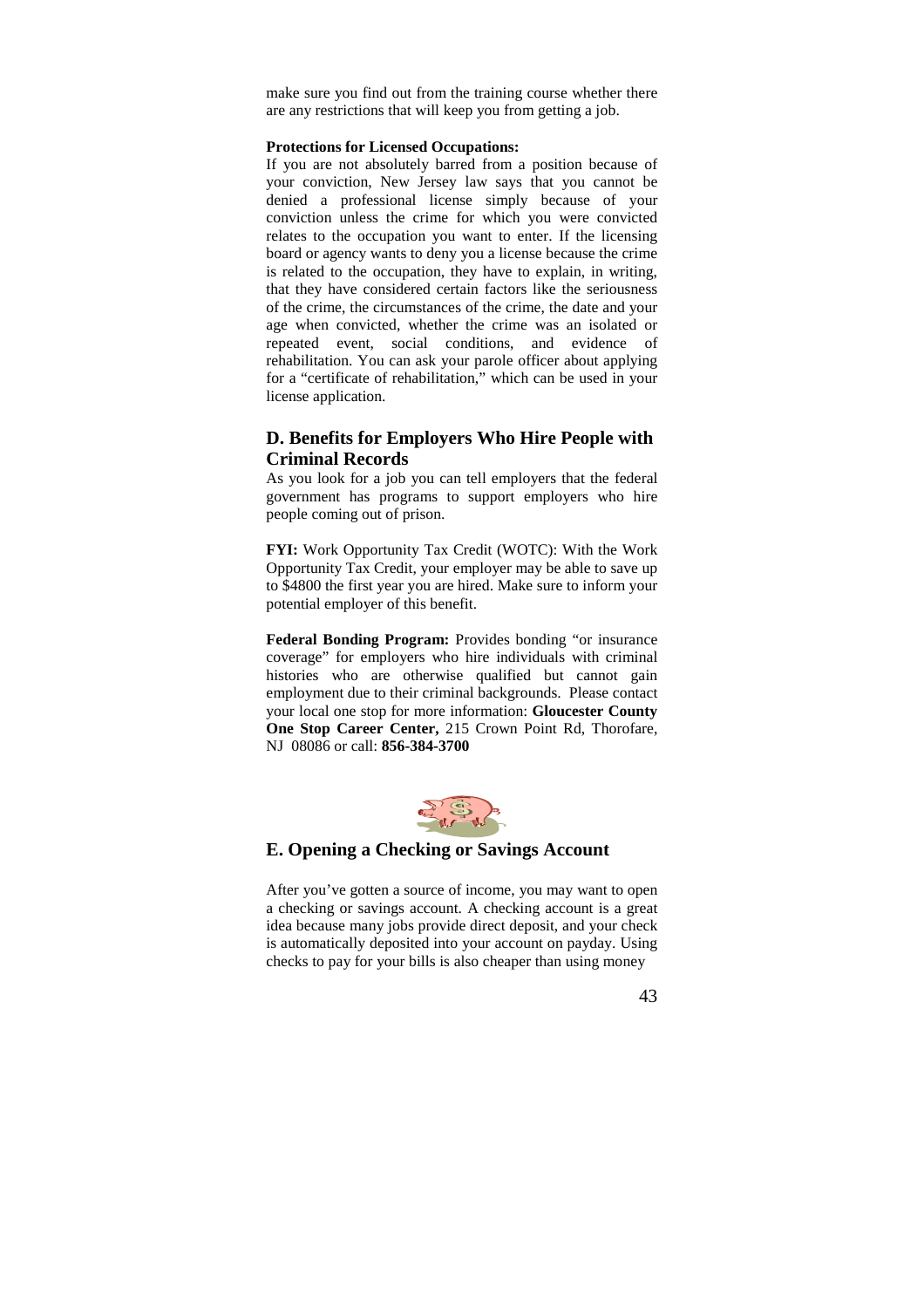orders. To open a checking account you usually need a picture I.D. (driver's license or non-driver state I.D.), proof of address, birth certificate, and a Social Security card. You can also request a debit card with your account, which you can use just like a credit card (as long as you have the money in your account already). You can get a debit card for either a checking account or a savings account, but with a savings account you can earn interest on the money you've saved. Fees for these accounts will vary depending on the type of account and bank. Many banks now offer free checking.



## **F. Public Libraries**

Your local public library can be a good resource for your job search. Public computers provide internet access (and help using the computer), job and course listings, and other local directories. Libraries also often carry the government forms mentioned in this guide, and librarians can help you find other information that you need.

## **LIBRARIES**

## **Gloucester County Library Systems http://www.gcls.org/default.php**

**County Library**  389 Wolfert Station Rd Mullica Hill, NJ 08062 856-223-6000

#### **Branches**

## **Glassboro Branch**  2 Center St. Glassboro, NJ 08028 856-881-0001

## **Greenwich Township Branch**

411 Swedesboro Rd Gibbstown, NJ 08027 856-423-0684

## **Logan Township Branch**

498 Beckett Rd Logan Twp., NJ 08085 856-241-0202

**Mullica Hill Branch**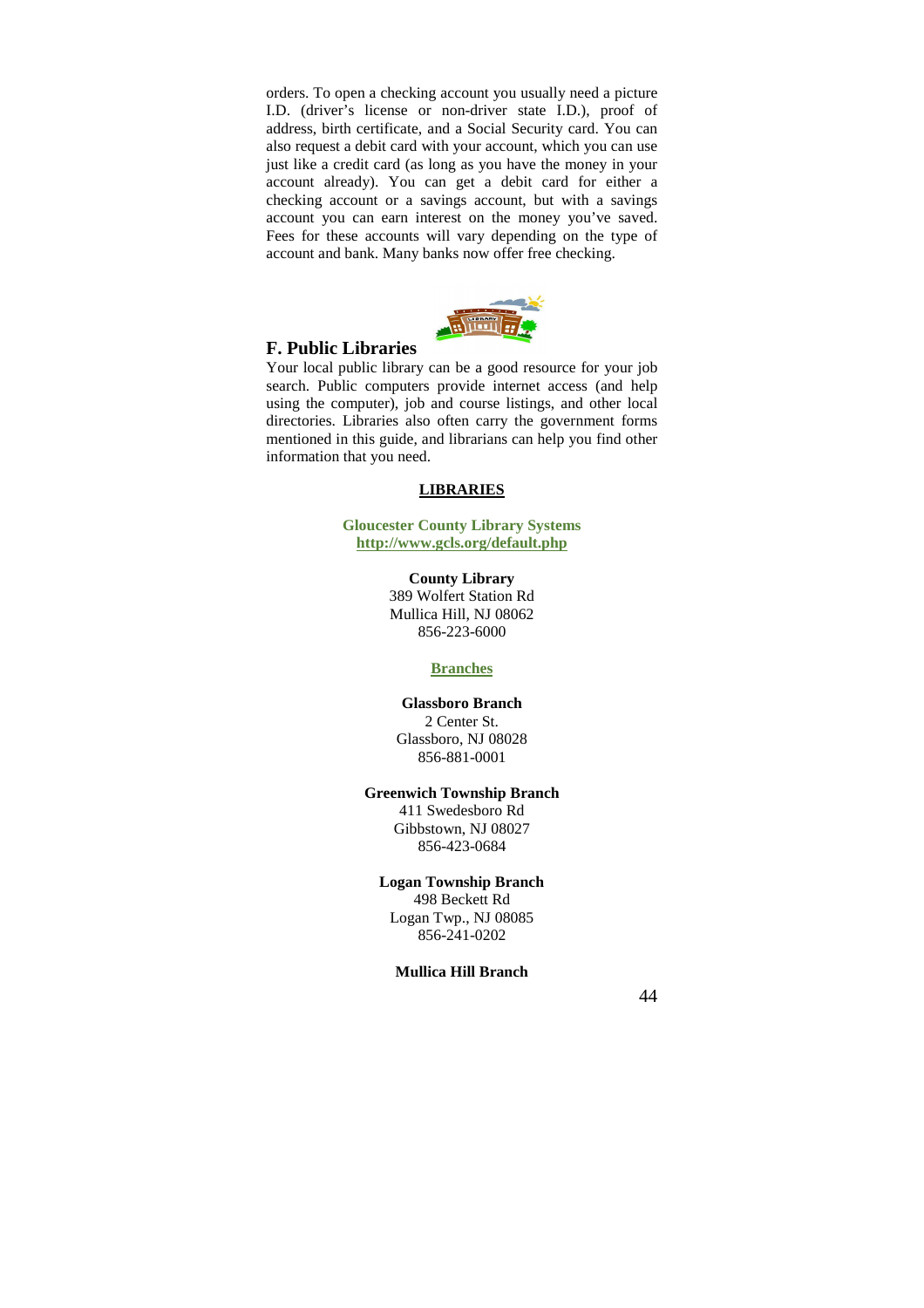389 Wolfert Station Rd. Mullica Hill, NJ 08062 856-223-6000

**Swedesboro Branch** 

1442 Kings Highway Swedesboro, NJ 08085 856-467-0111

## Association Library

**Newfield**  115 Catawba Ave. Newfield, NJ 08344 856-697-0415



## **Reconnecting with Family**

As you prepare to come home, you may be thinking about reuniting with family members, including those you may not have seen for a long time. You may be excited to see your kids, your spouse, your parents, and others who are part of your family, and while most will be glad to see you home, others may be reluctant. All kinds of issues can come up, and you may need some help solving some of the problems that arise. This section provides some information and resources to help solve these issues.

#### **Hotlines For Family Services Resources**

**NJ Child Abuse/ Neglect Hotline:**  1(877)NJABUSE (652-2873)

## **Child Care Hotline:**

1(800) 332-9227

**NJ Child Support Hotline:**  1 (877) NJKIDS- 1 (655-4371)

**Division of Family Development:**  1(800) 792-9773

**NJ Department of Children and Families**  1 (855) INFO-DCF 1-855-463-6323

**Family Health Line:**  1 (800) 328-3838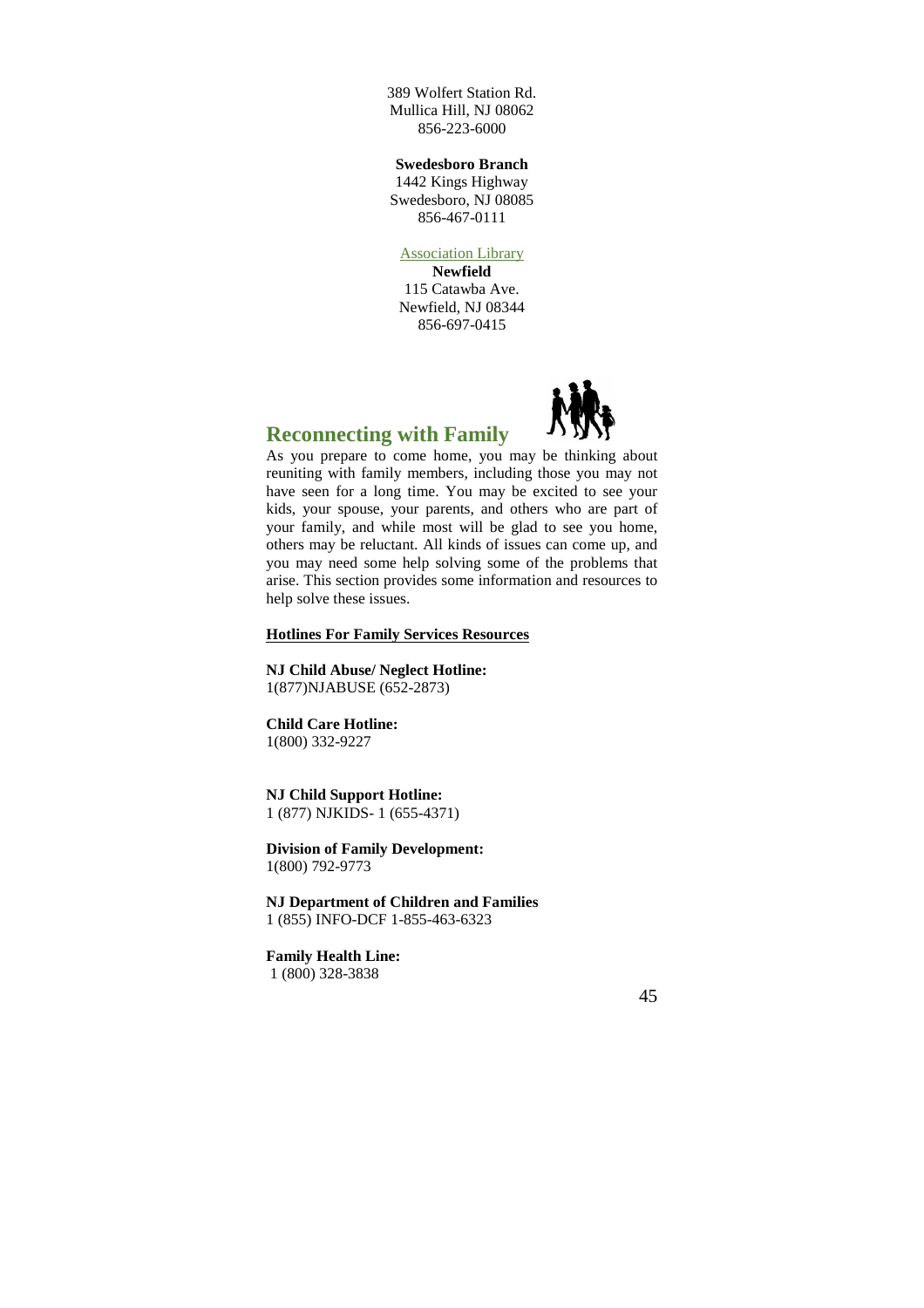## **Family Help Line (for stressed parents):**  1 (800) THE KIDS (843-2537

#### **National Domestic Violence Hotline:**  1(800) 799-7233

**NJ Domestic Violence Hotline:**  1(800) 572-7223

**Parents Anonymous:**  1(800) 843-5437

## **A. Family Counseling Resources**

The following places can provide support, marital and family counseling and parenting classes to help you reunite with your family.

## **Center for Family Services of Gloucester County**

128 High Street Glassboro, NJ 08060. Phone: 856-964-1990 Access Center 1-(877) 922-2377

## **Glassboro Family Success Center**

110 East High Street Glassboro, NJ Phone: 1-877-922-2388

#### **The Wounded Healer, Inc.**

Phone: 856-582-0001 8 N. Broadway, 2nd Floor Pitman, NJ 08071

## **Danellie Counseling Center**

42 S. Delsea Drive Glassboro, NJ 08028 Phone: 856-863-0006 www.denellie.com

## **Family Support Organization**

3739 North Delsea Drive Vineland, NJ 08360 Phone: 856-507-9400 ext. 101 Fax: 856-507-9401 http://www.cgsfso.org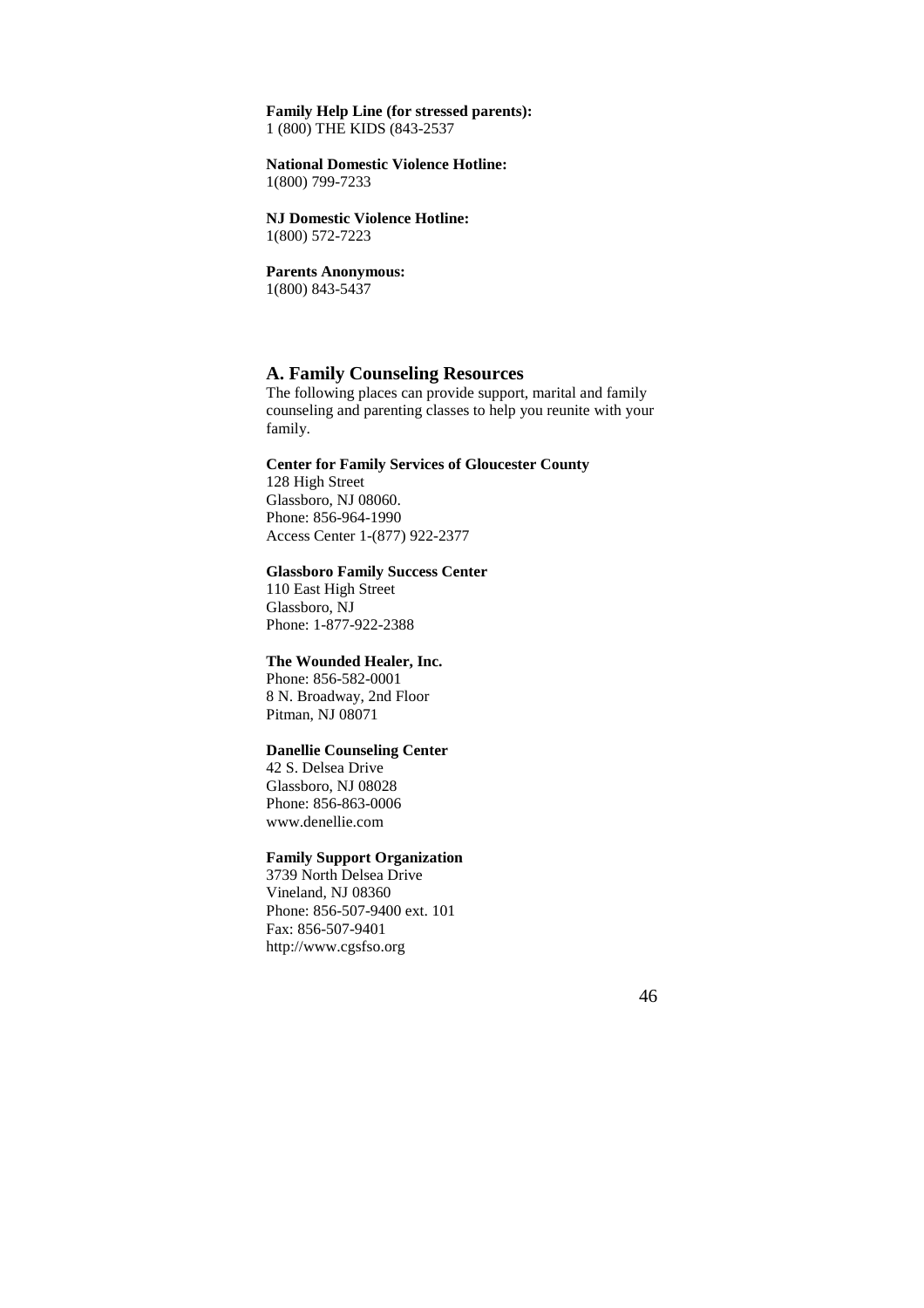**Peter M. Musemeci Jr. & Linda M. Musemeci Family Sanctuary at Center for Family Services** 

17 South Delsea Drive Glassboro, NJ 08028 Phone: 856-881-5511 Fax: 856-881-5582



## **Parents Anonymous of New Jersey, Inc.**

1-800-843-5437 (24 hour hotline) Hours: Call to confirm group times at different locations Self-help for parents who are under stress and who want to improve their relationship with their children. Groups meet weekly and are facilitated by a volunteer professional; many groups provide child care. Groups meet in most counties throughout the state with some bilingual groups available. Parents Anonymous also offers an on-line support group as well.

## **B. Child Custody and Visitation**

Establishing visitation and gaining custody of your children once you are released is not an overnight procedure. If you had custody of your kids at the time you were incarcerated, and no family was able to take care of them, they may have been placed in foster care. If this is the case, and you do not know your child's case manager's name or number, contact the Division of Youth and Family Services (DYFS) at 800- 531-1091. You will have to make an appointment with the case manager for an interview. They may not be willing to give you information over the phone. You'll be asked a series of questions in order to assess when and if you will be given visitation rights, so that you may reestablish your relationship with the child and hopefully gain custody again. This is just a quick overview of what to do and what you can expect.

**FYI:** *If you were convicted of any violent or sexual offenses against children, you may be unable to live with or regain custody of your children***.**

**Listed below are the different offices for DCC&P (formerly DYFS) in your area. Please contact the office that applies to your location.**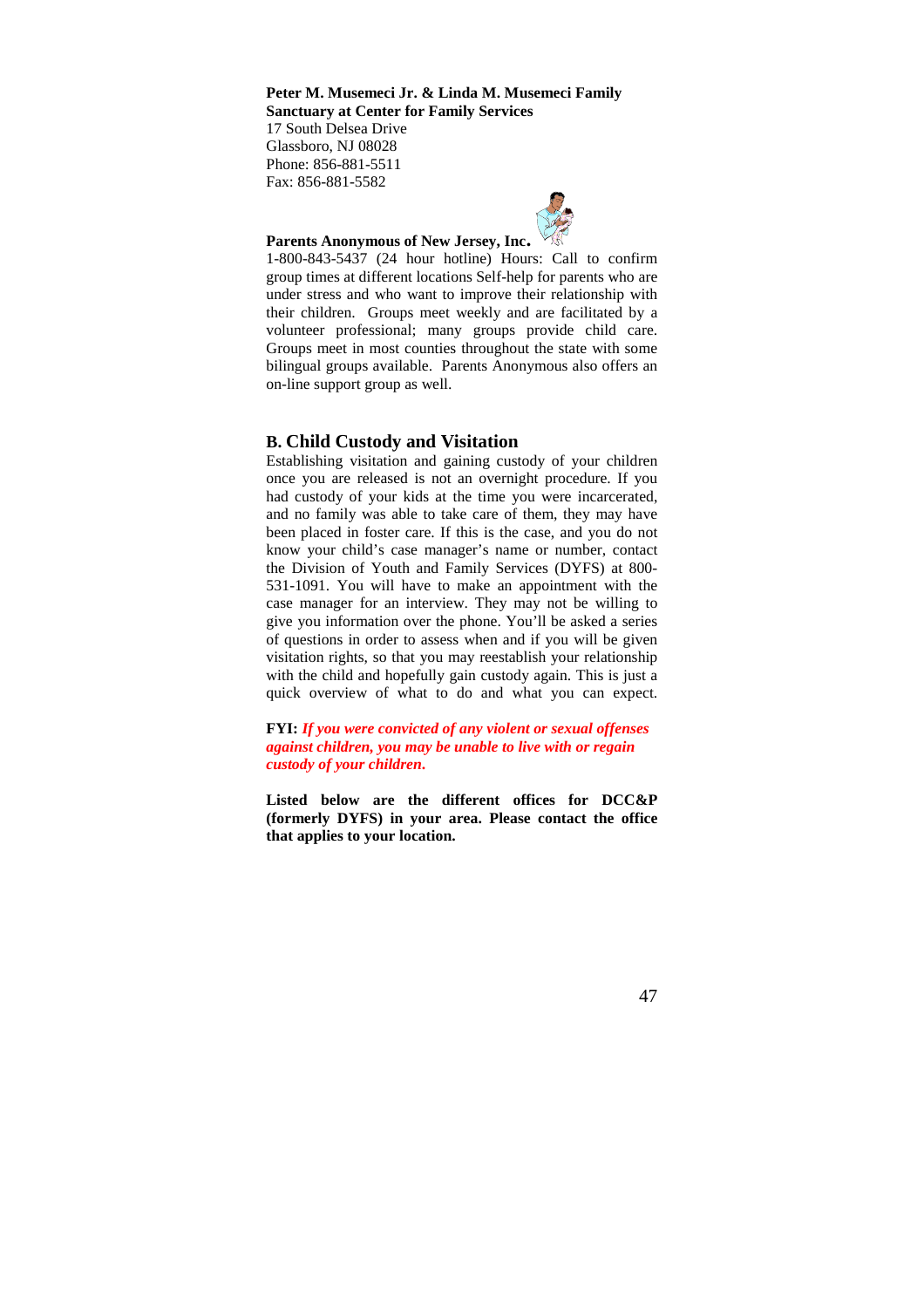**Gloucester East LO- #769 Gloucester West LO- #770** 309 Fries Mill Road Echo Plaza Unit 10 Sewell, NJ 08080-9283 **856-582-1238 866-753-8124** Fax: 856-582-4065 **Manager – Debbie Watt** 215 Crown Point Road West Deptford, NJ 08086 **856-853-5525 800-847-1741** Fax: 856-853-1152/1264 **Manager – Amanda Hammond**

## **C. Getting and Paying Child Support**

Whether you have custody of your children on your own when you get out, and need help from an absent "non-custodial" parent, or you do not have custody of kids who need your support, child support payments will be an important part of your life after you are released. Some basic information is included below, as far as enforcing a child support order.

Child support, custody and visitation issues are very complicated, and if you can get a lawyer, you should. Contact the Legal Services of New Jersey hotline, from 9:00 am - 4:30 pm, at 888-576-5529, or you can also contact South Jersey Legal Services, 47 Newton Ave, Woodbury, NJ or call 856- 848-5360. From prison, you can also contact the Prisoner's Self Help Legal Clinic, P.O. Box 768, Newark, NJ 07101.

## **Getting and Enforcing a Child Support Order**

If you have custody of your children and want financial support from the non-custodial parent, modifications of visitation//custody, you can **apply** for child support at:

#### **Gloucester County Criminal Justice Building**

70 Hunter St Woodbury, NJ 08096 856-853-3200

There is a possible fee.

## **Gloucester County Child Support Customer Service Office**

1893 Hurffville Road Sewell, NJ 08080 Phone: 877-655-4371 Fax: 384-4458/4459 Mon, Wed-Fri: 8:30 am-4:30 pm Tues: 8:30 am-7:00 pm

You can also call 1-877 NJKIDS1 for more information about this.

## **Paying Child Support**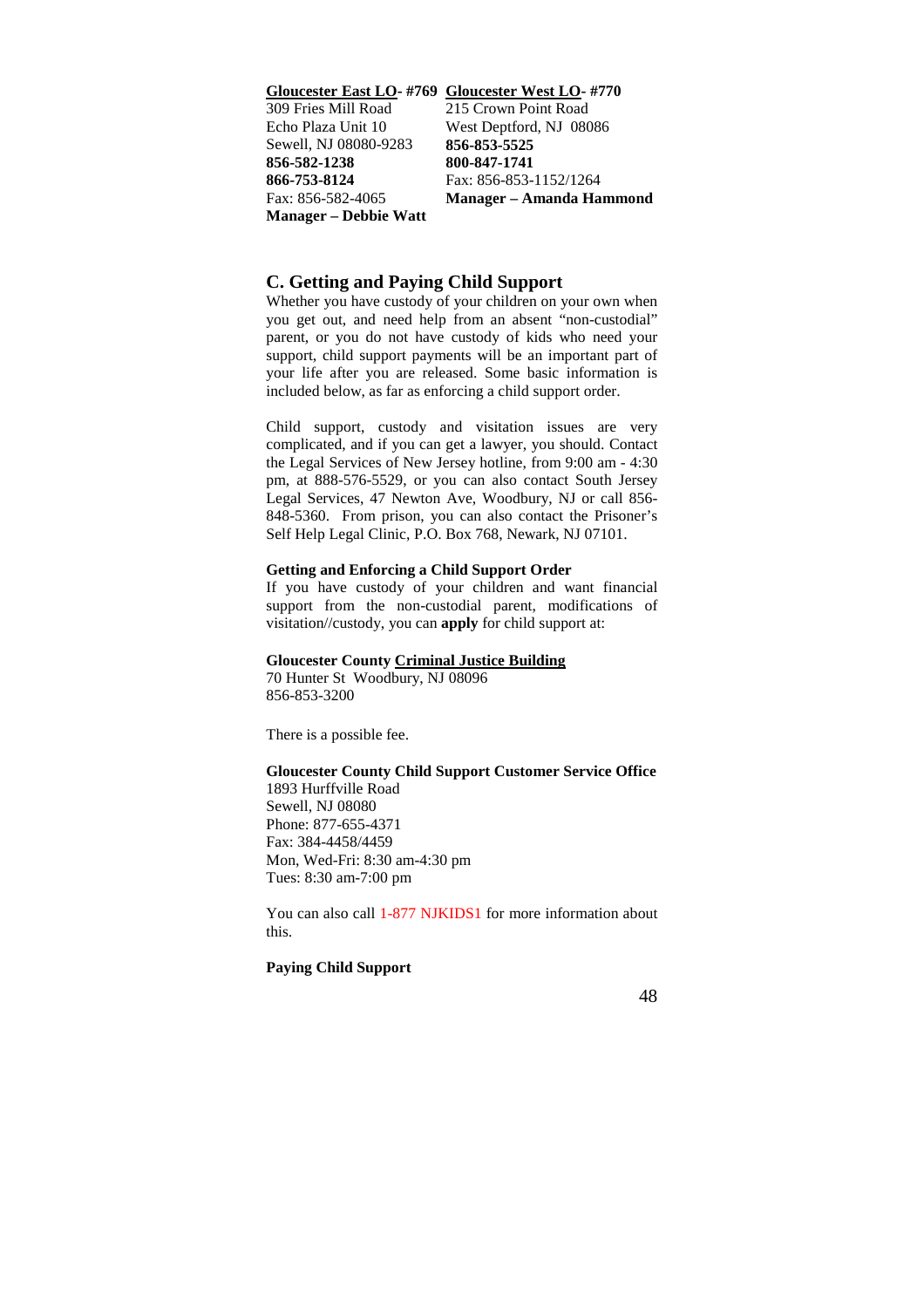If you have kids that you did not have custody of before you went to prison, there may be a child support order requiring you to pay a certain amount every month for their support. Even if you did not go to court, for example, the parent with custody filed for the order while you were incarcerated, the court can still order you to pay child support. The amount you pay in child support is tied to your income, and if the court does not know your income, they will assume you are working 40 hours a week at minimum wage. Child support payments are usually taken out of your paycheck. If you have not paid at all or missed payments, you will owe "arrears." Unless you got a modification of your child support order when you went into prison (see below), the amount of arrears that you owe will have continued to grow while you were inside. When you come out, and get a job, they can begin to take out not just the monthly amount you owe for child support, but more money to pay back the arrears (up to 65% of your pay in total). They may also suspend your driver's license. Here are some things you can do:

## **D. Domestic Violence/Sexual Assault Resources**

The following places provide counseling, support and shelter or referrals to shelter in domestic violence situations. You can also call these 24-hour hotlines:

## **New Jersey Coalition for Battered Women: (800)-572-SAFE.**

#### **Domestic Abuse Hotline for Men and Women: (888) 7HELPLINE (1-888-743-5754)**

**Gloucester County Prosecutor's Office Domestic Violence Unit**  (856) 384-5500

**National Domestic Violence Hotline 1-800-799-SAFE** 

## **Center for Family Services - Services Empowering the Rights of Victims (SERV) 24 Hr. Hotline: (856) 881-3335**

## **Getting More Education**

Although getting more education may not be part of your short term plans, it certainly should be something to think about for the future, especially if you do not have a high school diploma or a GED.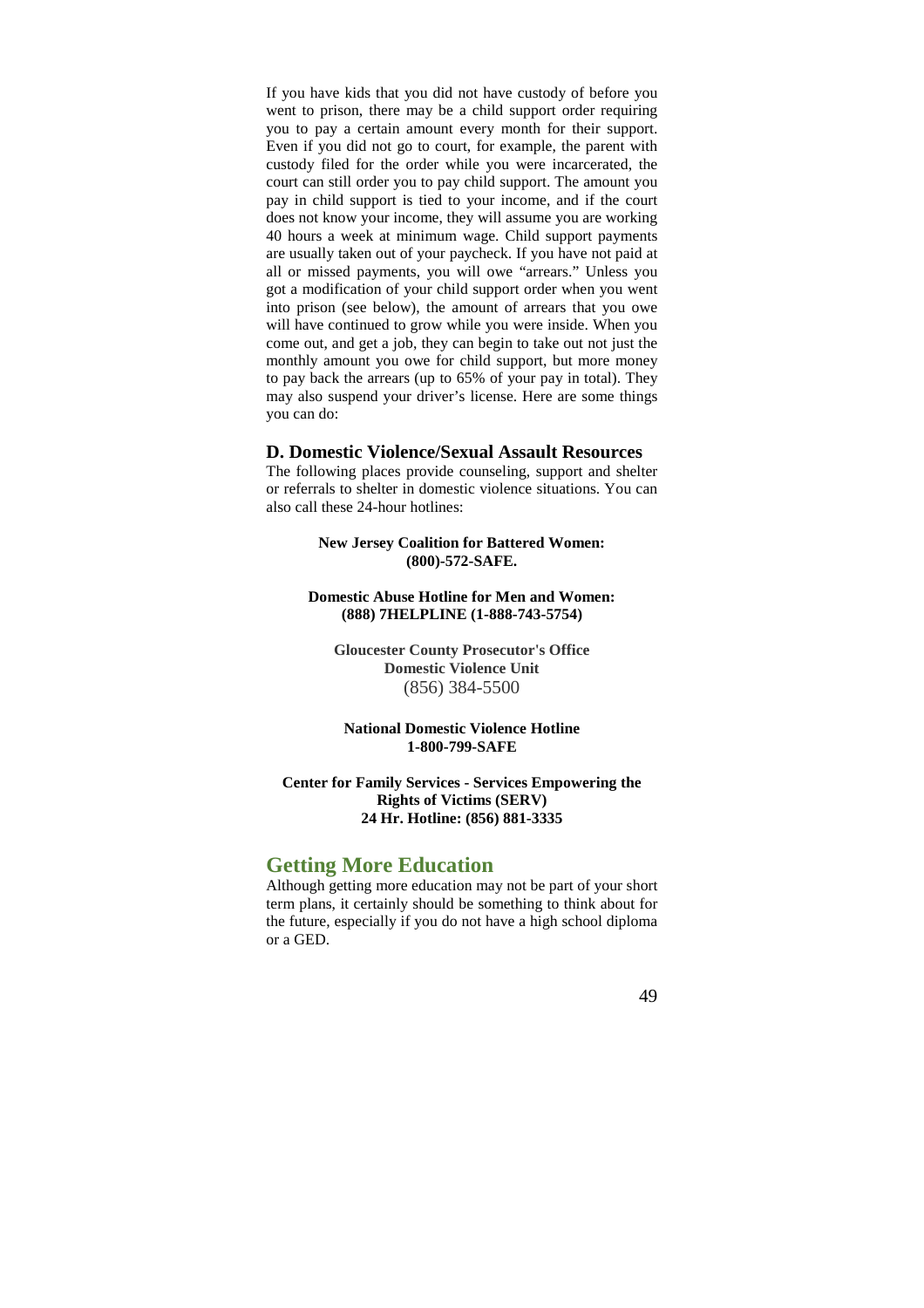

## **A. High School Diploma/GED Certificate/High School Equivalency Degree (HSED)/Vocational School Certificates**

It is very important to keep records of any degrees and certificates of completion and work-related licenses that have earned. Before you are released, you can write to the school or agency where you earned your degree or certificate to obtain a copy. Once you have a copy in your possession, this should be kept in your strong box.

**FYI:** If you earned your GED while incarcerated, please call the Education Department of the institution you were in to obtain a copy.

You can also request your GED transcript or diploma verification from the New Jersey Department of Education providing you completed your diploma in a traditional setting. You will have to fill out a GED Information Request Form.

Please call 609-777-1050 for further assistance.

You may ask that it be sent to you; or you may pick up the form at a local testing center (which you can do after you are released); by downloading the form from the website http://www.state.nj.us/njded/students/ged/ged7.htm; or by writing to: GED Testing Program, Bureau of Adult Education and Family Literacy, New Jersey Department of Education, PO Box 500, Trenton, NJ 08625.

Your chances of getting a job that pays a living wage and of moving forward in a career will improve with more education, and not having the high school diploma or GED will simply lock you out from a lot of opportunities.

## **B. GED Classes**



The places in Gloucester County below offer classes to help you prepare for the GED exam. Call for exact times and procedures. Many locations offer classes at low cost or no cost. For more information, contact the New Jersey Department of Labor and Workforce Development, Division of Workforce Readiness & Literacy at (609) 943-5921. Call individual programs for information on classes offered, fees and/or time schedules.

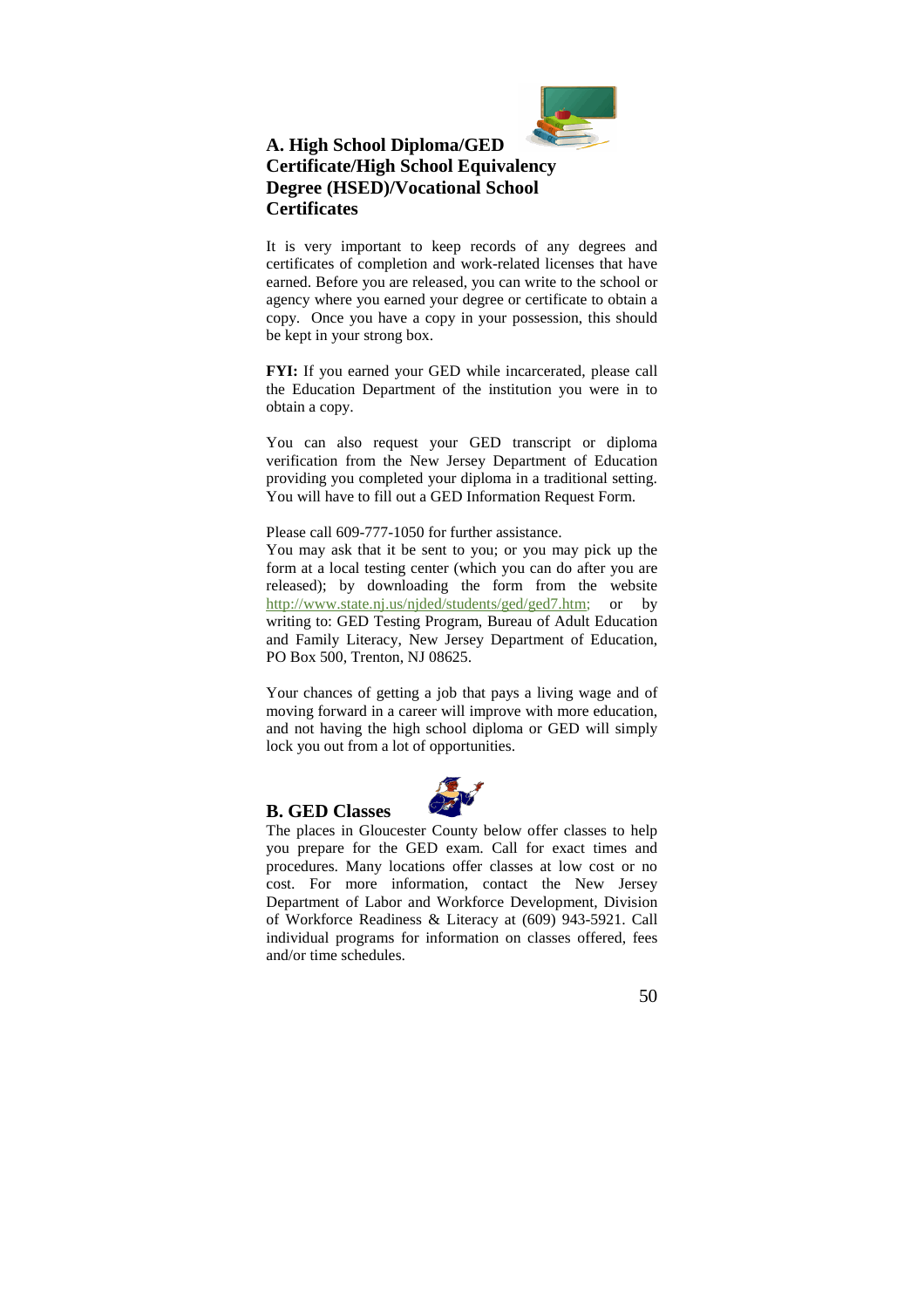## **GED Testing Centers**

Gloucester County College Continuing Education Center 1492 Tanyard Rd Sewell, NJ 08090 Phone: 856-468-5000 ext. 6228



If you already have a high school diploma or a GED certificate, you may want to move forward and get your associate's degree, bachelor's degree or graduate degree.

#### **Local Area Colleges**

## **Rowan College at Gloucester County (Formerly Gloucester County College)**

1400 Tanyard Rd Sewell, NJ 08080 856-468-5000

#### **Rowan University**

## **Glassboro Campus**

201 Mullica Hill Rd Glassboro, NJ, 08028. 856-256-4000.

## **Camden Campus**

200 North Broadway Camden, NJ 08102 856-361-2900

## **Can I Get Financial Aid?**

To pay for this, you will probably try to get some financial aid. If you are applying for any federal financial aid programs after release (such as Pell Grants, Perkins Loans, Federal Family Education Loans, etc.), you are not restricted unless you have a drug-related offense. For possession offenses, a first offense means one year of ineligibility (after your conviction), a second offense, two years, and third offense means you are "indefinitely" ineligible, which to the government means permanently ineligible. For a sales or distribution crime, a first offense has two years of ineligibility, a second offense makes it permanent. Private financial aid or loan programs may not have any restrictions.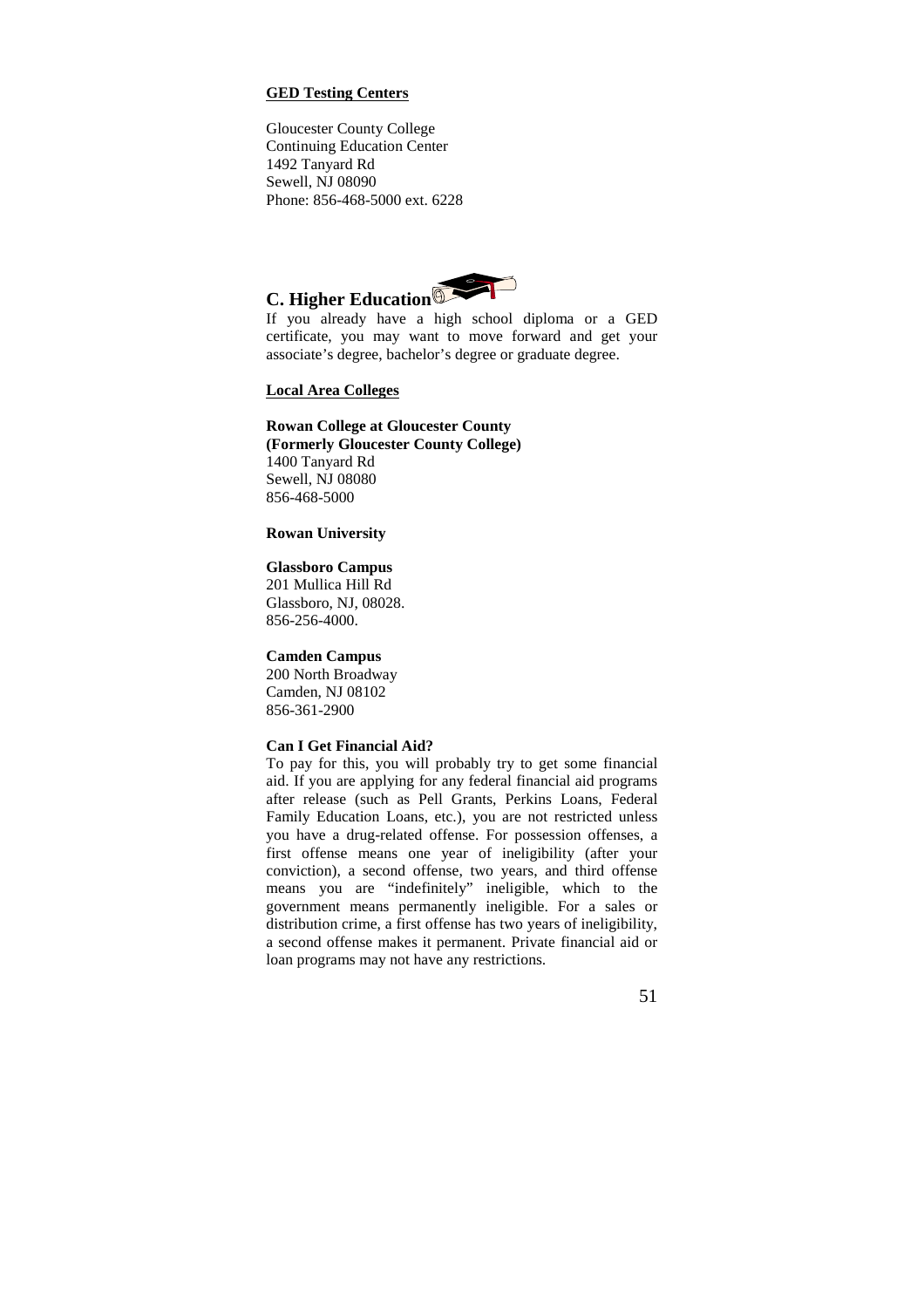## **Other Things You Need to Know**

## **A. Getting Legal Assistance**

To get assistance with civil (not criminal) cases, you can contact the toll free hotline for **Legal Services of New Jersey (LSNJ)**, which provides information and referrals, **888-576- 5529**. For local Gloucester County legal services please contact the office located nearest to you:

> **South Jersey Legal Services Gloucester County Office 47 Newton Ave. Woodbury, NJ 08096 Phone: 856-848-5360 Fax: (856) 853-4259 SJLSGloucester@lsnj.org**

## **B. Checking and Correcting Your Criminal Record ("rap sheet")**

Since employers, landlords and others will be performing criminal background checks and getting copies of your criminal record, it is important that you know what is on it, and that it is accurate. You should also be prepared to answer any questions about your background.

**FYI:** Background checks are now only done electronically. You may contact State Police Headquarters to inquire how to correct your criminal record. The address is listed below.

> State Section of Identification Records and Identification Bureau New Jersey State Police P.O. Box 7068 West Trenton, NJ 08628 1-609-882-2000 ext 6425 1-609-530-4856 fax

## **C. Expungement: Cleaning Up Your Criminal Record**

52 You may have heard about expungement as one way to clean up your criminal record as you get some distance from your old arrests and convictions. Unfortunately, expungement is fairly limited in New Jersey. You can expunge any arrest that did not lead to a conviction at any point. You can expunge "disorderly persons offenses," which are low level offenses in New Jersey, after 5 years, and most municipal ordinance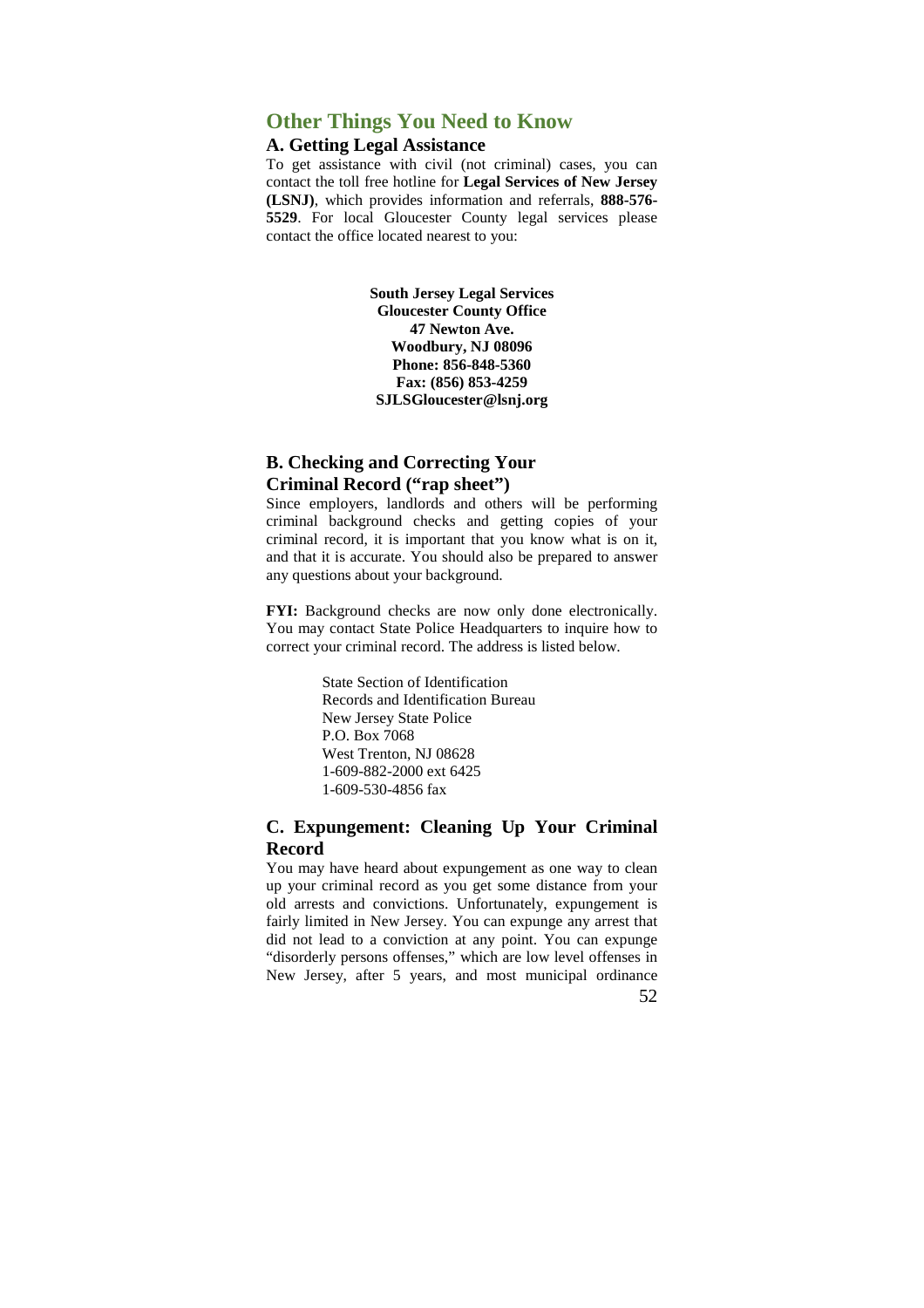offenses after 2 years. Convictions for "indictable offenses" (felonies), can be expunged 10 years from the date of conviction, payment of any fine, satisfactory completion of probation or parole or release from incarceration, but whichever is latest. The most serious of these offenses, such as murder, kidnapping, aggravated sexual assault, robbery, arson, perjury and distribution, sale or possession with intent to distribute of controlled dangerous substances (drugs), **can never be expunged**. Expungement is a broader remedy for offenses committed as a juvenile. Legal Services of New Jersey has published a guide to cleaning up your record through expungement.

To obtain a copy of the book, call 888-576-5529, or go to the LSNJ web site, where you can download it for free: http://www.lsnj.org/english/crime/municipalcourt/clearingyou rrecord.cfm.

## **D. Checking and Correcting Your Credit Record**



While New Jersey allows employers to look at your criminal record, many employers — and others like landlords and mortgage companies — will use a credit report instead of or in addition to the state's records. Credit records are maintained by private companies and generally have information about your debts, your history of paying bills and other financial matters, but may also have information about your criminal record. The information may not be correct, and the law does offer you some protections. For example, if an employer uses a credit record to deny you a job, they have to tell you this, and give you the name, address and phone number of the agency that provided the report, and the agency must give you a copy of that information on your request. They cannot charge you money for that request if the employer used the report to deny you a job. If the records of the credit agency contain incorrect information, they must investigate and correct inaccurate information.

You can get ahead of the curve by getting a copy of your credit record and making sure there isn't any incorrect information on it. New Jersey residents are allowed one free credit report each year. Three companies that provide this service are:

## **Equifax Information Systems, LLC.:**

 P.O. Box 740241, Atlanta, GA 30374 800-685-1111.

**Transunion Personal Credit Report:**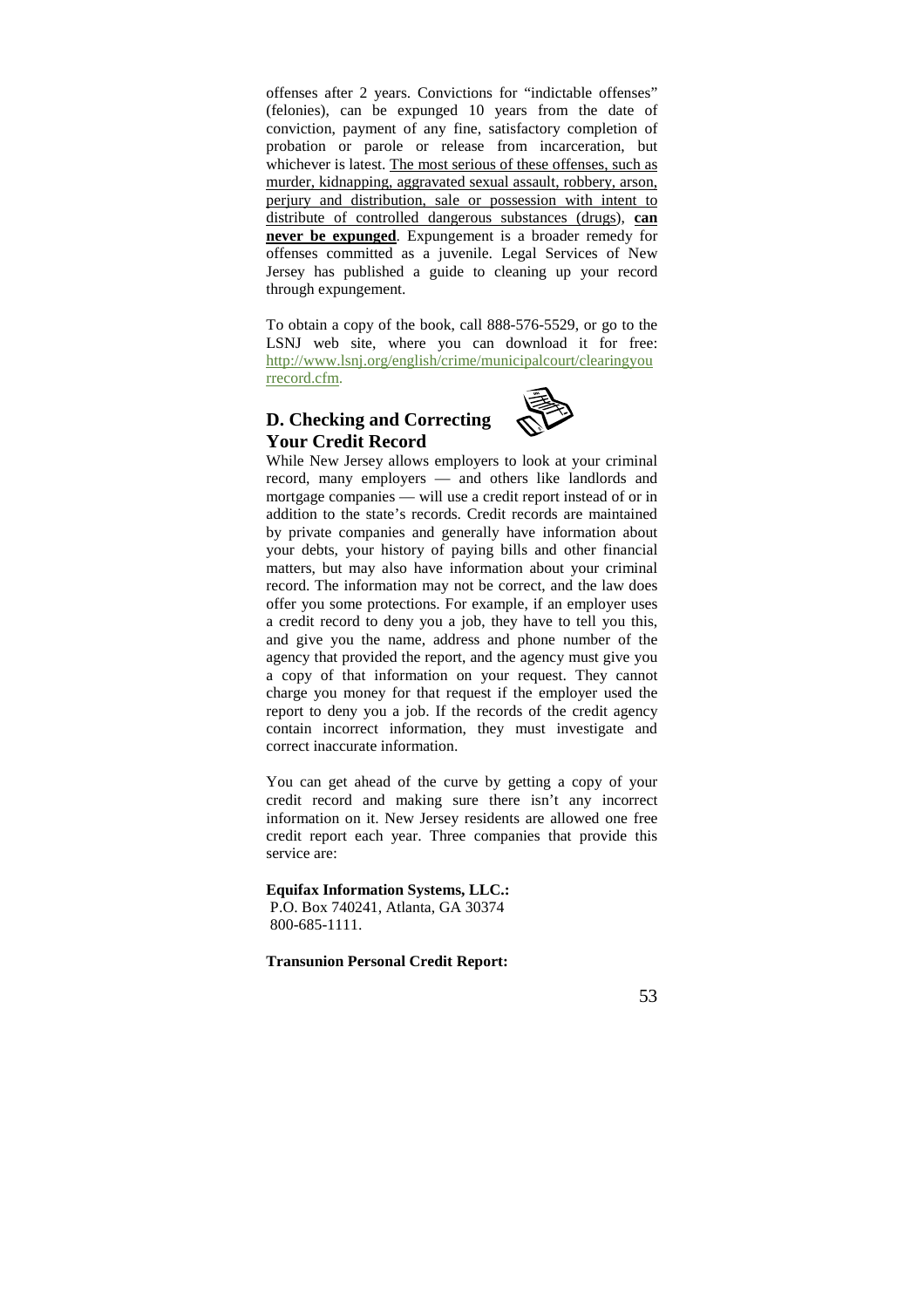PO Box 1000, Chester PA 19022 800-888-4213.

**Experian:**  PO Box 2002, Allen, TX 75013 800-397-3742.

**FYI:** By mail, be sure to include your full name, current address, Social Security number, and most recent former address for file-matching purposes.

## **E. Voting Rights**

New Jersey law does not allow you to vote while you are in prison, or while you are on probation or parole for an indictable offense (disorderly person's offenses don't disqualify you). **Once you have completed your parole or probation term, you may register to vote**. Make sure that you are registered in the county in which you reside. **Applications for registration can be obtained from Social Services prior to release**. Also you may apply with the Division of Elections, the Commissioners of Registration office in the County where you live or from your Municipal Clerk once you are released. Registration forms are also available in various State agencies and at Division of Motor Vehicle offices and can be obtained while transacting agency business. If you are not sure, you can visit http://www.state.nj.us/lps/elections/vote\_doe.html. You will be able to download a voter's registration form and mail it in. This site also explains who can register to vote and where you can register.

## **F. Registration of Sexual Offenders**

## **(Megan's Law)**

Sex offenders are required to register with the police under Megan's Law. Offenses include: aggravated sexual assault; sexual assault; aggravated criminal sexual contact; endangering the welfare of a child by engaging in sexual conduct which would impair or debauch the morals of the child; luring or enticing and, if the victim were a minor and the offender not a parent, kidnapping; criminal restraint and false imprisonment and promoting prostitution of a child under 18. **You will be registered prior to release, but must re-register your home address at least 10 days prior to any move with the law enforcement agency** w**ith which you were registered when released.** You will also need to verify your address annually or every 90 days if you are a repetitive and compulsive offender.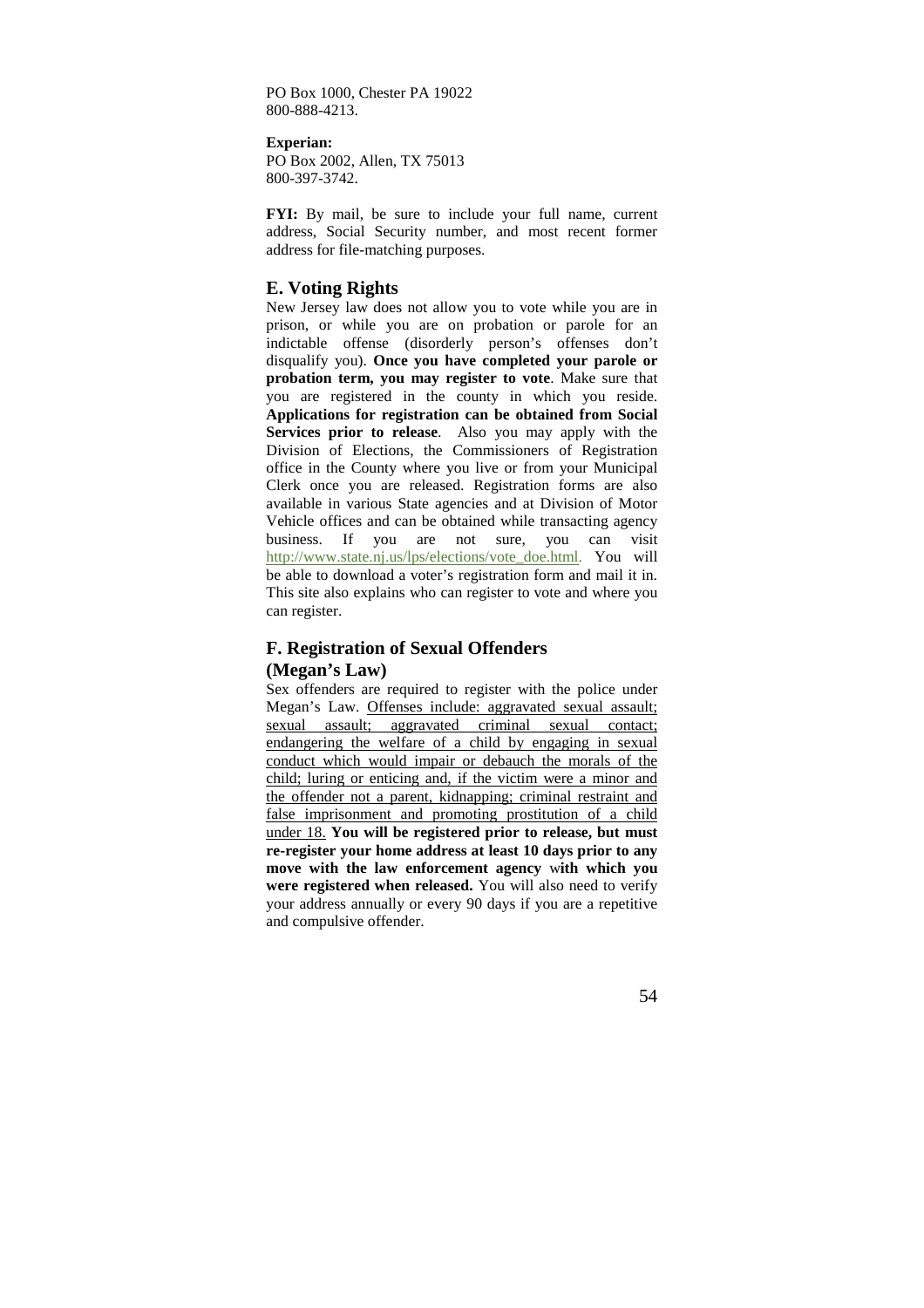## **The Game Plan**

Your first weeks out after leaving prison can be overwhelming. This section is set up to help you get organized and keep yourself on track toward your goals. First, think about what those goals are? What do you want or need to get done in your first week out? In your first month out? Where do you want to be in six months? There are lots of things that other people need you to do — your parole officer, for example, and your family — but you also need to think about what you expect from yourself.

Here are a few pages to use to plan your first days out of prison. There are some questions to ask yourself about what you 0plan to do. It's best to write things down and plan ahead. \*\*\*You should also refer to your discharge plan created by your social worker that outlines your needs. Have a wonderful and successful reentry!

## **DO I have my Basic Needs?**

**DO I have support?** 

 $\bf Family:$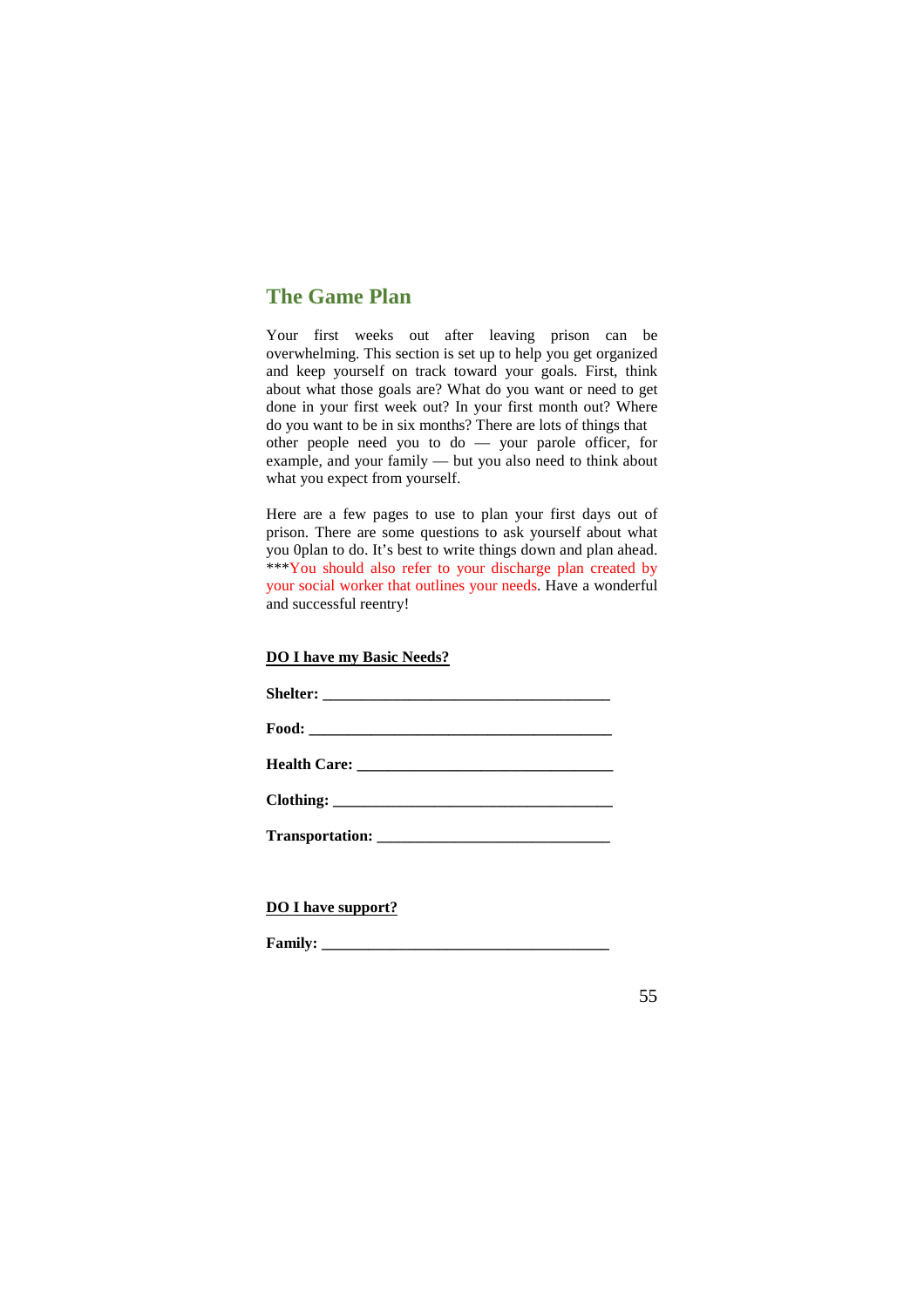**Friends: \_\_\_\_\_\_\_\_\_\_\_\_\_\_\_\_\_\_\_\_\_\_\_\_\_\_\_\_\_\_\_\_\_\_\_\_** 

## **DO I have Identification?**

| I.D. Checklist                |       |       |
|-------------------------------|-------|-------|
| Documents                     | Have? | Need? |
| Strong Box                    |       |       |
| Social Security Card          |       |       |
| <b>Birth Certificate</b>      |       |       |
| County I.D.                   |       |       |
| Driver's License              |       |       |
| Non-driver's I.D.             |       |       |
| Certificate of Naturalization |       |       |
| Green Card                    |       |       |
| Military Discharge Papers     |       |       |
| Passport                      |       |       |
| High School Diploma           |       |       |
| Or GED Certificate            |       |       |
| Prison Release Papers         |       |       |
|                               |       |       |

**Other things I need to do (get I.D., get prescriptions, go to a support group, etc.):** 

**Notes:\_\_\_\_\_\_\_\_\_\_\_\_\_\_\_\_\_\_\_\_\_\_\_\_\_\_\_\_\_\_\_\_\_\_\_\_\_\_\_\_ \_\_\_\_\_\_\_\_\_\_\_\_\_\_\_\_\_\_\_\_\_\_\_\_\_\_\_\_\_\_\_\_\_\_\_\_\_\_\_\_\_\_\_\_\_ \_\_\_\_\_\_\_\_\_\_\_\_\_\_\_\_\_\_\_\_\_\_\_\_\_\_\_\_\_\_\_\_\_\_\_\_\_\_\_\_\_\_\_\_\_**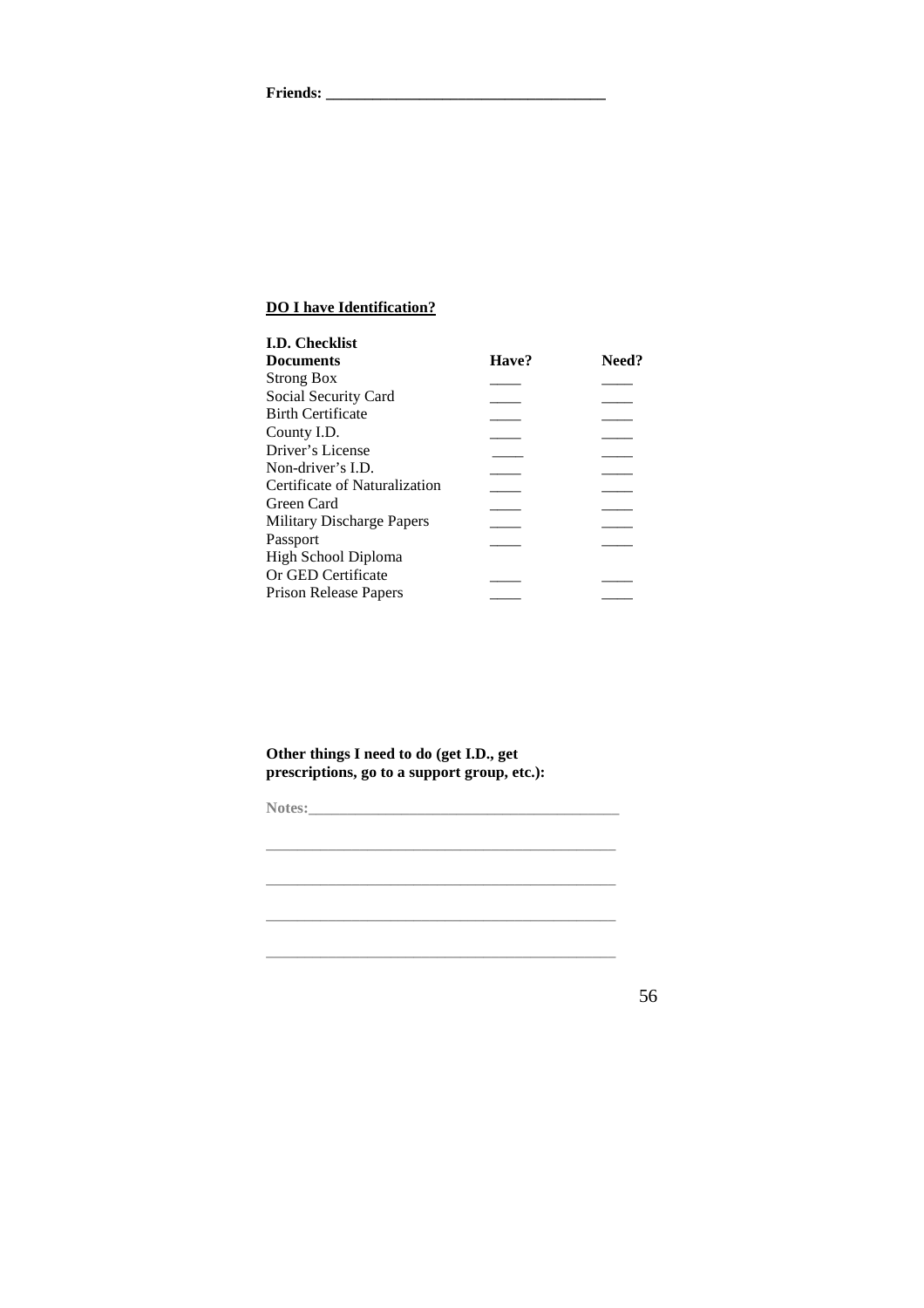## **Important Names and Phone Numbers** (Parole, Mentor, Emergency Contact)

| Phone Number:                                                                                                                                                                                                                 |  |
|-------------------------------------------------------------------------------------------------------------------------------------------------------------------------------------------------------------------------------|--|
|                                                                                                                                                                                                                               |  |
|                                                                                                                                                                                                                               |  |
|                                                                                                                                                                                                                               |  |
|                                                                                                                                                                                                                               |  |
|                                                                                                                                                                                                                               |  |
|                                                                                                                                                                                                                               |  |
| Phone Number: 2008 2010 12:00 12:00 12:00 12:00 12:00 12:00 12:00 12:00 12:00 12:00 12:00 12:00 12:00 12:00 12:00 12:00 12:00 12:00 12:00 12:00 12:00 12:00 12:00 12:00 12:00 12:00 12:00 12:00 12:00 12:00 12:00 12:00 12:00 |  |
|                                                                                                                                                                                                                               |  |
|                                                                                                                                                                                                                               |  |
|                                                                                                                                                                                                                               |  |
|                                                                                                                                                                                                                               |  |
|                                                                                                                                                                                                                               |  |
|                                                                                                                                                                                                                               |  |